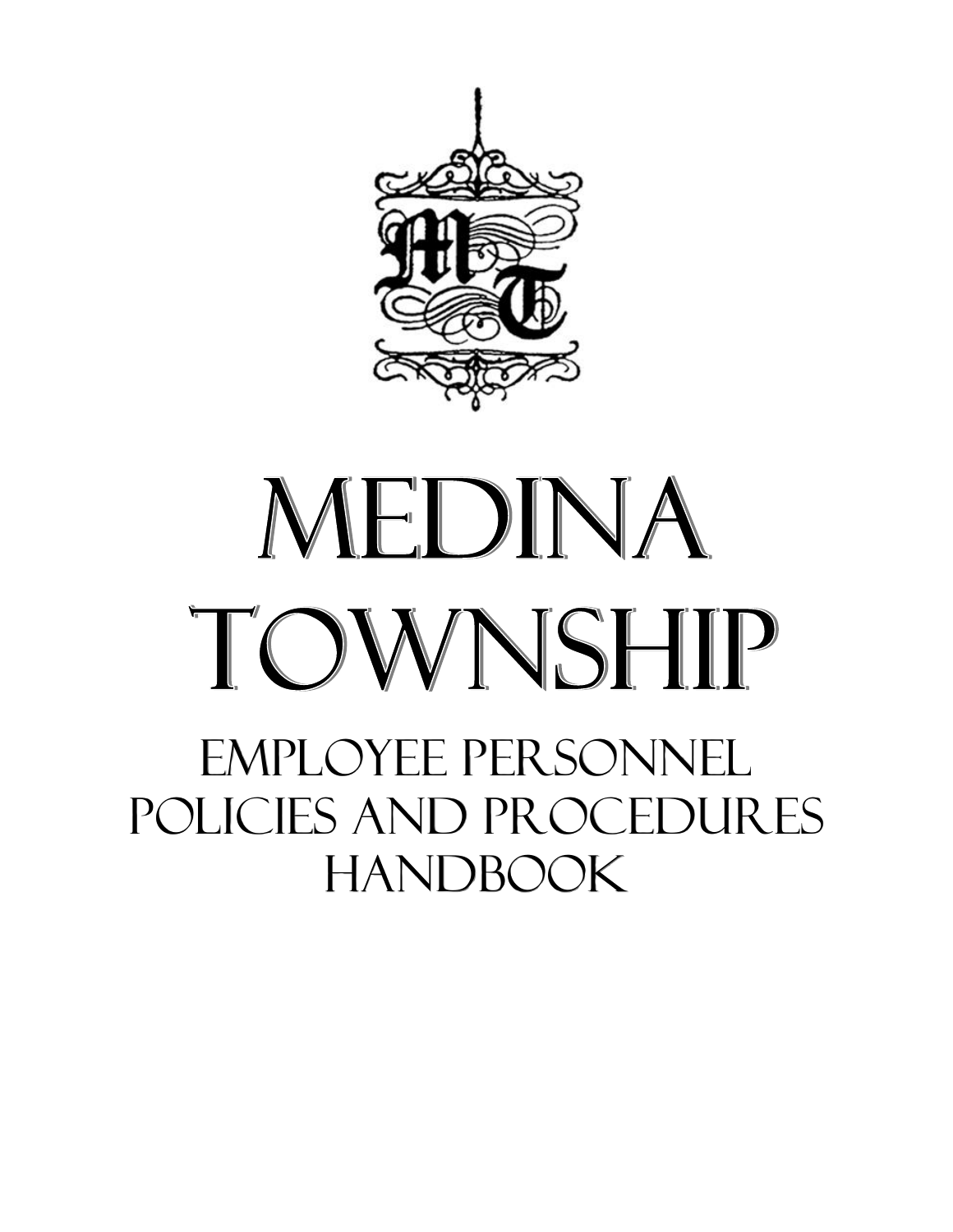# Table of Contents

## ARTICLE I – PREFACE, AMENDMENT OF RULES, AND OBJECTIVES

- 1.1 How to use this Handbook
- 1.2 Purpose
- 1.3 Mission Statement
- 1.4 Administrative Orders and Bargaining Agreements
- 1.5 Interpretation
- 1.6 Severability Clause
- 1.7 Repealer
- 1.8 Definitions

#### ARTICLE II – EMPLOYEE RIGHTS/RESPONSIBILITIES RECRUITMENT HIRING

- 2.1 Posting and Filling of Vacancies
- 2.2 Applications
- 2.3 Applicant Evaluation
- 2.4 Equal Opportunity Employment
- 2.5 Disabilities and Reasonable Accommodations
- 2.6 Selection
- 2.7 Drug Test
- 2.8 Orientation of New Employees
- 2.9 Probation Period
- 2.10 At-Will Employment
- 2.11 Temporary/Seasonal or Part-Time Help
- 2.12 Separation from Service
- 2.13 References upon Separation (Added 8/5/10)
- 2.14 Fire Department Pre-Employment Agreement

#### ARTICLE III – PAY SCHEDULE

- 3.1 Payment of Wages 3.2 Pay Increases 3.3 Overtime 3.4 Weather Emergencies 3.5 Garnishment/Child Support 3.6 Cash Advance Policy 3.7 Longevity Pay 3.8 Lunch Periods
- 3.9 Service Department Employees

#### ARTICLE IV – DISCIPLINE

- 4.1 Standards of Conduct
- 4.2 Examples
- 4.3 Disciplinary Procedure

2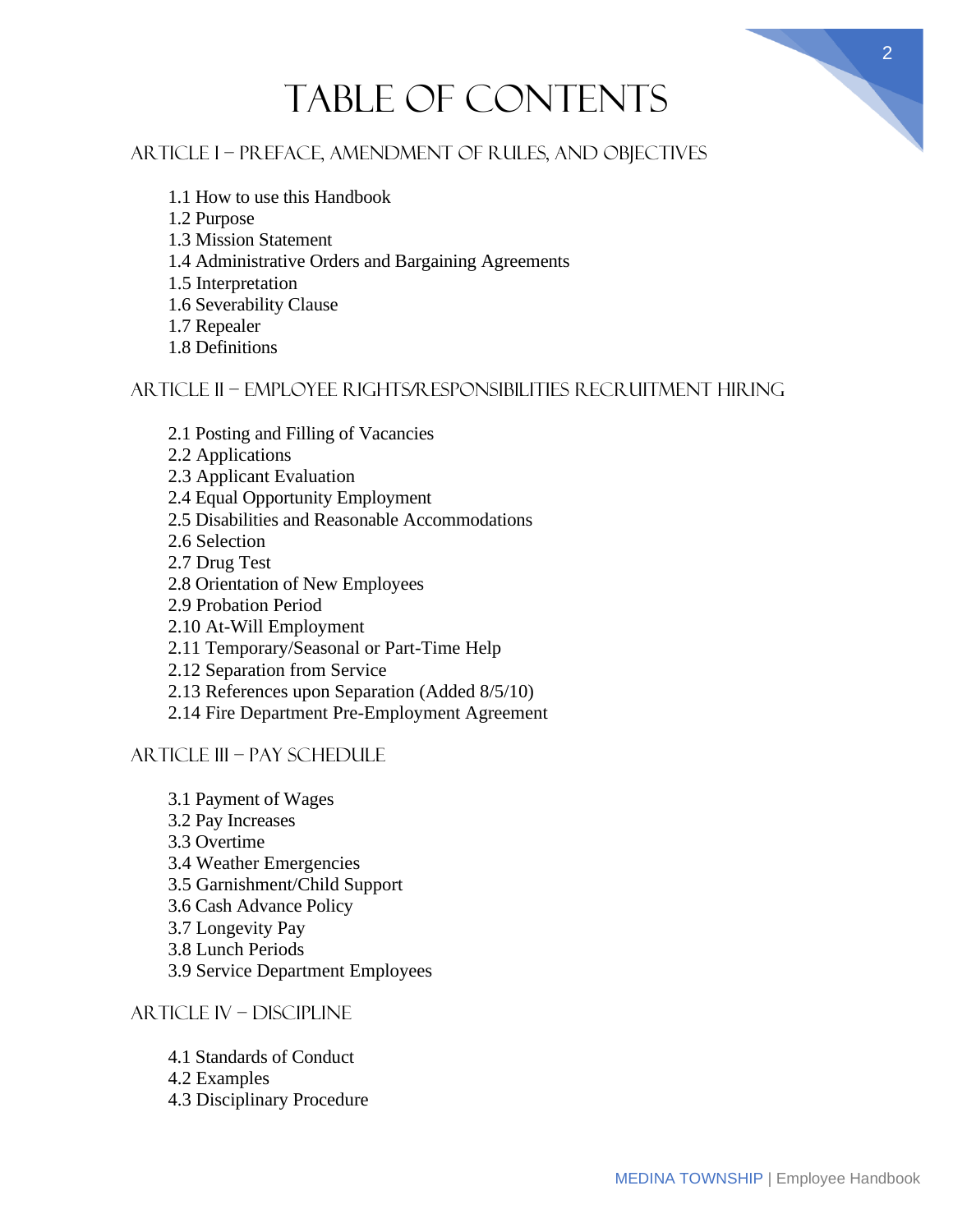4.4 Employee Notification 4.5 Police Personnel

#### ARTICLE V – HOURS OF WORK AND COMPUTATION OF PAY

5.1 Employee Attendance and Hours of Work

5.2 Attendance/Absence

5.3 Required Overtime

#### ARTICLE VI– PAID TIME OFF

6.1 Absence from Work 6.2 Special Periods 6.3 Holiday Leave 6.4 Working on a Holiday 6.5 Holiday during Leave 6.6 Religious Holiday 6.7 Vacation Leave 6.8 Military Leave 6.9 Civil Leave 6.10 Funeral Leave 6.11 Sick Leave 6.12 Reasons 6.13 Documentation 6.14 Notice 6.15 Child Care Leave 6.16 Leaves of Absence 6.17 Unauthorized Leave 6.18 Abuse of Leave 6.19 Temporary and Occupation Leave 6.20 Family and Medical Leave 6.21 Requests for Leave Procedure 6.22 Employee Travel Reimbursement

ARTICLE VII – BENEFITS: OPERS & INSURANCE

7.1 Ohio Public Employee Retirement System (OPERS) 7.2 Worker's Compensation

7.3 Notification of Injury

7.4 Health/Hospitalization/Medical Insurance

7.5 Uniform Allowances

7.6 Training/Education Expenses

ARTICLE VIII – SEPARATION FROM EMPLOYMENT

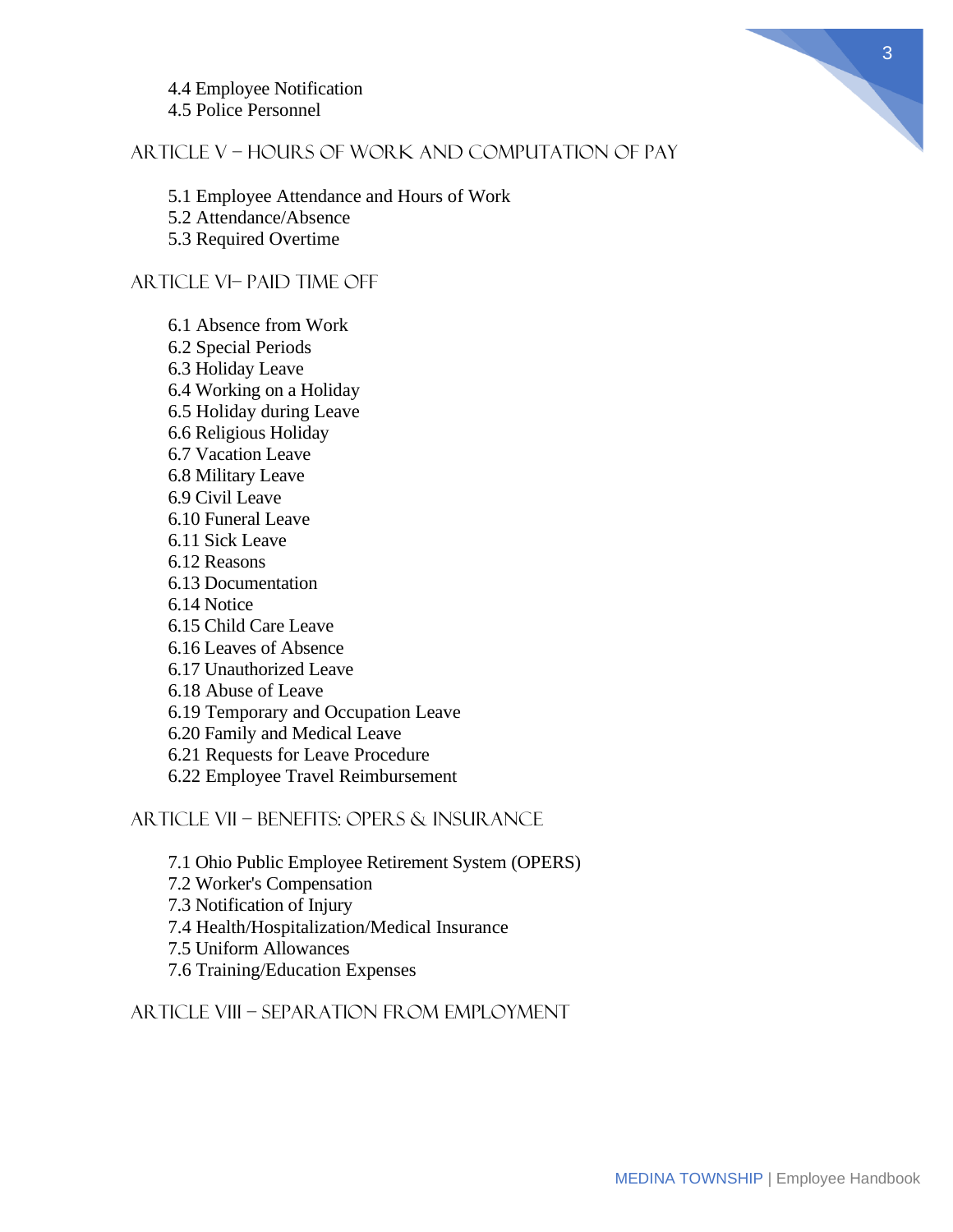

- 8.1 Retirement 8.2 Notice of Intent
- 8.3 Disability Retirement
- 8.4 Resignation
- 8.5 Compulsory Resignation
- 8.6 Loss of Job Requirement
- 8.7 Discharge, Involuntary Termination
- 8.8 Death
- 8.9 COBRA

## ARTICLE IX– PERSONNEL FILES & RECORDS

- 9.1 Pertinent Information 9.2 Accessing Files
- 9.3 Updating File
- 9.4 Current Drivers License Policy

## ARTICLE X – SPECIFIC RULES AND REGULATIONS

10.1 Character and Workplace Behavior 10.2 Bonds 10.3 Political and Religious Tests; Memberships in Organizations 10.4 Acceptance of Gifts and Gratuities 10.5 Smoke, Drug and Alcohol-Free Workplace 10.6 Harassment 10.7 Public Relations - Open Records and Standards of Conduct Act 10.8 Use of Township Equipment 10.9 Purchase Policy and the use of the Credit Card 10.10 Mail Use Policy 10.11 Safety 10.12 Standing Orders 10.13 Violence in the Workplace 10.14 Political Activities 10.15 Social Media/Media Relations 10.16 Computer Security and Copying of Software 10.17 Voicemail, Email, and Internet Policy 10.18 Mobile Device Policy APPENDIX I – MOBILE DEVICE POLICY

APPENDIX Ii – FRAUD POLICY APPENDIX IIi – GRANTS POLICY APPENDIX iV – SOCIAL MEDIA POLICY APPENDIX V – PURCHASING POLICY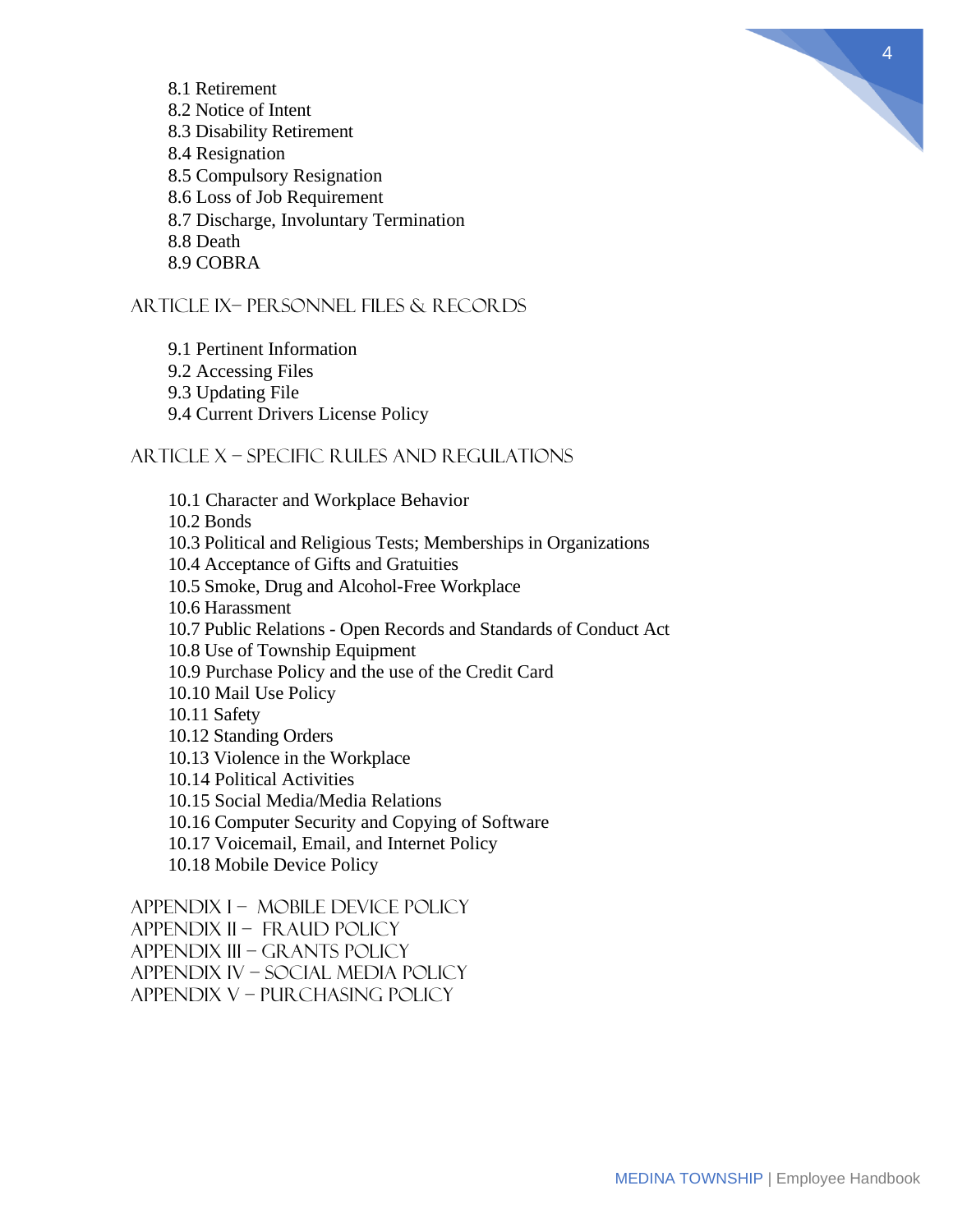## MEDINA TOWNSHIP, MEDINA COUNTY

## **INTRODUCTION**

These policies apply to all full and part-time employees, except as otherwise stated in negotiated contract agreements. Collective bargaining agreements supersede any rules or regulations that are outlined in this Policy Manual. Any issue or a rule that is not specifically covered under the collective bargaining agreement will revert to the policy manual and will be honored.

Part-time employees are eligible only for those employee benefit programs specifically granted to them by the Board of Trustees.

To answer questions you may have about Medina Township government and personnel procedures, we have prepared this Handbook. Please read it thoroughly and retain it for future reference. It is designed to provide employees information regarding benefits, responsibilities, procedures, and a summary of personnel policies established by the Trustees.

## Keep this book handy. It will answer many of your questions about working for Medina Township.

## **SUBORDINATION**

This handbook is subordinated to and subject to any Federal, State or local law, rule or regulation. In the event of a conflict between such laws, rules or regulations, the affected provisions of this Handbook shall be superseded by such laws, rules or regulations. Individual departments may add additional requirements based upon job duties and responsibilities.

## **DISCLAIMER**

The information contained in the Employee Handbook has been prepared as an aid and guideline to give you a better understanding of your job with Medina Township, and to give you a summary of the wage, benefit and personnel policies and programs. Any past practices which are inconsistent with any term of this Handbook are specifically disavowed.

The benefits, responsibilities, procedures and policies described in this Handbook are subject to change, modification and revision at the sole discretion of the Board of Trustees to meet the needs of the Township and the workforce. The Township reserves the right and authority to administer the business of the township, direct its operations, and promulgate rules and regulations and to otherwise exercise the prerogatives of management. The Trustees will issue notice of any changes, modifications or revisions, and any such notice shall be kept with your copy of this Handbook.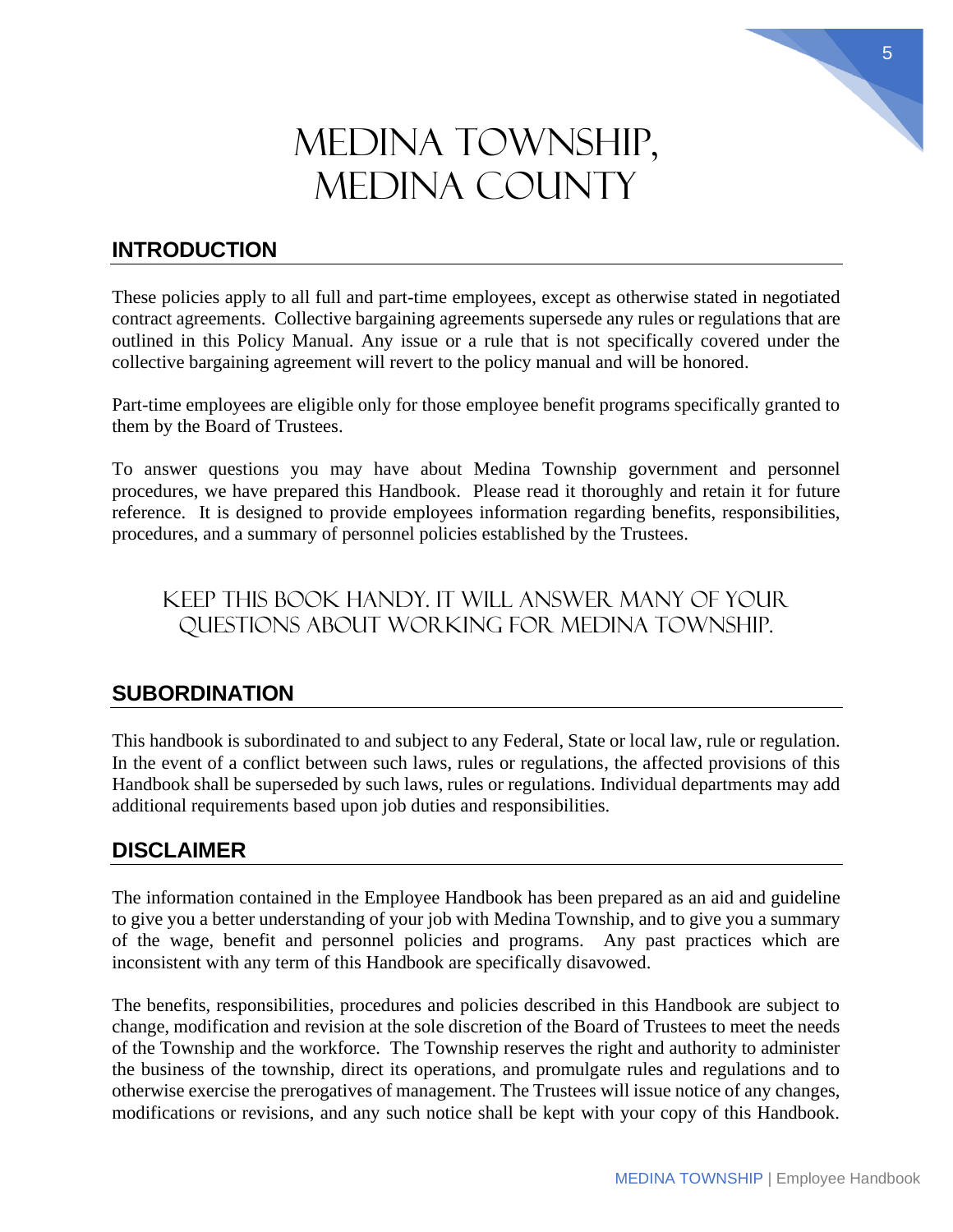Titles are for reference only and are not part of this policy document. If you have any questions regarding benefits, responsibilities, procedures and/or policies, please ask your supervisor for assistance.

This Handbook does not grant an entitlement or an expectation of employment nor continued employment. This Handbook is not and does not create property interests or a contract, express or implied, guaranteeing employment or employment for any specific duration. All Township employees are and will except as otherwise provided by law, remain employees at-will. Such an employee or the Township may terminate the employment relationship at any time, for any reason, with or without cause or notice.

This Handbook should not be construed as a direct or implied contractual commitment between Medina Township and its employees with respect to the duration of employment, level of compensation, or any other terms or conditions that are part of the employment relationship. The Board of Trustees, at its option, may change, delete, suspend or discontinue any part or parts of the policies in this document at any time without prior notice. Any such action shall apply to existing as well as future employees with continued employment being the consideration between the employer and employee. Employees shall not accrue eligibility for any benefits, rights, or privileges beyond the last day worked. No one other than the Board of Trustees may alter or modify any of the policies in this document. No statement or promise by a supervisor, manager, or department head may be interpreted as a change in policy nor will it constitute an agreement with an employee.

The employment policies and benefit summaries found in this Employee Handbook are written for all employees. When questions arise concerning the interpretation of these policies as they relate to employees who are covered by a collective bargaining agreement, the answers will be determined by reference to the actual union contract, rather than the summaries contained in this Employee Handbook.

## **NON-DISCRIMINATION**

#### **Equal Opportunity Employer/Americans with Disabilities Act**

The Board of Township Trustees shall implement personnel policies in accordance with the letter and spirit of Federal, State, and local laws and regulations prohibiting discrimination on the basis of race, color, religion, national origin, citizenship, sex, sexual orientation, gender identify, political affiliation, age, physical or mental disability, or other protected classifications in accordance with State and Federal law, both in the employment and supervision of township employees.

Any employee believing that he or she has suffered from discrimination in contravention of this policy shall file a written notice with their supervisor within thirty (30) days of the event giving rise to such belief. If no action is taken by the supervisor within a reasonable time, the employee shall then file a written notice with the Board of Trustees within a reasonable time after filing with the supervisor. The issue shall be investigated in as confidential fashion as is practical. Where discrimination is found to have occurred, effective action will be taken.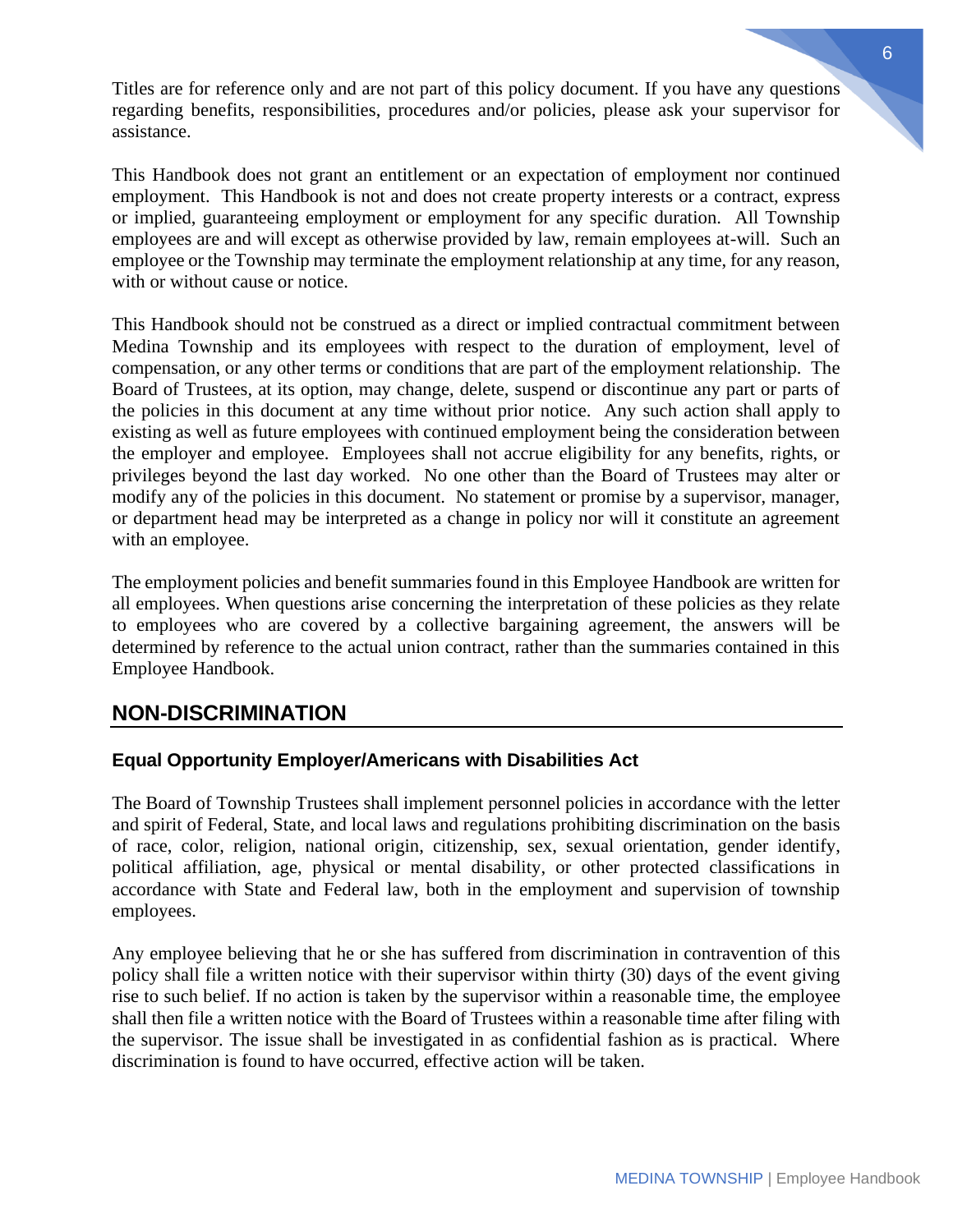

#### **Investigations of Employment Issues**

If any employee is asked to participate in an investigation regarding employment complaints or other issues, the employee shall be required to fully cooperate with the investigation. This includes truthfully answering questions, and violation of this policy shall result in discipline up to and including termination for the first offense.

## **ARTICLE I – PREFACE, AMENDMENT OF RULES, AND OBJECTIVES**

## **1.1 How to Use This Handbook**

This handbook for employees of Medina Township serves two purposes:

- 1. A summary of current personnel policies and practices, benefits, responsibilities and opportunities available to you as an employee; and
- 2. An official document governing the personnel administration of all employees of the township with references to the Ohio Revised Code and other administrative orders and resolutions.

#### **All employees will be provided a copy of the handbook. Employees are responsible for taking time to review this handbook and be aware of its contents and how it applies**.

Employees should keep this handbook in a safe place. From time to time this handbook may be updated. It is the responsibility of the employee to include in the employee's copy of the Handbook any changes received to avoid any misunderstandings.

The statements within this handbook are written in a manner designed to apply generally to all full-time, part-time and/or seasonal employees. Additional references to specific job responsibilities and operating procedures may be contained in a separate "Standard Operating Procedures" document designed for various departments.

If there is a question regarding a written policy, it should be directed in writing to the Medina Township Board of Trustees.

#### **1.2 Purpose**

It is the purpose of these Rules and Regulations to implement the provisions of the Ohio Revised Code and Township personnel resolutions by establishing standards and procedures. These regulations are also provided as a guideline to be followed when a situation occurs which is not specifically considered in the Ohio Revised Code, personnel resolutions, or specifically modified by an applicable labor contract. The Board of Trustees reserve all rights authorized them by the Ohio Revised Code for personnel administration.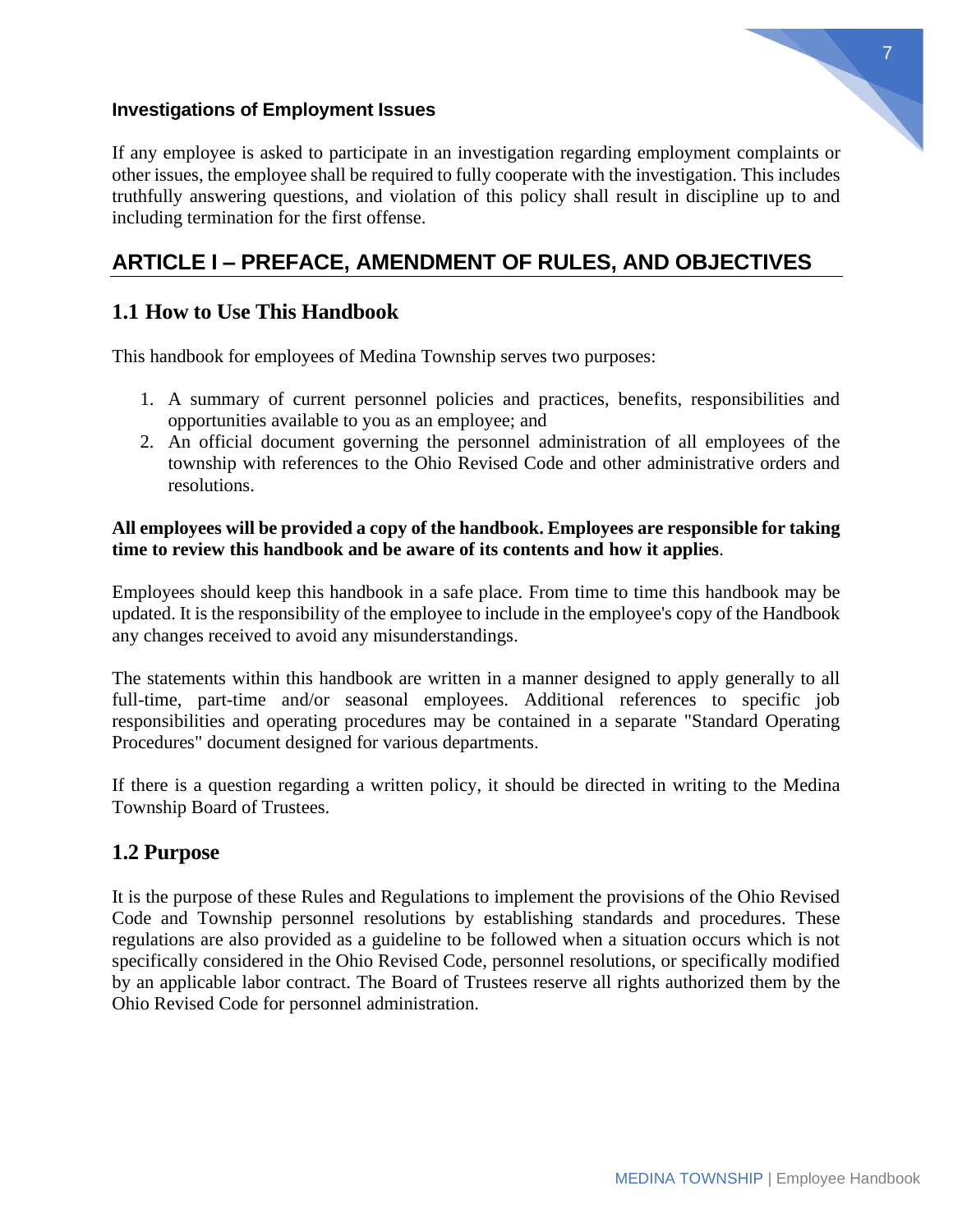#### **1.3 Mission Statement**

"Medina Township will be an inclusive, thriving and sustainable community committed to maintaining harmony between rural and urban areas and fostering opportunities for current and future generations."

#### **1.4 Administrative Orders and Bargaining Agreements**

Nothing contained in these rules shall prohibit the promulgation of department work rules, standing orders, general orders, or other instructions either oral or written not in conflict with these provisions. This Handbook shall not be construed to create a contract with Township employees. To the extent that contractual obligations otherwise exist, these Personnel Rules and Regulations shall provide details where said documents are silent, but shall not supersede negotiated contract obligations or legal requirements relating to personnel rules and practices.

#### **1.5 Interpretation**

These policies are intended to cover most personnel problems and actions that arise. The Board of Trustees shall handle those not specifically covered, in concert with the spirit and letter of this handbook.

#### **1.6 Severability Clause**

If sections of these policies and procedures are held invalid, the remaining sections shall not be affected and shall remain in effect.

#### **1.7 Repealer**

Any prior resolutions, memorandum, or other written documents in conflict with these policies and procedures are hereby repealed. All oral statements past, present, and future and past practices in conflict with these policies and procedures are invalid.

#### **1.8 Definitions**

**Active Pay Status** - includes time on duty, vacation leave, sick leave, holidays, and other leaves of absence with pay.

**Appeal** - the response of an employee to the decision made based on a disciplinary action.

**Appointing Authority** - the person or agency that, based on the Ohio Revised Code, has the authority to employ persons to perform the required duties of the office or agency. Included are the companion authority to dismiss, promote and other normal activities. Unless otherwise stated in this handbook, by agreed contract or by resolution, the appointing authority shall be the Board of Trustees.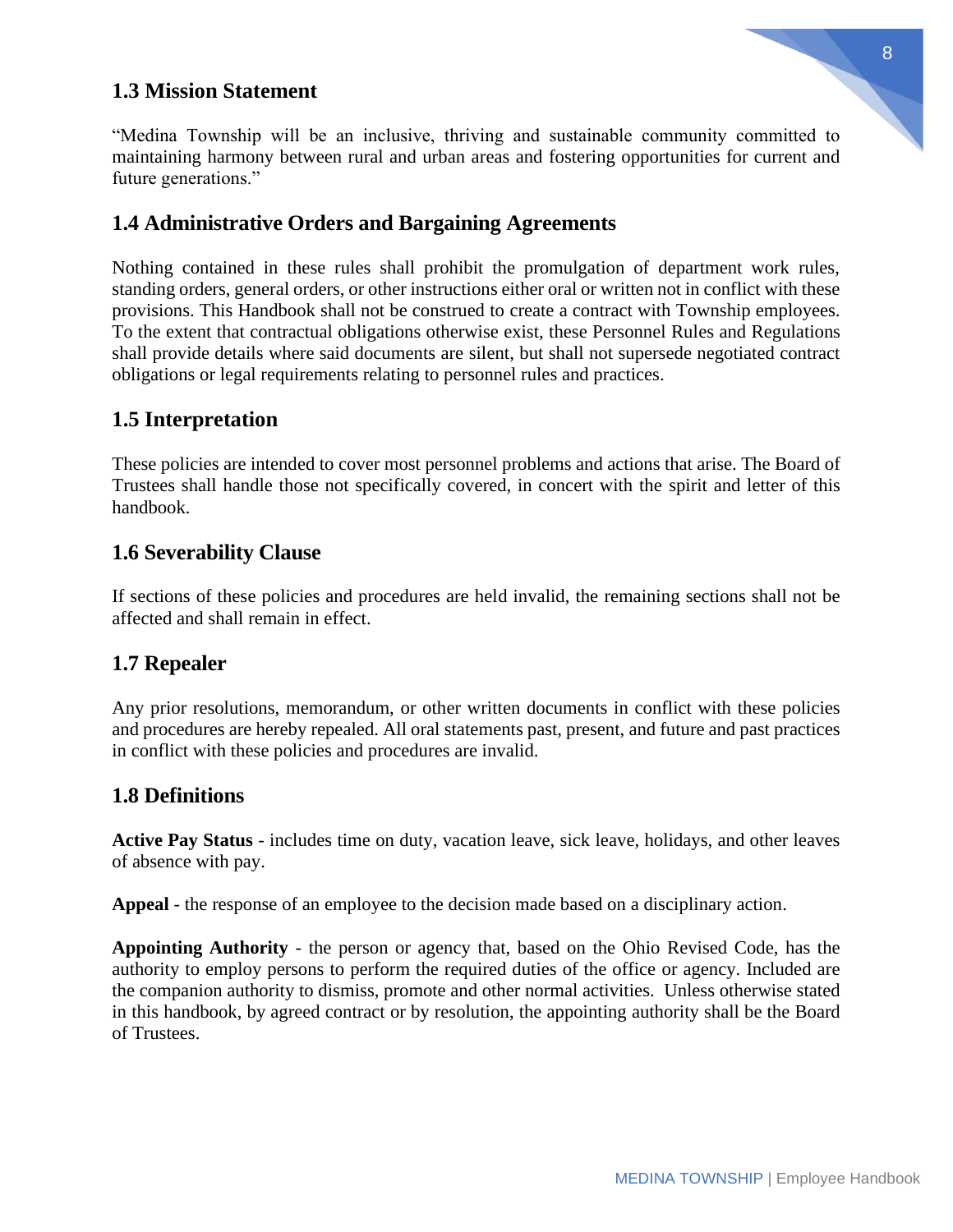**Classification** - a group of positions that involve similar duties and responsibilities require similar qualifications, and which are properly designated by a common descriptive title indicating the general nature of the work. A class may include only one position in some circumstances.

**Collective Bargaining Agreement (CBA)** - a labor agreement between an employer and one or more unions. Collective bargaining consists of a process of negotiations between representatives of a union and employers, represented by management in respect to the terms and conditions of employment of employees, such as wages, hours of work, working conditions, and grievance procedures. For Medina Township and certified by the State Employees Relations Board (SERB), the sole and exclusive collective bargaining representative for all full time patrol officers and sergeants is the Ohio Police Benevolent Association (OPBA).

**Discipline** - an action taken against an employee by the Board of Trustees or by the Board's designated representative, as the result of an employee's lack of adherence to rules and procedures of the organization or deficiency of performance in work-related tasks.

**Exempt Employee** – An employee who is hired by the Board of Trustees as an exempt employee. An employee who is hired as an exempt employee must meet the tests as defined in the FLSA for both the salary test and the duties test. If both criteria are not met, then the employee cannot be hired as an exempt employee.

**Employer** - The Board of Trustees or the designee of the Board of Trustees specifically authorized to make policy decisions on their behalf.

**Full-Time Employee** - an employee whose regular hours of duty for the Township total eighty hours in a pay period.

**Grievance**- a written action initiated by an employee concerning work rules, policies, or procedures.

**Immediate Family** - the immediate family of an employee includes family members whose relationship to the employee is current, including the employee's spouse, father, mother, brother, sister, son, daughter, mother-in-law, father-in-law, grandchildren, stepchild or other blood relative for whom an employee may have custodial responsibility.

**Non-Exempt Employee** – an employee who is entitled, under the FLSA, to time and one-half their "regular rate" of pay for each hour they actually work over the applicable FLSA overtime threshold in the applicable FLSA work period.

**Part-Time Employee** – an employee whose regular hours of duty for the Township are less than 1,500 hours annually.

**Personnel Policies and Procedures** - the rules and regulations governing the day to day relationships between employer and employee, and which explain the benefits, rights and responsibilities of the employee as well as the responsibilities and rights of the employer.

**Probationary Period** - the period of time at the beginning of employment or following a promotion which constitutes a trial period for the employee in order to ascertain his or her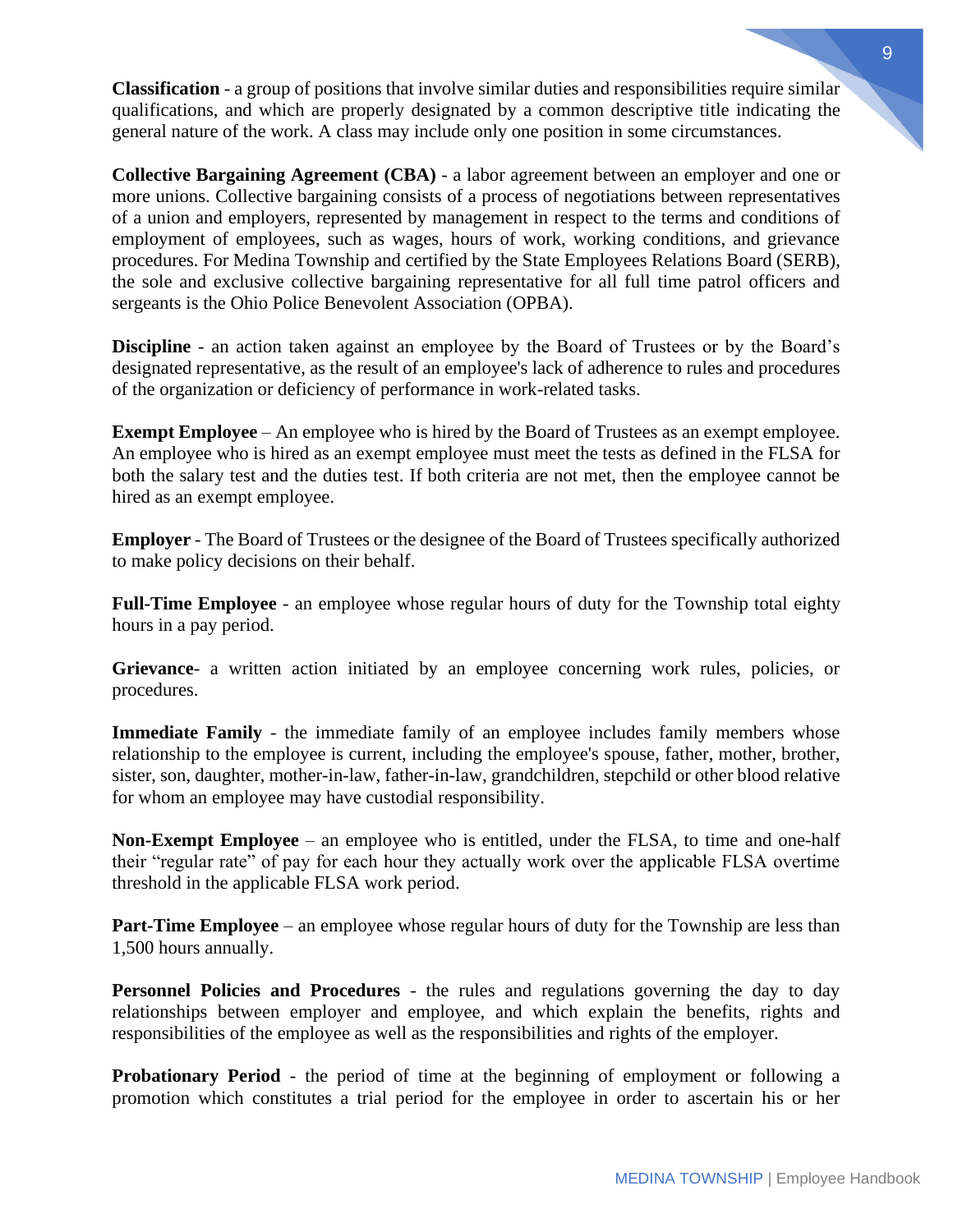MEDINA TOWNSHIP | Employee Handbook

suitability. Medina Township employees shall be on probation for a period of sixty (60) days after starting employment, except for probationary firefighters.

**Seasonal or Temporary Employee** – an appointment where an employee works a given regular season or period of each year performing some work or activity limited to that season or period for the year. The employee will be required to sign a letter acknowledging their status as a seasonal employee. A seasonal employee is not eligible for any fringe benefits.

**Supervisor** - an individual who has been authorized by the Board of Trustees to oversee and direct the work of employees.

**TFO** - Township Fiscal Officer (formerly the Township Clerk).

## **ARTICLE II – EMPLOYEE RIGHTS/RESPONSIBILITIES RECRUITMENT HIRING**

## **2.1 Posting and Filling of Vacancies**

The Board of Trustees may fill vacancies by moving interested qualified existing employees. However, Trustees may at any time determine when they feel it is in the best interest of the Township to extend the pool of applicants for any existing vacancies and give notice of that vacant position by publication in a local newspaper of general circulation, posting in the Township Hall seeking applicants, or when it deems appropriate to offer the position to an individual known to them, or to members of the department in which the vacancy exists, to have the necessary skills and experience to fill the vacancy without advertisement.

This Section does not apply to positions for Department Heads, statutory appointments by the Board of Trustees or positions or services provided by contract. Each supervisor shall notify the Board of Trustees promptly of an actual or projected vacancy. The Board of Trustees will determine if the vacancy is to be filled; whether the position is to be filled as a full-time, part-time or temporary/seasonal position; assure that Township procedures are followed; and determine if the position is funded with appropriations by the Board of Trustees.

The Board of Trustees may prepare a vacancy announcement outlining the essential and nonessential functions, responsibilities, job requirements, job title, location, salary range, and the time, place and manner for making application.

The announcement may be posted by the Board of Trustees on official bulletin boards or other conspicuous places, or may be made known to present employees by such means as it is deemed necessary. Applications from current employees will be accepted and considered unless the announcement of the vacancy specifies otherwise.

Position vacancies may also be the subject of outside recruiting, newspaper advertising or such other means as the Board of Trustees deem reasonable and appropriate to create a pool of applicants from which selection may be made.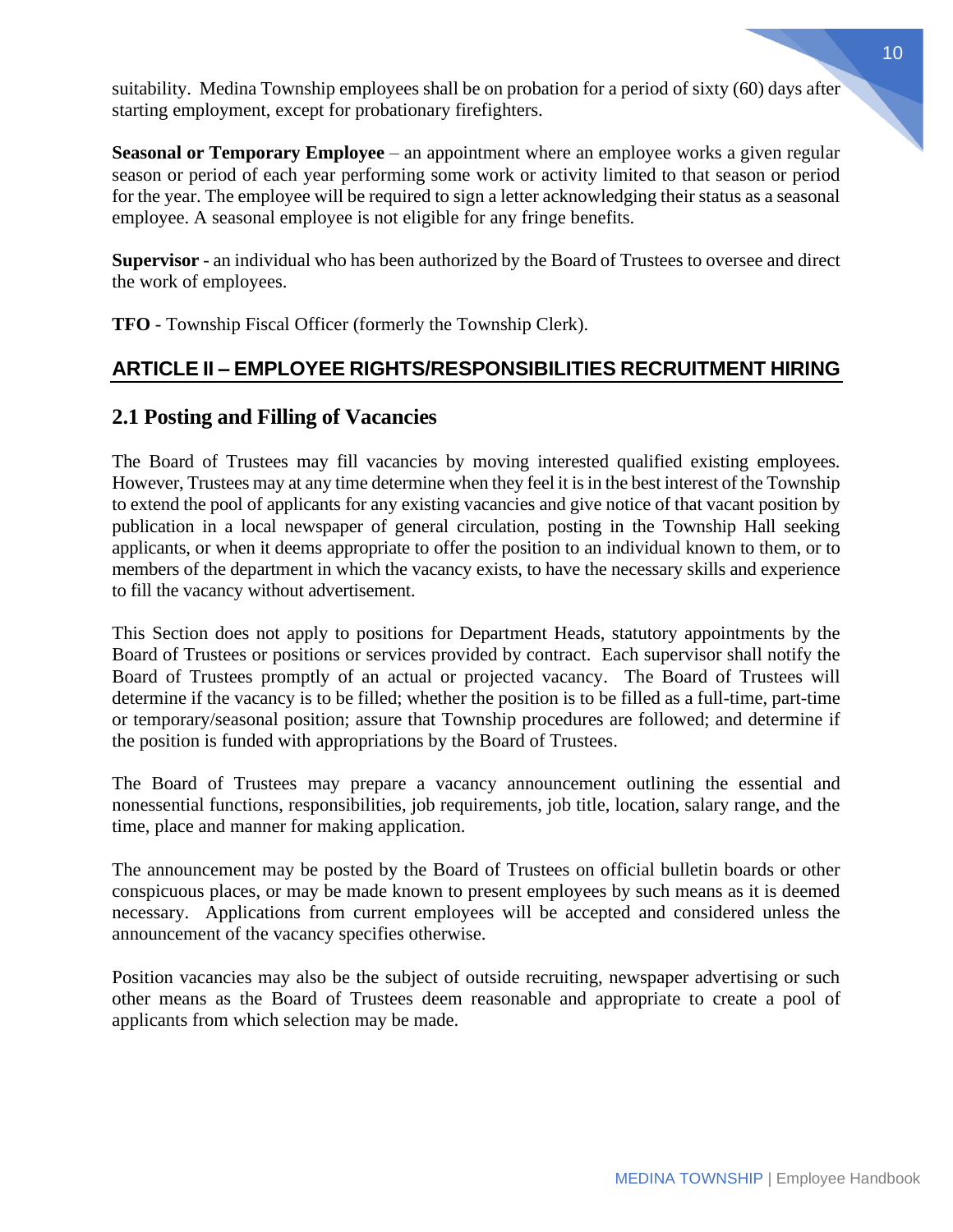## **2.2 Applications**

The Board of Trustees shall develop and maintain a current job application form. All persons desiring employment with Medina Township must complete the application. Applications will only be accepted for current job vacancies or potential vacancies. All applications will be maintained based on the Township's record retention policy. The application of the person selected will be part of his/her personnel file. All applications shall be signed by the person applying, verifying that the information contained therein is true.

## **2.3 Applicant Evaluation**

All applicants will be evaluated based on their education, training, experience, oral interviews and results of any examinations required for the position being filled. For firefighter and police candidates, this will also include a physical and an agility test. The Township reserves the right to require documentation of any asserted education, training, and experience or examination results.

#### **2.4 Equal Opportunity Employment**

Medina Township is an equal employment opportunity employer and will not discriminate against any employee or applicant for employment in a manner that violates the law. Medina Township promotes equal employment opportunity to qualified persons without regard to race, color, sex, sexual orientation, gender identify, age, religion, national origin, political affiliation, sexual orientation, physical or mental disability, or other protected classifications in accordance with State and Federal law. It is the intent of the Board of Trustees that equal opportunity is provided in employment promotion, wages, benefits, and all other privileges, terms and conditions of employment.

#### **2.5 Disabilities and Reasonable Accommodations**

Medina Township endorses the clear mandate of the Americans with Disabilities Act of 1990 (ADA) to remove barriers, which prevent qualified individuals with disabilities from enjoying the same opportunities available to those persons without disabilities. Medina Township will not discriminate against a qualified individual with a disability regarding any aspect of employment including recruitment, application process, hiring, promotion, demotion, layoff recall, transfer, employee compensation, termination any other term and/or condition of employment. Medina Township will provide reasonable accommodations to an otherwise qualified individual who can perform the essential functions of a position as long as the reasonable accommodation does not impose an undue hardship on the Township and the person's disability does not pose a direct threat to the health and/or safety of others in the workplace.

All aspects of Medina Township's policy on disabilities and reasonable accommodations shall be defined and construed consistent with the ADA and the case law and/or regulations promulgated thereunder.

#### **2.6 Selection**

An offer of employment shall be made to the applicant determined by the Board of Trustees, to be the best overall qualified candidate for the position.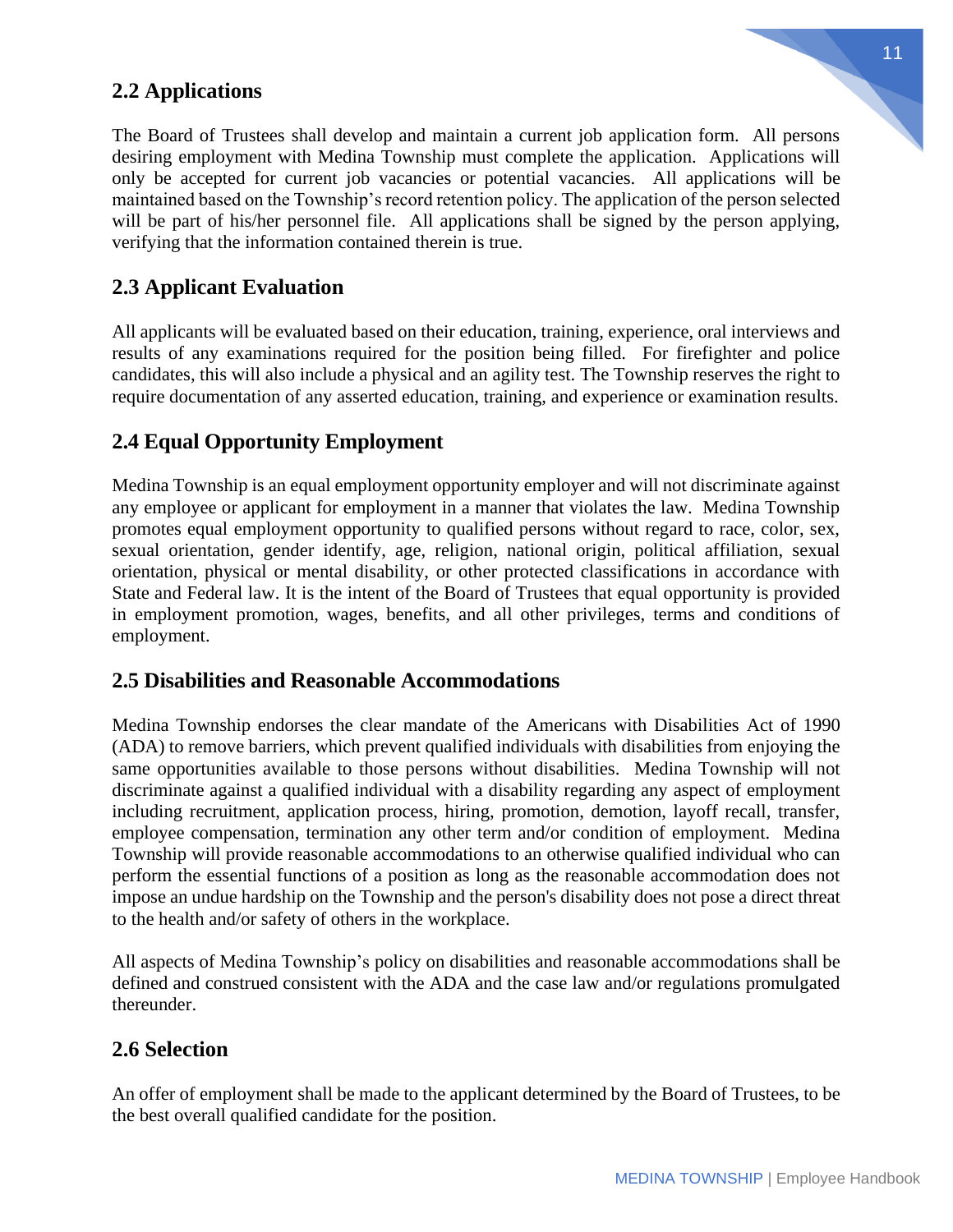## **2.7 Drug Test**



As part of a pre-employment procedure all applicants including but not limited to safety sensitive positions must pass pre-employment drug testing prior to being hired.

#### **2.8 Orientation of New Employees**

It is the responsibility of Township employees to read the Employee Handbook provided. If an employee has any questions about the information provided to them either in the handbook, or verbally, it is their responsibility to ask their supervisor questions as to resolve any ambiguities which may exist.

#### **2.9 Probation Period**

Probation is a period of assessment where both you and the Township determine if you can perform the job satisfactorily.

The probation period for all employees, except firefighters, is set for sixty (60) days and shall be regarded as an integral part of the employment process. It shall be utilized to permit the newly hired employee to become familiar with the job; to permit the supervisor to observe the hiree's work; to permit the most effective adjustment of a hiree to his/her position; and to permit the Township to decide whether the hiree should be retained.

All probationary employees will be trained to the extent practicable by their department prior to being charged with complete job responsibilities. At the completion of the probationary period, the employee shall attain full-time or part-time status as applicable.

Probationers may be removed at any time by the Board of Trustees. Probationers may be dismissed, demoted or disciplined at any time during the probationary period by written notice to the employee by the Board of Trustees.

If it should come to the attention of the Township, either during the probationary period, or thereafter, that an employee was hired based on false credentials, or other intentional deception, said employee will be subject to disciplinary procedures, up to and including immediate dismissal.

A new firefighter with the Medina Township Fire Department will be considered as a probationary firefighter for a minimum of twelve (12) months. Prior to completion of probation, a probationary firefighter must receive Certification as a State Certified Firefighter as outlined in the Ohio Revised Code, as well as complete all required training and performance reviews as required by the Medina Township Fire Department.

Fire officers will serve a probation period as described in their respective job description. Failure to complete the required officer training as required by the Fire Department during the Fire officer probation period will cause the Probation fire officer to give up his/her new rank and be placed back to the rank they were holding prior to promotion**.**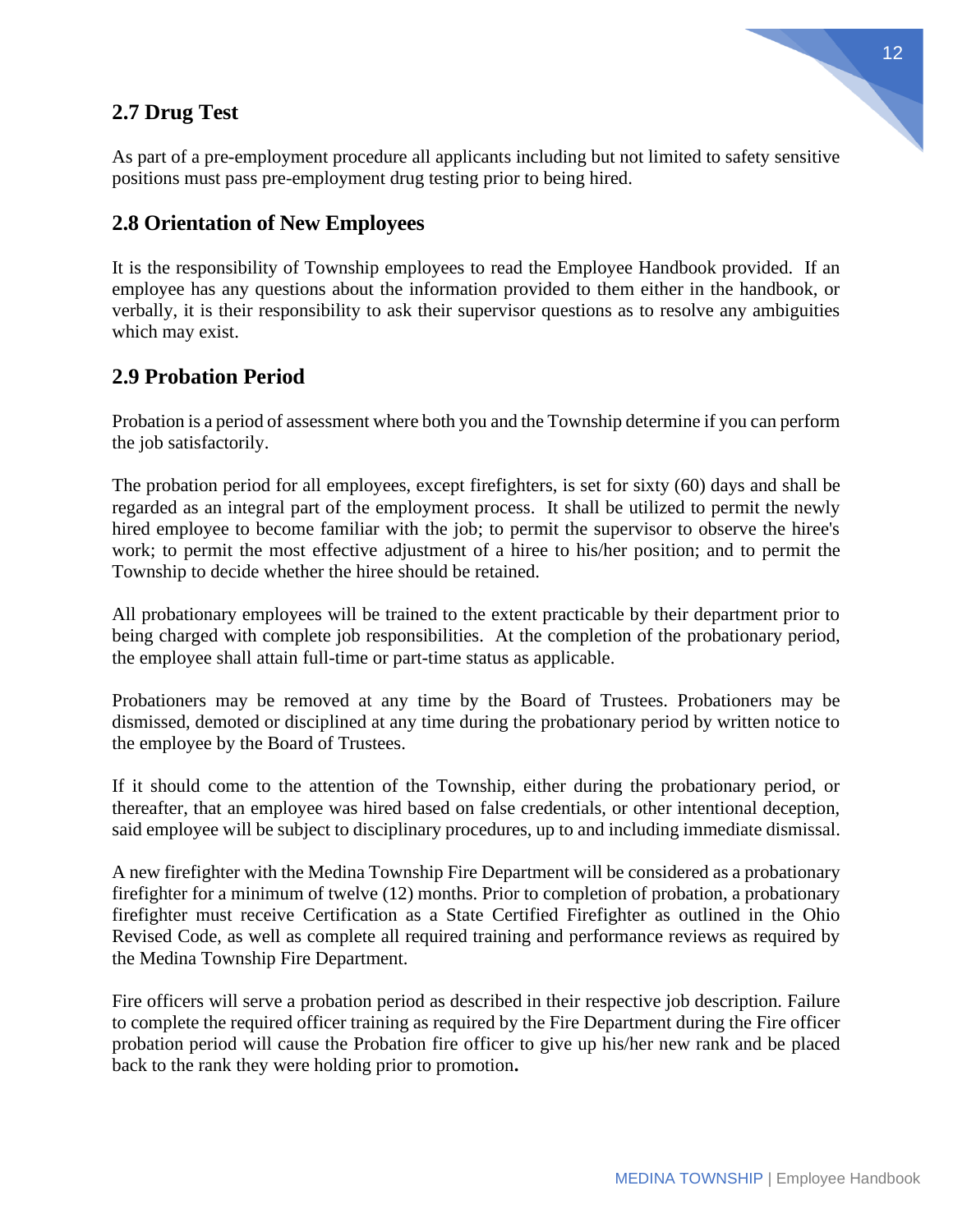## **2.10 At-Will Employment**

All employees, other than those protected under the Ohio Revised Code are considered at-will employees of the Township and may be terminated at any time for cause or for no cause.

## **2.11 Temporary/Seasonal or Part-Time Help**

All part-time employees shall have an application, personal data sheet and withholding certificates on file with the Fiscal Officer on or before beginning date of employment.

#### **2.12 Separation from Service**

At the time an employee is separated from service with the Township for whatever reason, the following steps must be taken prior to receipt of final pay:

- A. Return to Township any Township property including but not limited to: uniforms, tools, building and office keys, and/or keys to Township offices. A receipt will be placed in the employee file for all property returned.
- B. Provide the Fiscal Officer with the proper forwarding addresses in order to receive W-2 forms and any other pertinent information and further advise the Fiscal Officer as to the type of action desired regarding employee's retirement plan and other benefits.

#### **2.13 References upon Separation**

All requests for references for current or previous Township employees shall include only dates of employment and position held, unless otherwise approved and/or determined by the Board of Trustees. **(Added 8/5/10)**

Additional information may be required if by law or as a result of the position being applied for.

#### **2.14 Fire Department Pre-Employment Agreement**

The Medina Township Fire Department Pre-Employment Agreement shall be presented to any person requesting to be employed as a Firefighter for Medina Township. **(Adopted 9/26/13)**

## **ARTICLE III – PAY SCHEDULE**

#### **3.1 Payment of Wages**

Salaries and compensation will be determined by resolution of the Board of Trustees. Full-time, part-time and seasonal employees will be paid bi-weekly (twenty-six (26) pay periods annually as applicable) The Fiscal Officer is responsible to prepare payroll.

The pay period starts every other Sunday and runs fourteen (14) calendar days. Timesheets will be due every two weeks. Payroll forms must be signed by the employee and approved by the Department Head and the liaison Trustee and certified by the Fiscal Officer. Falsifying time entries is strictly prohibited. If you falsify your own time records, or the time records of co-workers, you will be subject to discipline up to and including termination. Board of Trustees and Fiscal Officer are paid monthly. Zoning Board and Board of Zoning Appeals Members will be paid annually.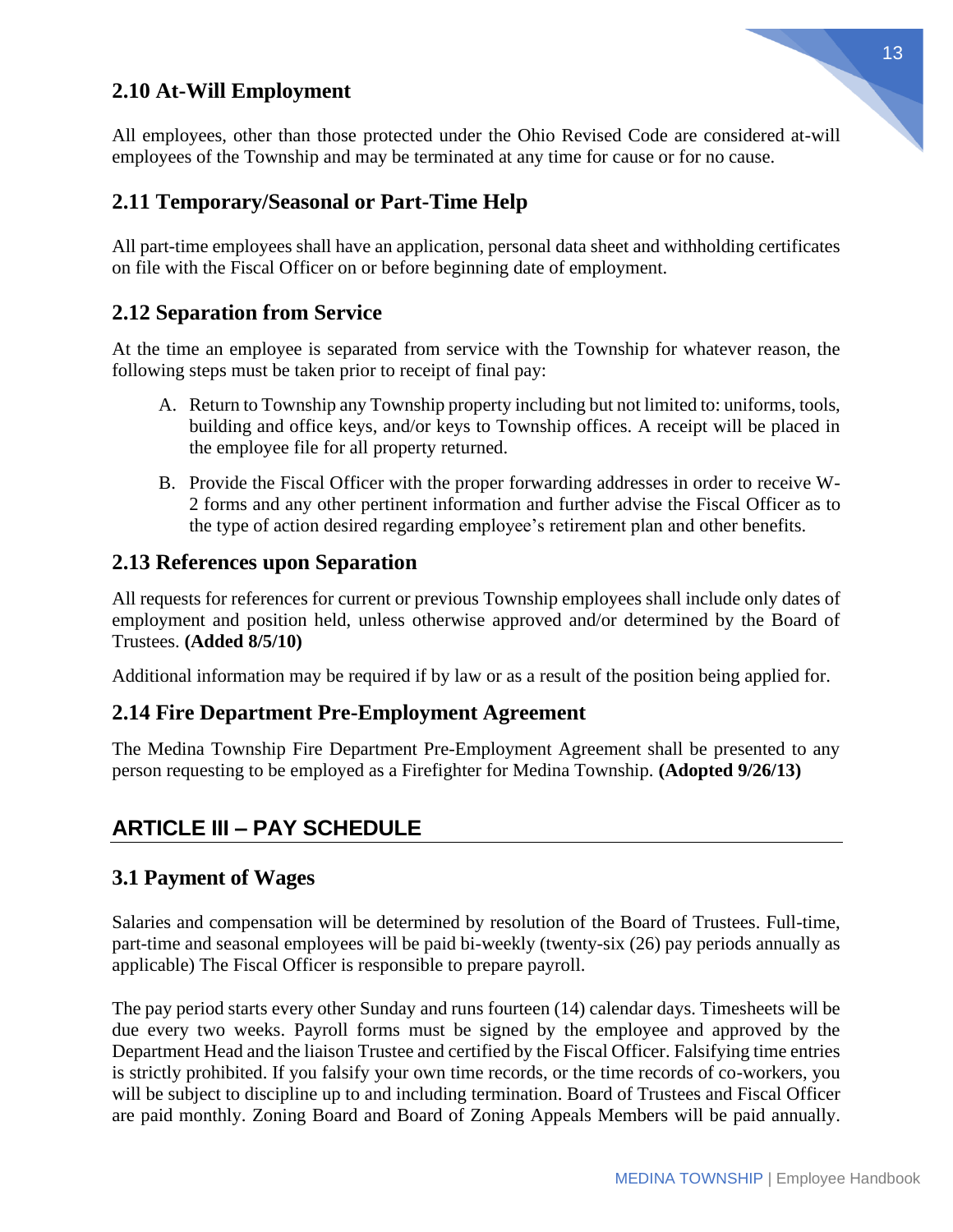Fire Department, Service Department, Police Department, and non-elected Administration Department employees will be paid bi-weekly.

Federal and State laws mandate certain deductions from each employee's pay. This includes but is not limited to OPERS and any other deductions required under law or by court order for wage garnishments. The amount of your tax deductions will depend on your earnings and the number of exemptions you list on your Federal Form W-4 and applicable state withholding form. You may also authorize voluntary deductions from your paycheck, including contributions for insurance premiums, retirement plans, spending accounts, or other services. Your deductions will be reflected in your wage statement.

In the event a paycheck is lost or stolen or the Electronic Funds Transfer (EFT) designated account is incorrect, the Fiscal Officer should be notified immediately. The Township is not responsible for stolen or lost checks or incorrect account designations. But the Township will attempt to issue a stop payment or account correction on any stolen check or incorrect account designation. The employee is responsible for the same if the check is lost. If the Township is able to complete the stop payment order, another check will then be issued within a reasonable amount of time. **(Amended 1/2/12)**

## **3.2 Pay Increases**

Pay increases shall be given at the discretion of the Board of Trustees, at the organizational meeting, within the pay scales as set by the Board and are subject to the availability of funds as determined by the Fiscal Officer and the Board of Trustees.

## **3.3 Overtime**

Overtime will be paid to appropriate employees classified as non-exempt according to the Federal Fair Labor Standards Act at a rate of one and one-half times their calculated hourly rate for time worked beyond forty (40) hours per standard work week. NOTE: Overtime under the Fair Labor Standards Act ("FLSA") is defined as time worked in excess of forty (40) hours in a single workweek. Township employees are regularly scheduled for forty (40) hours in a seven (7) day workweek, except for the Road Department when there is a weather emergency that requires snowplowing beyond regular work hours, or other Township emergencies that requires the Road Department to be called on-site after regular work hours. No overtime payment is required unless an employee works in excess of forty (40) hours during the work week. For the purposes of calculating overtime, holidays count as days worked. Sick leave and vacation days do not count as time worked in the computation of overtime with the exception of the Service Department. At the discretion of the Township, certain non-exempt employees may be permitted to take compensatory time-off in lieu of overtime payment. Compensatory time, like overtime, shall be accrued at a rate of one and one-half times the hours actually worked and, for non-safety forces, applies only to hours actually worked in excess of forty (40) in any one work week.

Exempt employees are not eligible for compensatory time or overtime pay, unless special circumstances warrant an exception. The Board of Trustees must approve such exception before the time is worked and is documented and designated as compensatory time. Circumstances, which could warrant an exception, occur when the hours worked are to complete unusual or unusually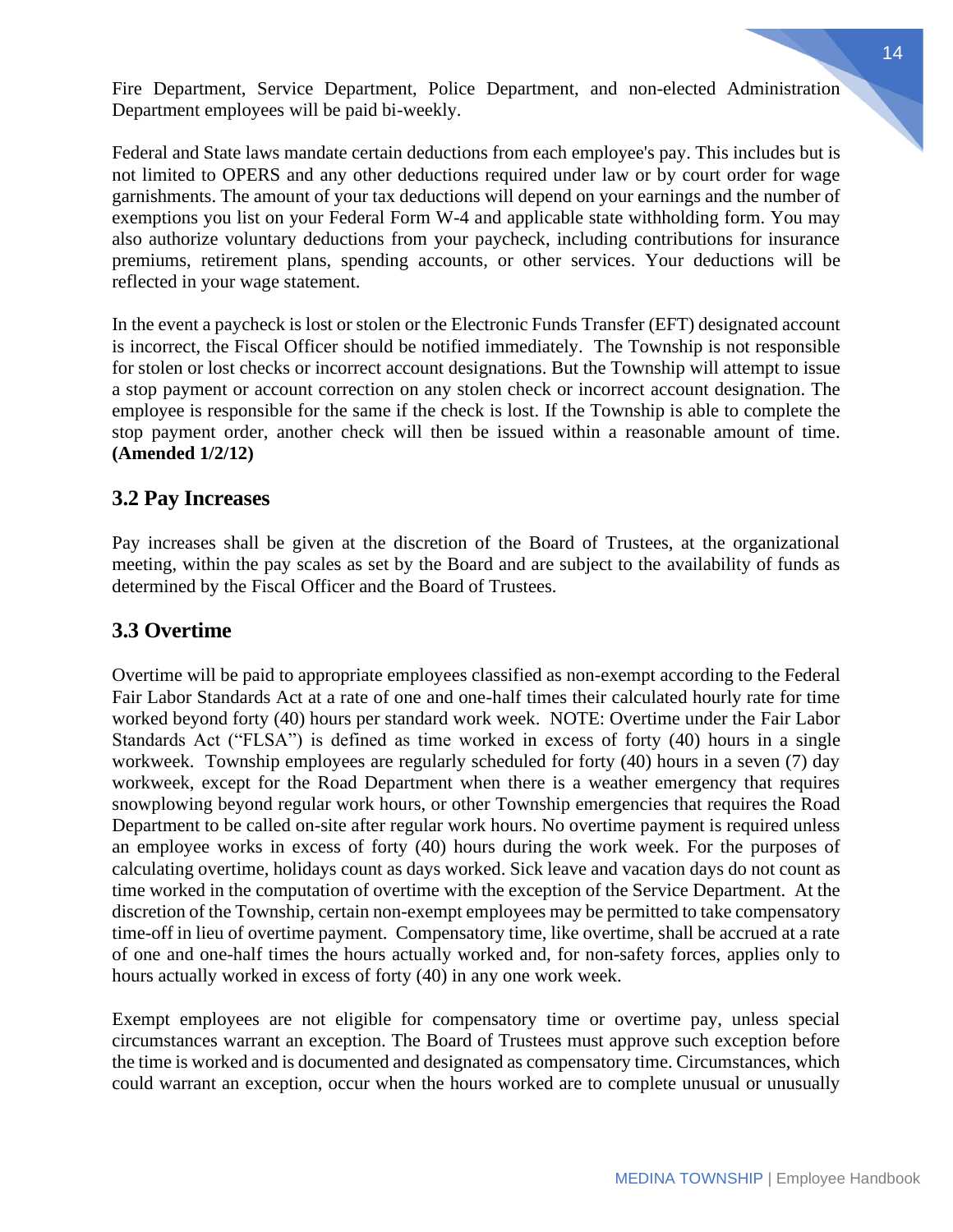demanding tasks. However, under special circumstances, the Board of Trustees may approve compensatory time or overtime to exempt employees at their discretion.

Any overtime must be approved before worked. Any non-exempt employee working more than forty (40) hours in a workweek, without the prior approval of the Liaison Trustee may be subject to discipline up to and including termination.

Overtime, other than emergency call-outs, will be permitted only with the express approval of the appropriate liaison of the Board of Trustees or his/her department head designee.

Full-time service department employees will be paid a minimum of two hours when they are called in after hours and on the weekend.

Service Department comp hours are capped at two-hundred forty (240) hours. At the point that compensatory time exceeds two-hundred forty (240) hours, it must be taken as paid compensation. Accrued compensatory time may be carried through to the next calendar year, not to exceed twohundred forty (240) hours. Sick time is not to be accrued on overtime hours.

For the Police Department, further information can be found pertaining to comp time in the CBA.

## **3.4 Weather Emergencies**

Employees of those departments or offices, which must provide services during weather emergencies, will be expected to report for duty.

All other employees shall be notified by either their supervisor, the Board of Trustees or by radio/television notification if the Township offices will be closed due to a weather emergency.

#### **3.5 Garnishment/Child Support**

A claim may be made against an employee's salary for unpaid debts. This claim is called a garnishment or child support requirement wages and is a court order that requires the Fiscal Officer to make a deduction from the employee's paycheck to pay the debt.

#### **3.6 Cash Advance Policy**

It is the policy of Medina Township that no advance in an employee's pay is made, regardless of need. This policy is necessary for the protection of public funds with which the Township is entrusted.

## **3.7 Longevity Pay**

All full-time Township non-bargaining employees shall receive, in addition to their regular compensation, longevity pay. The rate of longevity pay shall be \$100 per year starting on the third anniversary with a maximum longevity pay of \$1,500. Longevity pay shall be paid within thirty (30) days of the employee's qualifying anniversary date.

## **3.8 Lunch Periods**

Full-time employees are permitted a thirty (30) minute unpaid lunch period for each full shift worked as well as two (2) fifteen (15) minute breaks, one in the morning and one in the afternoon.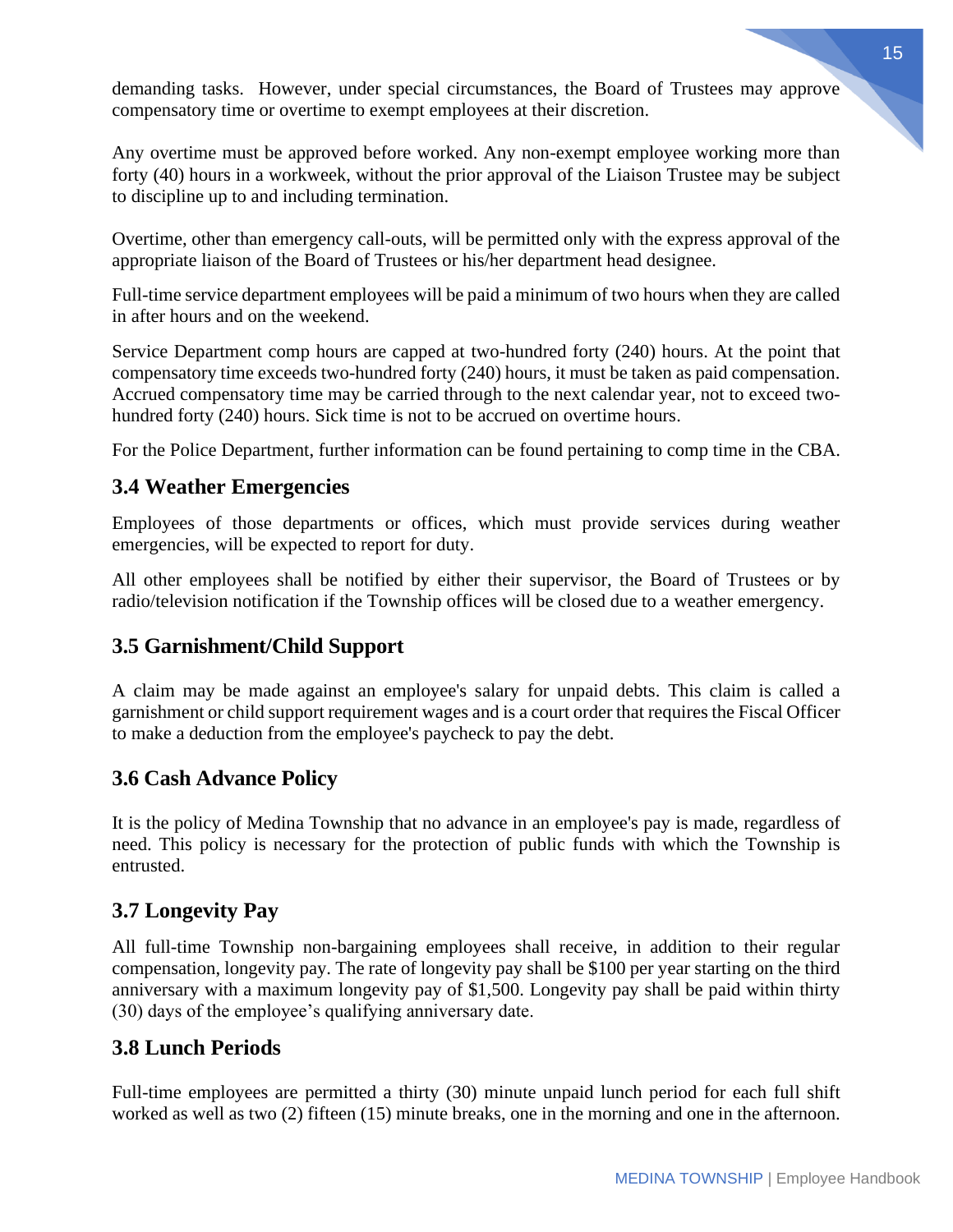Notwithstanding, the aforementioned firefighters are permitted a thirty (30) minute paid lunch break when scheduled to work a four (4) hour shift or longer.

## **3.9 Service Department Employees**

Service Department employees who are also employed as firefighters will be permitted to answer fire calls, as approved by the Fire Chief, during regular work hours of 7:00 a.m. to 3:00 p.m. five days per week. They will be paid at Service Department wages. No training or other Fire Department work will be paid at service department wages.

## **ARTICLE IV – DISCIPLINE**

## **4.1 Standards of Conduct**

Every employee in the service of the Township is expected to exhibit good behavior and perform their duties in an efficient and effective manner that displays courteous and respectful treatment of the public and other employees on and off the job.

The steps of corrective disciplinary action may include any of the following for a first offense:

- 1. Verbal Warning
- 2. Written Warning
- 3. Suspension
- 4. Dismissal

#### **4.2 Examples**

The following are examples of infractions which may result in disciplinary action. This listing of infractions is not exhaustive or all inclusive. This policy is not intended to limit our right to discipline or discharge employees for any reason permitted by law.

- 1. Violation of departmental procedures;
- 2. Abuse of sick leave;
- 3. Incompetence and/or inefficiency in job performance;
- 4. Repeated tardiness and/or absence;
- 5. Unauthorized use of Township equipment and vehicles;
- 6. Unsafe acts and/or failure to follow safety rules and instructions;
- 7. Failure to wear and use safety equipment;
- 8. Conduct unbecoming an employee of public service;
- 9. Disorderly or immoral conduct while on duty;
- 10. Offensive conduct or language toward fellow employees, supervisors or the public;
- 11. Playing pranks and/or horseplay;
- 12. Failure to report a work-related injury within the proper time period
- 13. Use of or being under the influence of alcoholic beverages or drugs either illegal or misuse of over the-counter prescription drugs during work hours. *Reporting to work intoxicated or under the influence of drugs;*
- 14. Reporting to work when on standby in an intoxicated state or under the influence of drugs;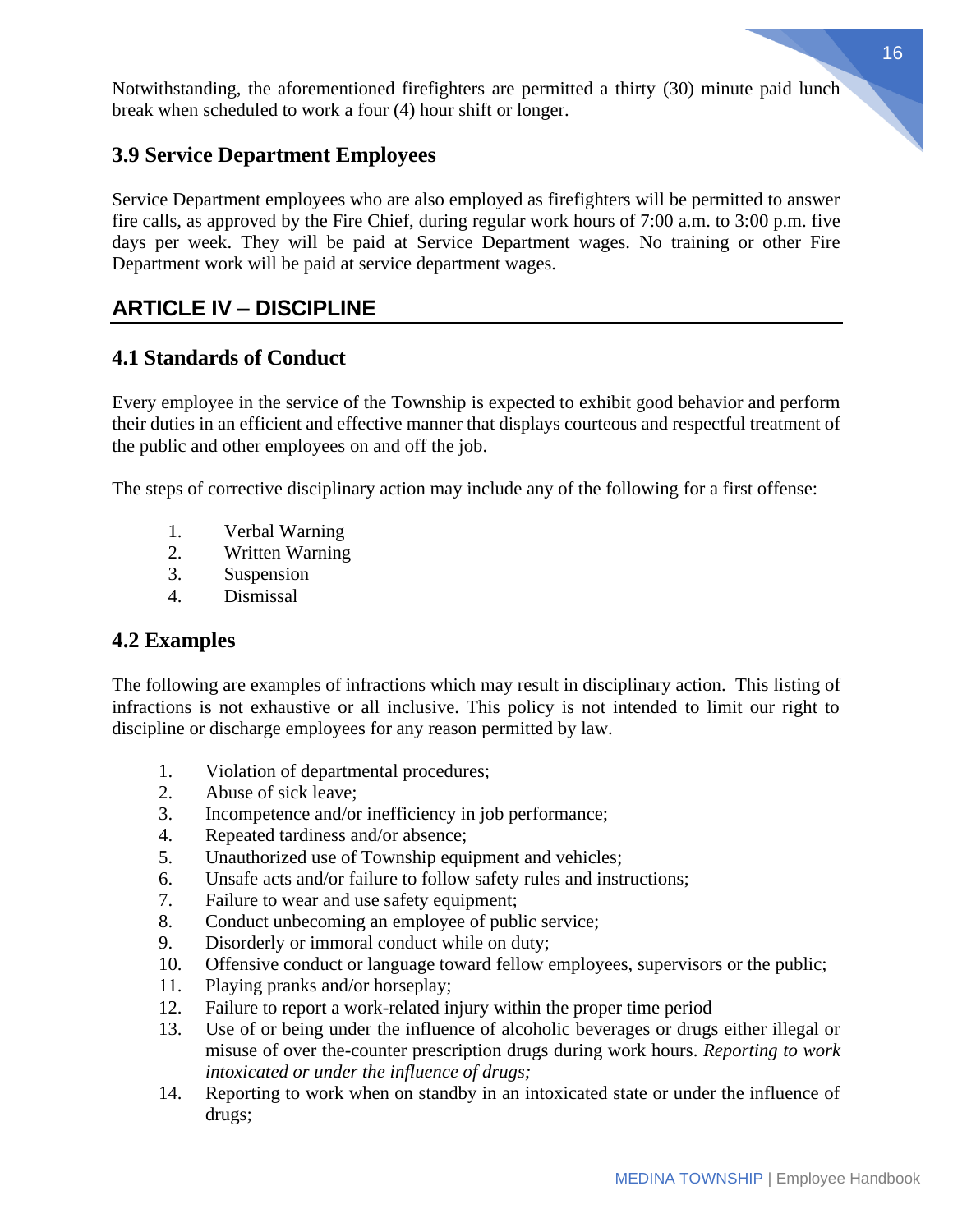- 15. Leaving the job during a working shift without obtaining authorization from a supervisor or Trustee unless due to an emergency which is reported to a supervisor or Trustee immediately.
- 16. Abuse, destruction or waste of Township property, supplies, tools, equipment or the abuse or destruction of property of other employees, unless accidental;
- 17. Sleeping during working hours;
- 18. Signing and/or clocking out another employee's time card or altering his/her own time card;
- 19. Fighting or purposefully attempting to injure another employee;
- 20. Stealing Township property or the property of another employee;
- 21. Falsifying an employment application, timecard or work-related injury report;
- 22. Unexcused absence from work for three (3) consecutive days without reporting to his/her Supervisor;
- 23. Conviction of criminal offenses, other than a minor traffic offense;
- 24. Insubordination: refusing a direct order from a supervisor;
- 25. Failure to return from an authorized leave of absence;
- 26. Failure to notify the Township of a restriction or suspension of employee's Ohio motor vehicle license on the first working day immediately following the suspension, even if the Court granted work driving privileges;
- 27. Any violation of this policy manual, and/or any violation of the ethics provisions set forth herein;
- 28. Using, bringing or allowing friends and/or family members to use or bring alcoholic beverages on or in Township property;
- 29. Failure of good behavior;
- 30. Using, bringing or allowing friends and/or family members to use or bring illegal substances on or in Township property at any time;
- 31. Violation of the Township sexual harassment policy as set forth herein; and
- 32. Having or carrying a firearm while on Township property, including in a Township or personnel vehicle, except law enforcement officer, in the scope of employment. This does not include weapons that follow the concealed carry laws of the State of Ohio. Unless otherwise authorized by law, no person shall knowingly possess a deadly weapon onto Medina Township property.

## **4.3 Disciplinary Procedure**

The Board of Trustees, as well as Department Heads with Trustee Liaison approval, shall be responsible for the discipline of employees and may issue a corrective disciplinary action to an employee. Discipline may or may not be progressive in nature and shall be applied based upon a combination of factors, including the severity of the offense, history of the employee and past disciplinary actions against the employee.

Documentation of each corrective disciplinary action must be submitted to the Board of Trustees and Township Fiscal Officer.

Each Department Head will attempt to counsel, admonish and command employees when required, as applicable. Counseling should not be construed as disciplinary action. It is meant to be constructive.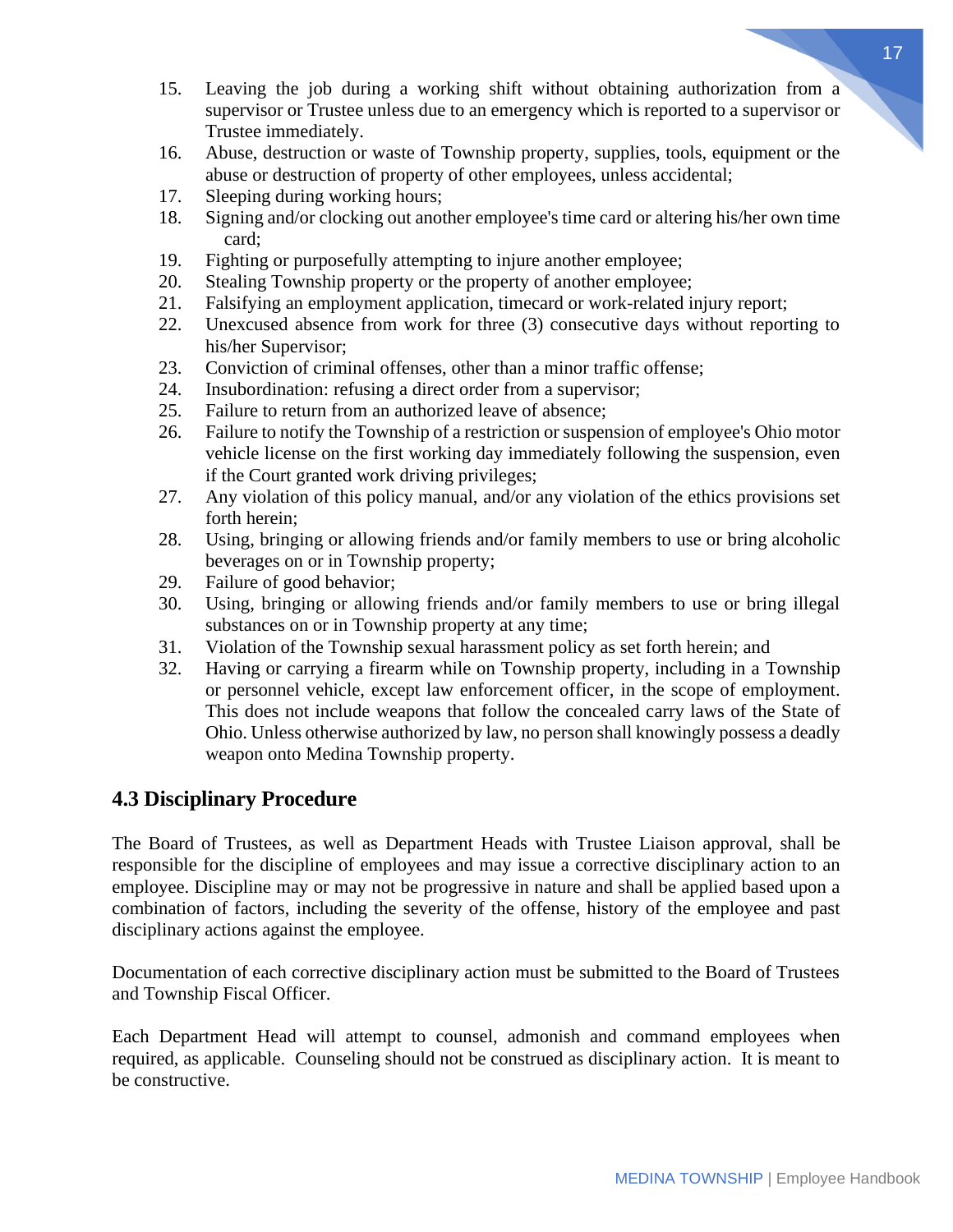Department Heads may issue a corrective disciplinary action to an employee after notifying the Trustee in charge of that department.

## **4.4 Employee Notification**

(A) Written notification shall be given to an employee of all disciplinary action exceeding a verbal warning.

(B) Disciplinary measures that include time off or dismissal must be approved by the Board of Trustees prior to issuance. An employee will be asked to sign an acknowledgment that they have received disciplinary notification. A signature does not indicate agreement with the content of the notification, but merely indicates the employee has received it. In addition, employees have the right to reply to such material in a written statement to be attached to the personnel file copy.

#### **4.5 Police Personnel**

Discipline of police personnel shall comply with the Collective Bargaining Agreement and/or with special provisions of the Revised Code as may be provided in the union contract.

## **ARTICLE V – HOURS OF WORK AND COMPUTATION OF PAY**

#### **5.1 Employee Attendance and Hours of Work**

Regular attendance during all scheduled hours of work, reporting for work on time and continuing to work to the end of the workday are expected of each employee.

The Medina Township work week shall be from Sunday to Saturday.

If for any reason an employee cannot report for work, he/she should telephone their immediate supervisor or department as far in advance of the starting time as possible. Employees are expected to make such notification prior to beginning of their shift.

Employees or their designated family member are expected to call in their pending absence with a stated reason for the absence and if known the length of time for the absence. If the length of time is unknown, employees or their designated family member are expected to call in their pending absence each scheduled workday.

#### **5.2 Attendance/Absence**

The normal workday and work week will be established by the Board of Trustees or their department head designee at their discretion for each department.

Overtime, other than emergency call-outs, (as determined by the police chief and/or departmental designee) will be permitted only with the express prior approval of the appropriate liaison of the Board of Trustees or his/her department head designee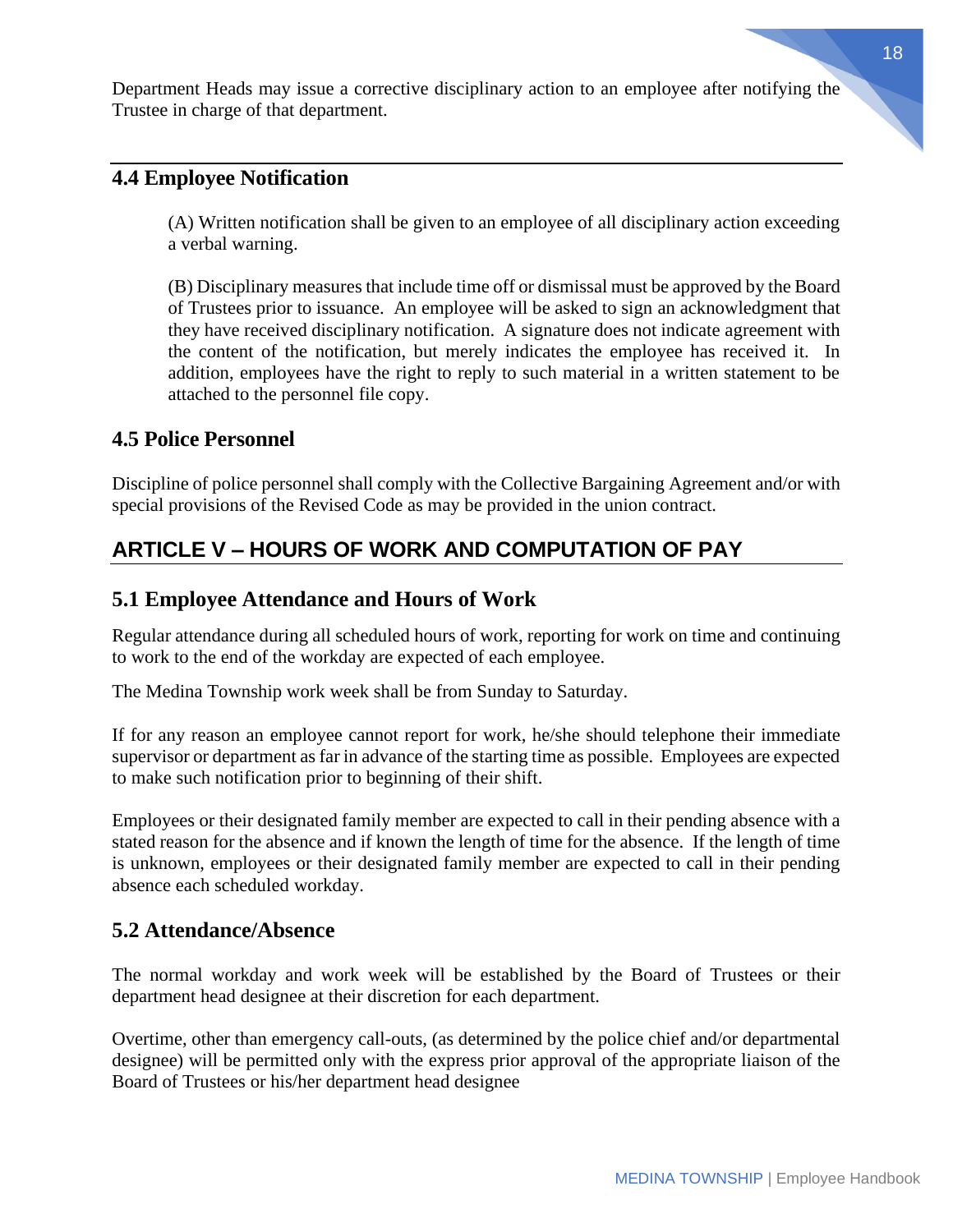Any modification to the normal workday or work week will be at the sole discretion of the Board of Trustees or their department designee at their direction for each department.

Employees are expected to report to work on time, with all necessary equipment, and properly attired to conduct assigned work. Employees are expected to devote full attention to their duties for the entire work period except during the lunch period and scheduled breaks. If an employee must leave the work area during work hours, prior authorization should be obtained from the supervisor.

Frequent or unexplained absences from work or tardiness in reporting to work will seriously impair the value of the employee's service to the Township and may result in disciplinary action, up to and including termination of employment.

Absence is defined as failure to report for and/or remain at work performing assigned duties during the scheduled period, and includes all time lost from the job whether excused or unexcused, except for authorized use of accrued leave or leave permitted by policy or law including but not limited to jury duty, military service, and leave for death of an immediate family member.

Each supervisor shall be responsible for monitoring attendance of all employees in his/her department or office and shall forward complete attendance records on to the Fiscal Officer. Records of attendance shall be reported to the Fiscal Officer's office on Monday following each pay period. The Fiscal Officer's office will maintain the official calculation of the accrued leave time for each employee. Vacation or other accrued vacation leave shall be computed in units of days or hours depending on the type of calculation. The Fiscal Officer shall maintain a personnel file on each Township employee and shall permit review of such file by the Board of Trustees upon request.

## **5.3 Required Overtime**

Employees are required to work overtime when asked unless unusual or emergency circumstances prohibit their working.

## **ARTICLE VI– PAID TIME OFF**

## **6.1 Absence from Work**

Employees shall not fail to report for duty without the permission of the Department Head. Department Heads shall not fail to report for duty without the permission of the Board of Trustees.

## **6.2 Special Periods**

The Board of Trustees may deny leave requests, unless prohibited by law, during special periods such as an emergency situation, or departmental need.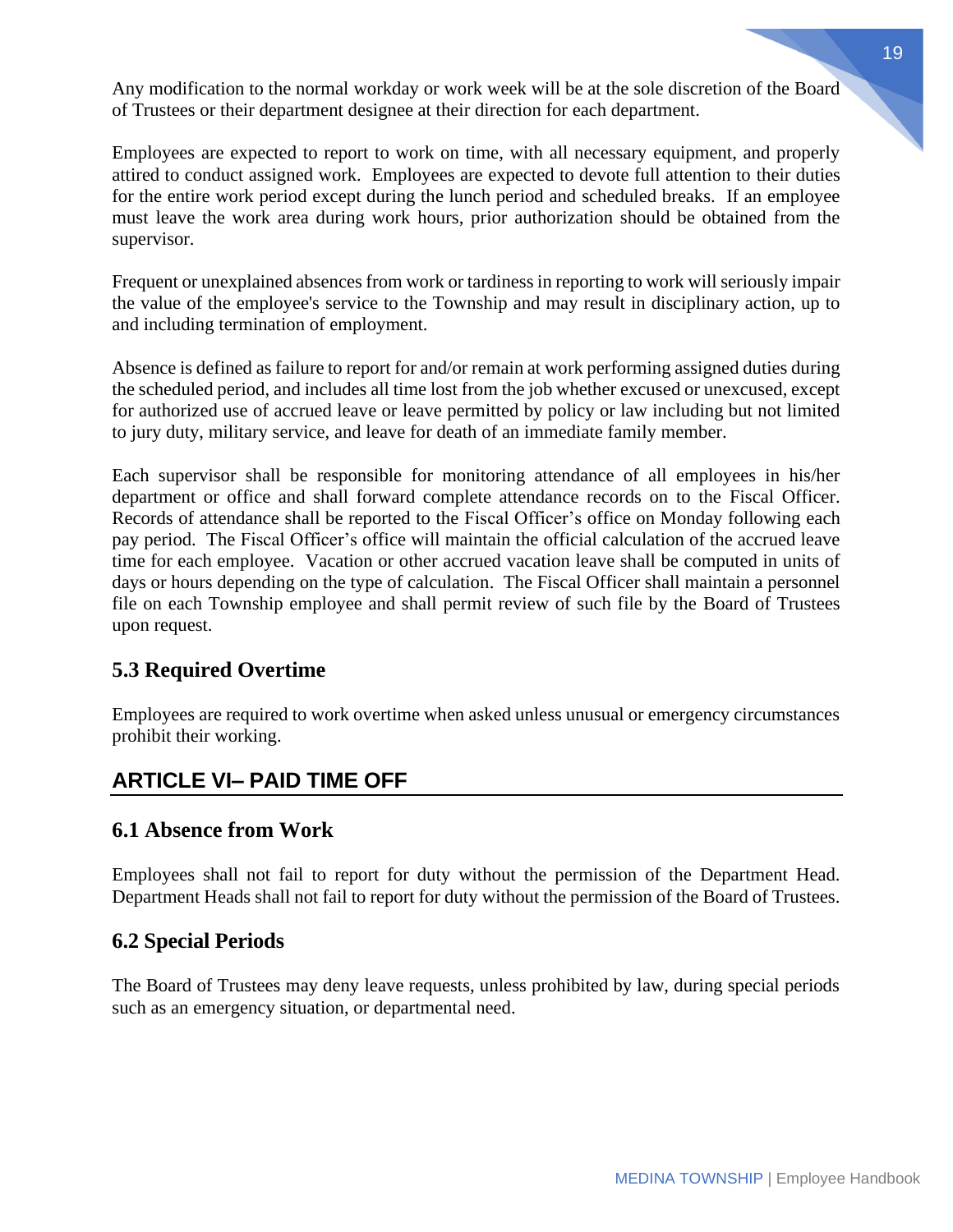## **6.3 Holiday Leave**

Except as otherwise provided in a current collective bargaining agreement, the following days shall be observed as holidays by full-time employees of Township: New Year's Day, Martin Luther King Day, Presidents Day, Memorial Day, Independence Day, Labor Day, Columbus Day, Veterans Day, Thanksgiving Day, and Christmas Day.

When a holiday falls on a Saturday, the preceding Friday is observed. When a holiday falls on a Sunday, the following Monday is observed. Township offices are closed on legal holidays as appointed by the Board of Trustees.

In addition, all full-time employees after one year of service are entitled to one (1) floating holiday per calendar year, with prior approval based on coverage needs, which is to be taken in whole or in two (2) four (4) hour blocks. If unused, the floating holiday will not carry over to the next calendar year.

To be eligible for a paid holiday, the employee must be on active pay status the day before and the day after the holiday.

## **6.4 Working on a Holiday**

When a full time employee is required, by schedule, to work on any of the above holidays, he or she shall receive holiday pay plus regular time except as otherwise provided. Part-time police officers shall be paid for the four premium holidays as outlined in the collective bargaining agreement.

Part-time and temporary/seasonal employees will not be paid for holidays unless they actually work that day and shall then be paid their regular pay for the time they actually work. Part-time Service Department employees will be paid time and a half on approved holidays when called in to work.

Firefighters are to be paid time and a half on approved holidays when on a scheduled shift or when called in for an emergency.

#### **6.5 Holiday During Leave**

Full-time employees will not be paid for holidays which occur during a leave of absence or disciplinary action. If a holiday occurs during a period of sick leave, the full-time employee will be regarded as having taken the holiday and will not be charged for sick leave. A holiday occurring while a full-time employee is on vacation will be counted as a holiday and not as a vacation day.

## **6.6 Religious Holiday**

Special holidays of a religious nature may be allowed upon advance request of the individual employee. Requests submitted to the Board of Trustees at least one month in advance will, as much as possible, be authorized. Reasonable effort shall be made by the Board of Trustees to accommodate all requests submitted after that period.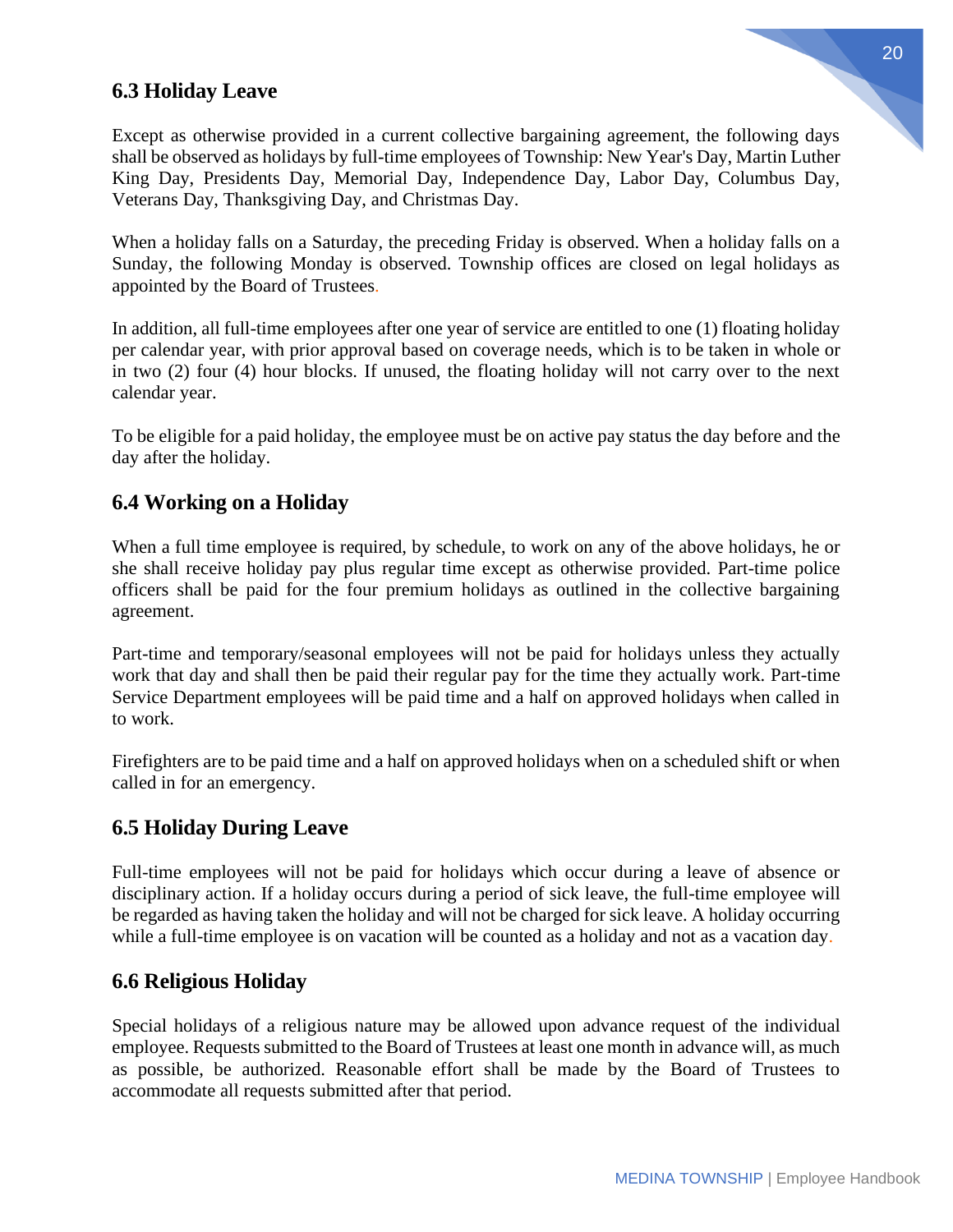#### **6.7 Vacation Leave**

In order to use vacation time, a full-time employee must have completed one year of service with the Township. Vacation accrues on an anniversary year basis. All vacation is earned in the previous calendar year of employment except in the first year. The vacation schedule for full-time employees with continuous service shall be as follows:

| Length of Service | Accrual Rate per Year to be taken the following year |
|-------------------|------------------------------------------------------|
| $<$ 1 year        | 80.0 hours (upon completion of one year)             |
| 1 year or more    | 80.0 hours                                           |
| 5 years or more   | $120.0$ hours                                        |
| 10 years or more  | $160.0$ hours                                        |

Employees will be credited vacation on the anniversary of the start of their full-time employment. When requesting vacation leave, employees must submit a written request in advance. No fulltime employee will be granted accrued vacation leave in advance. Authorization for the use of accrued vacation leave is always subject to the needs of the office or department in which the employee works. The Board of Trustees reserves the right to deny any request for vacation leave.

Vacation hours cannot be used if the combination of hours of regular time, sick time, or vacation time, will create overtime, except for the Road Department personnel in an emergency situation.

Vacation is earned on an annual basis based upon date of hire. No employee shall carry over vacation time from anniversary date. Any employee who fails to use any vacation leave will receive payment at their current rate of pay for all unused leave. Sick leave will not be accrued at the time vacation leave is paid at the end of the anniversary date. The employee will receive this payment as part of the first paycheck for the first full pay period following the anniversary date. No credit is given for partial years of service. Any unused vacation upon separation shall be paid to the employee or be transferred to another agency (if allowed by the new employer), in which case no payment will be made and a certified letter shall be forwarded to the new employer as to the amount of unused vacation time. Vacation time will be paid out for employees upon retirement who have a minimum of ten years of continuous service with the Township.

Authorization for the use of accrued vacation leave is always subject to the needs of the office or department in which the employee works. Acceptable patterns for use of accrued vacation may vary depending on the nature of the work. For example: The Service Department may deny the use of accrued vacation in the bad weather months when the department schedule is more demanding.

All vacation leave shall be approved by the supervisor at least one week (seven (7) days) prior to the day upon which the vacation commences unless in an emergency situation or by prior verbal approval.

Vacation shall be charged at the employee's current rate of pay.

Vacation leave cannot be earned while an employee is on an unpaid leave.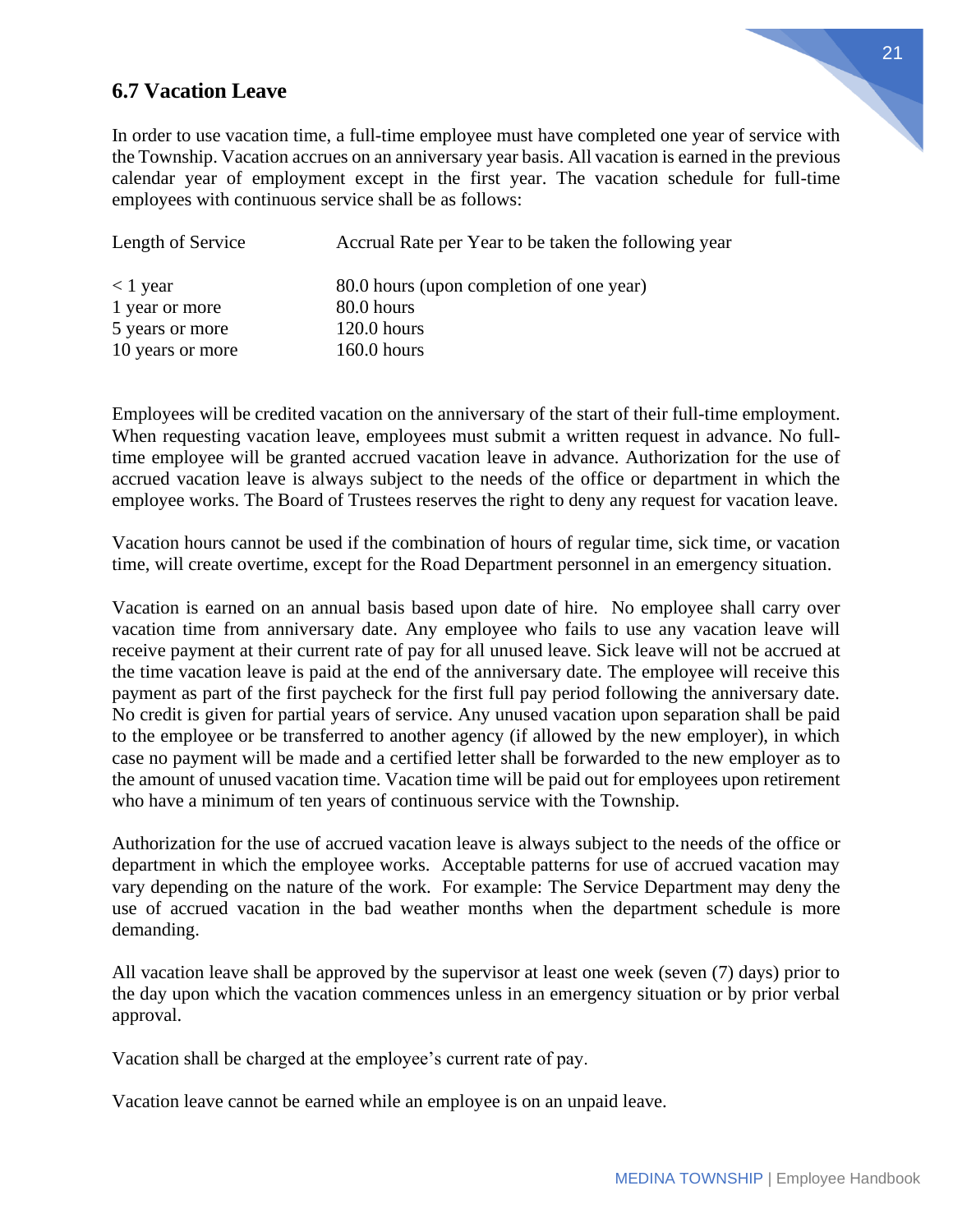Only full-time service shall count towards length of service for determining vacation leave. Any employee who separates from employment with the Township and is later re-employed shall not have their previous length of service count towards vacation accrual.

## **6.8 Military Leave**

The Board of Trustees shall not refuse to employ nor shall it discharge any person because of membership with the Ohio National Guard, the Ohio Defense Corps, the Ohio Naval Militia, the Armed Services of the United States or their auxiliaries or prevent him or her from performing any military service as he or she may be called upon to perform, by proper authority.

An employee of the Township shall be granted a leave of absence to perform service in the uniformed services with pay for periods up to one month, for each calendar year in which they are performing such service (ORC 5923.05). You must submit documentation of the need for leave to the Board of Trustees.

An employee of the Township shall be granted a leave of absence to be inducted or otherwise enter military duty. If not accepted for such duty, he or she shall be reinstated in his or her position without loss of seniority or reduction in his or her pay rate in accordance with State and Federal law. You must notify the Board of Trustees of your intent to return to employment based on requirements of the law.

When such military service (including National Guard and reserve duty) is carried out at the option of the employee, the Township will grant the employee a military leave of absence without pay in accordance with the Uniformed Services Employment and Reemployment Rights Act of 1994 (USERRA; with amendments) and all applicable State law.

## **6.9 Civil Leave**

An employee shall be given necessary time off without loss of pay when performing jury duty, appearing in court as a witness in answer to a subpoena, in an official capacity in connection with the township or as an expert witness either because of professional or observed knowledge. The employee needs to be on jury duty all day. If they are released early from Jury Duty they are to report back to the Township immediately and report to their supervisor to return to work. An employee must notify his or her supervisor five days prior to jury duty or service date. Any compensation received while on civil leave will be deducted from the employee's pay. If jury pay is higher than that paid by the Township, the employee is permitted to keep the difference. If the employee is on vacation or personal leave, he or she is allowed to keep the pay. The combined time will NOT constitute overtime.

If an employee is involved in court in a personal case either as plaintiff or as defendant in a suit not resulting from their duties with the Township, he or she may be granted leave without pay unless the employee elects to utilize available vacation time.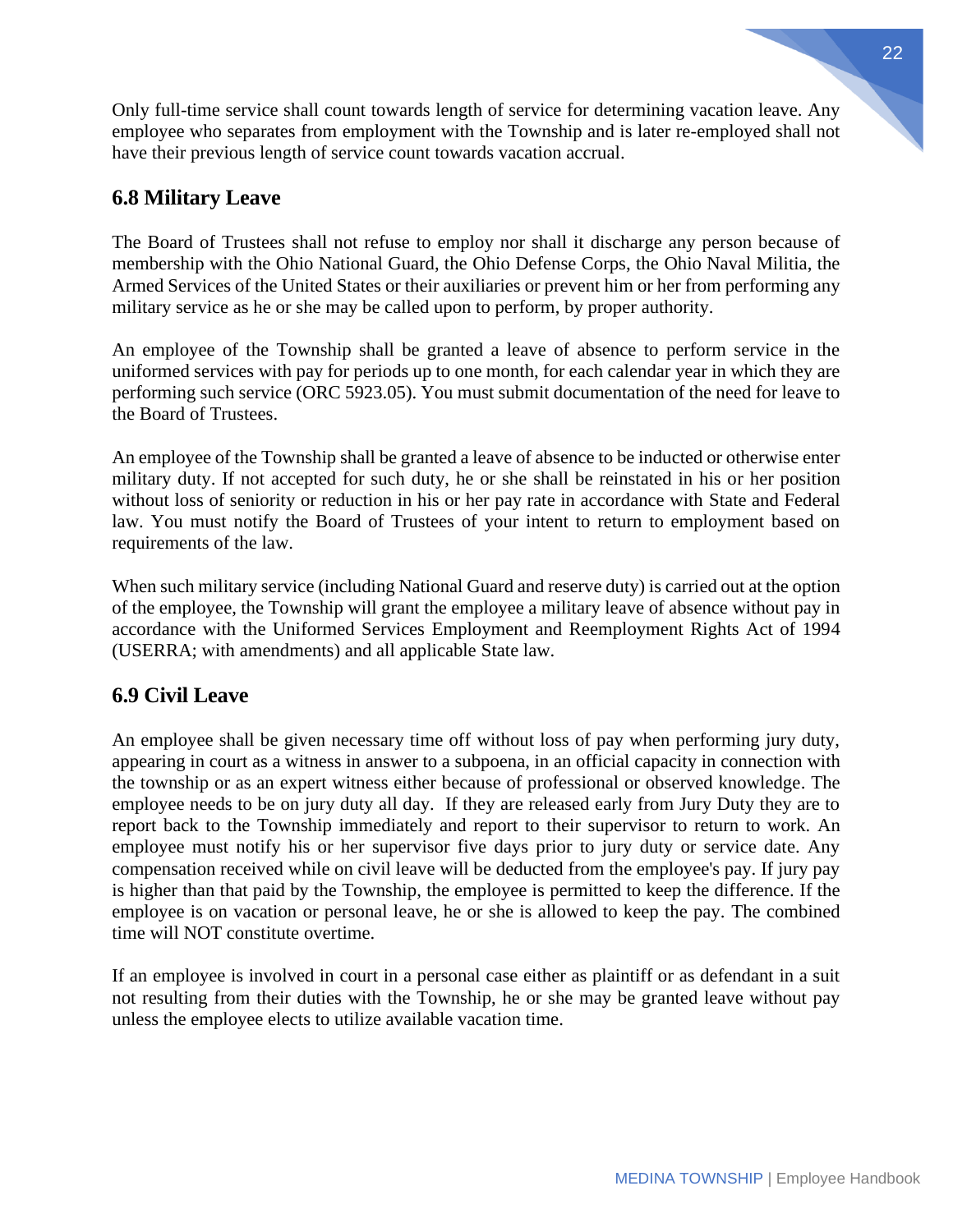## **6.10 Funeral Leave**

A full-time employee is entitled to a maximum of three (3) days of funeral leave with pay when there is a death in the immediate family for the purpose of attending the funeral.

Employees may be required to provide written verification, upon returning to work, of the death for which they choose to exercise Funeral Leave.

The immediate family shall include family members whose relationship to the employee is current, including the employee's spouse, father, mother, brother, sister, son, daughter, mother-in-law, father-in-law, grandchildren, grandparents, minor stepchildren or other blood relative for whom an employee may have custodial responsibility.

Arrangements for Funeral Leave are to be made with the employee's immediate supervisor. Funeral Leave pay shall be calculated in the same manner as Sick Leave. If additional time is needed, with approval of the Department Head and based on the particular circumstances of the case, additional time may be taken. Any such additional time granted may be counted as vacation time, sick leave (for the death of the employee's parent, spouse or child) or compensatory time, if available.

#### **6.11 Sick Leave**

Sick leave is time for which an employee is compensated at his or her current rate of pay when absent due to illness, injury, a pregnancy-related condition of the employee, exposure to a contagious disease which could be communicated to and jeopardize the health of others or another medically related reason, such as a doctor or dental appointment.

An employee who is ill and unable to work should notify their immediate supervisor by the start of their shift unless an emergency situation prevents such notification.

If an employee is absent, they may be required to supply a physician's statement, which must be submitted to their immediate supervisor, prior to returning to work. Falsification or lack of said documentation when required will be grounds for disciplinary action, including termination.

At the employer's discretion, any Township employee may be required to be examined by a licensed physician chosen by and paid for by Medina Township, prior to their return to work, in order to determine their capability to perform their duties.

Sick leave may also be used when the employee's presence is reasonably necessary to care for a member of their immediate family (spouse, children or parents). Upon request, the employee may be required to provide a doctor's certificate concerning the need for the employee to provide care.

All full-time employees are entitled to earn sick leave with pay. Full-time employees will accrue sick leave at the rate of 4.6 hours for every eighty (80) hours of service. Upon separation from the Township, any unused sick leave may be transferred to another agency if allowed by the receiving agency.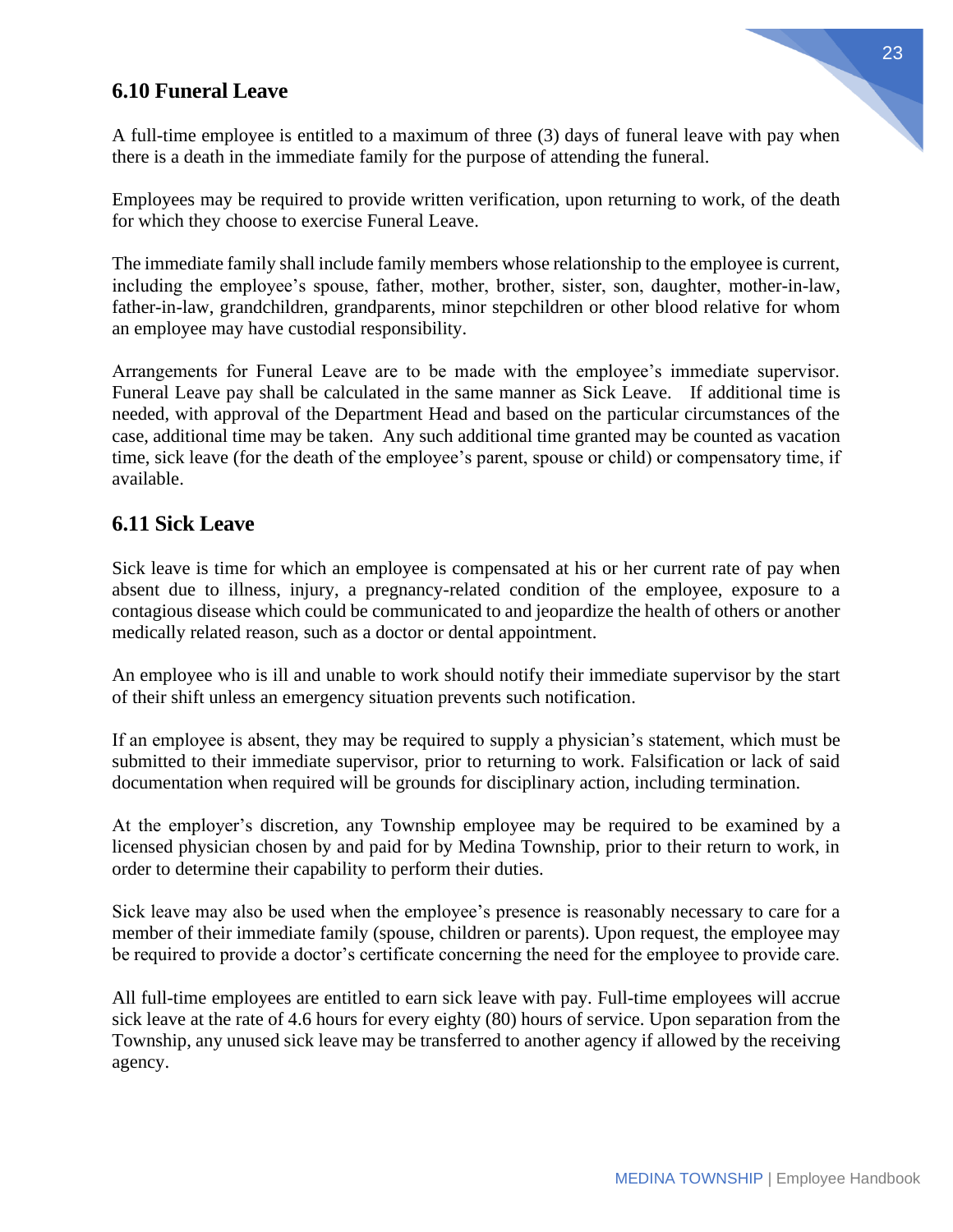Active full-time employees will accrue sick leave during vacation and sick time. Sick leave cannot be earned while the employee is on unpaid leave. Per Resolution #09072017-013, there shall be no limit on the amount of sick leave an employee may accumulate.

No employee will be granted sick leave in advance of sick leave being earned. Sick leave may not be used to supplement or add to vacation leave, but vacation leave may be used to supplement or add to sick leave.

At the time of retirement from active service with the Township, *but for no other reason,* providing that the employee has completed fifteen (15) or more years of full time and continuous service for Medina Township, the employee may elect, by filing written notice to the Fiscal Officer within thirty (30) days prior to the effective date, to be paid in cash for the value of his/her accrued but unused paid sick leave at the rate of thirty cents on the dollar not to exceed a maximum of 1000 hours. Such payment shall be based upon the employee's current base hourly rate of pay. Such payment shall eliminate all sick leave credit accrued by the employee at that time. Such payment shall be made only once to an employee during his/her lifetime.

Sick leave cannot be earned while the employee is on unpaid leave. Sick time is not accrued on overtime hours worked.

Sick leave may be used only for an employee's personal medical appointment, disability or illness (the illness or disability of the employee's immediate family as addressed in the Family and Medical Leave Act section herein) or to supplement an employee's worker's compensation or receive normal pay.

Nothing in this section shall be construed as to require the Board of Trustees to approve the use of sick leave by an employee when the Board of Trustees is reasonably certain that the employee was not ill or was not absent for the other reasons permitted by this section. Examples of when the Board of Trustees may not approve sick leave are: concerted use of sick leave by an employee singly or in concert with others as a means of withholding services; a chronic abuse of sick leave in an established pattern; or other situations where past history and facts do not substantiate the legitimate use of sick leave. The Board of Trustees may investigate all usage of sick leave and may withhold full payment of said sick leave until the investigation is completed. The Board of Trustees may require the employee to furnish a written, signed statement justifying the use of sick leave. If medical attention is required, a certificate stating the nature of the illness from a licensed physician may also be required.

Should the Board of Trustees determine that an employee has not used sick leave properly, payment may be denied, and discipline imposed. Employees who do not report for work due to sickness, and who have exhausted their sick leave days, may be subject to disciplinary action for being absent without approved leave. The Board of Trustees is authorized to approve leave without pay to employees in this situation where it is determined that such action is in the best interest of Medina Township.

New employees begin accruing sick leave upon their date of hire, but are only eligible to take sick leave after the successful completion of the probationary period of employment. Sick leave does not accumulate while an employee is on suspension or any unpaid leave of absence.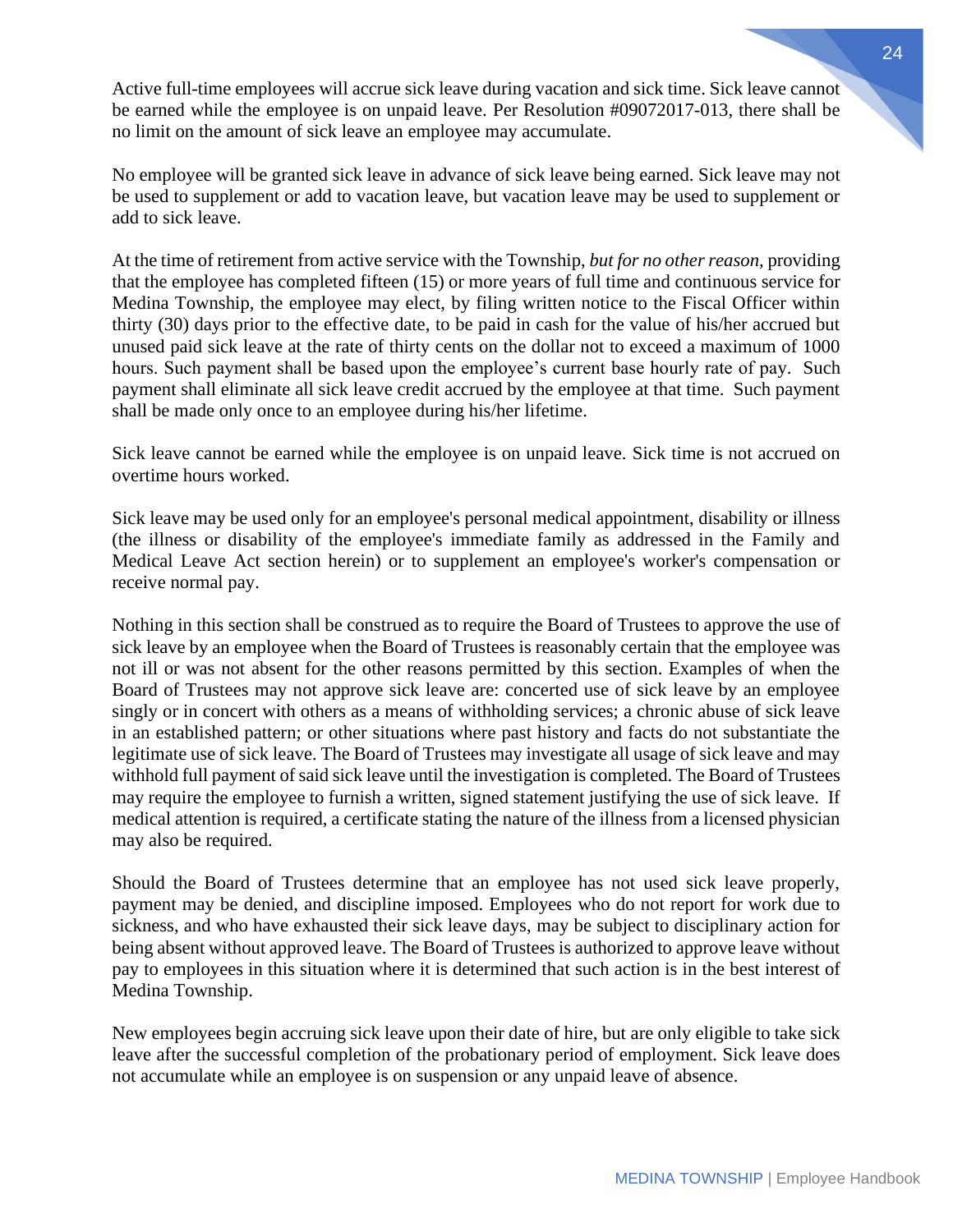Neither part-time nor temporary/seasonal employees are eligible for sick leave.

#### **6.12 Reasons**

Sick leave may be used for absence due to temporary disability caused by illness, injury, pregnancy or for exposure to contagious or communicable disease which may be transmitted to fellow employees. Any such absence shall begin when the temporary disability or exposure shall be so severe as to prohibit an employee from attendance at work and shall cease when an employee is able to return to work. Sick leave may also be used for a family emergency resulting from illness or injury to an employee's spouse, children or other dependents residing in the employee's household or in accordance with the Family and Medical Leave Act. The emergency must require the employee's presence at home or at the health care provider.

#### **6.13 Documentation**

An employee absent on sick leave for more than three (3) days may be required to submit a written medical release form from their doctor. A copy of the doctor's certificate should be attached to the employee's time sheet and submitted to the Fiscal Officer. Failure to submit a sick leave claim when requested or as required will result in disciplinary action in accordance with Article IV-Discipline.

#### **6.14 Notice**

Employees seeking to use sick leave should call a supervisor two hours prior to their regular starting time if possible. If not possible, employees should notify a supervisor as soon as possible before the starting their shift. Failure to do so may result in the employee being counted as missing which would result in no sick leave benefit being paid and the employee being subjected to disciplinary action.

#### **6.15 Child Care Leave**

Leave of absence without pay may be granted at the discretion of the Board of Trustees for the purpose of child care. All requests for leave for purposes of child care shall be considered on a nondiscriminatory basis without regard to the sex of the employee. An adoptive parent's request for leave of absence for the purpose of child care shall be considered of the same basis as that of a biological parent under similar circumstances. Such leave will be limited to six (6) months.

#### **6.16 Leaves of Absence**

A reasonable leave of absence may be approved by the Board of Trustees under the following conditions:

- A. Leave of absence is always without pay, unless covered by the Family Medical Leave Act.
- B. Leave of absence may only be granted to regular, full-time employees who have successfully completed their probationary period.
- C. Leave of absence may be granted to part-time employees with the recommendation of the Department Head.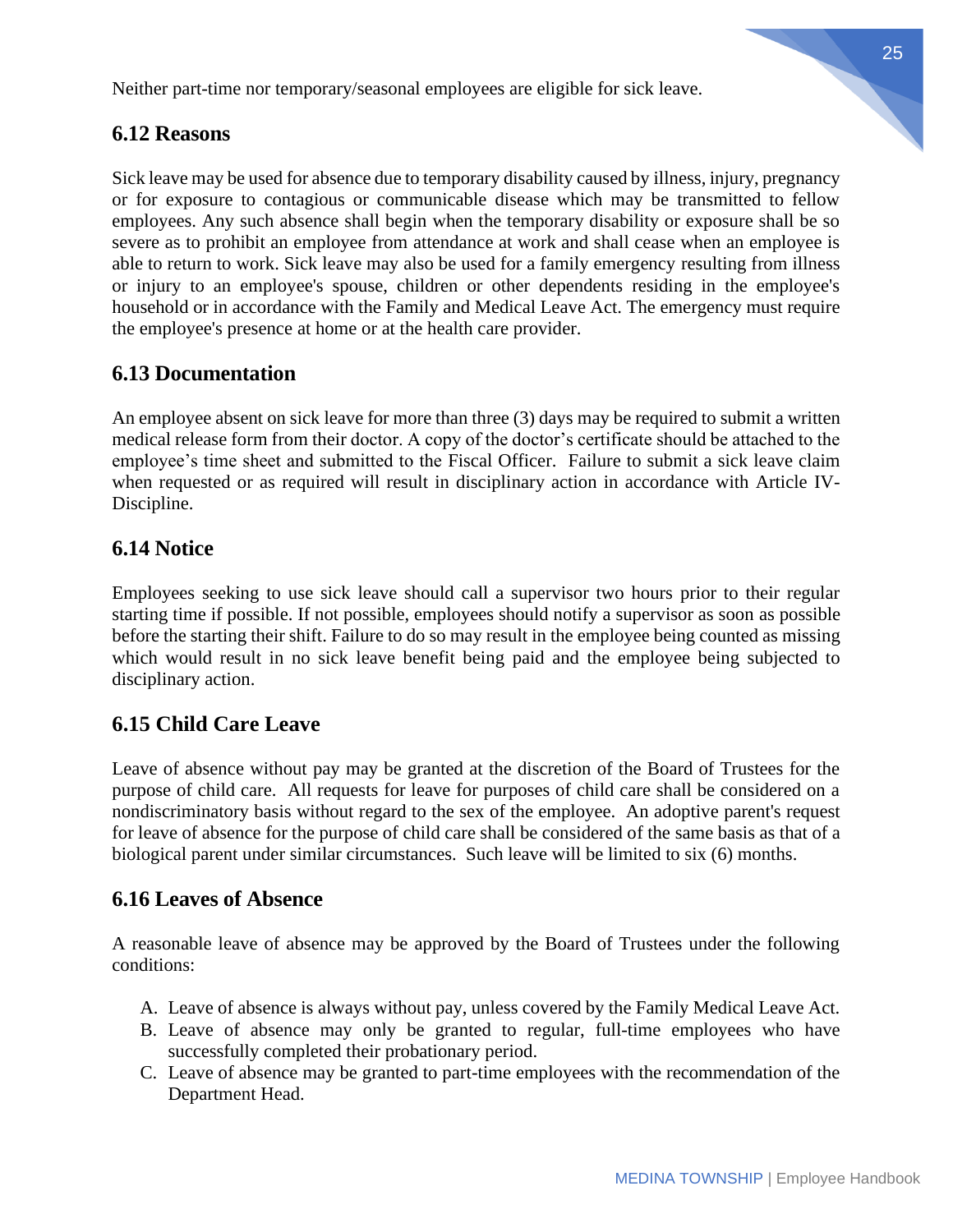- D. The Board of Trustees at their discretion may pay medical insurance premiums normally paid during the employee's full-time employment.
- E. The request for a leave of absence must be in writing from the employee outlining the reasons for the leave and requested in advance.
- F. Failure to return from a leave of absence at the specified date will be considered as a resignation.
- G. All approved leaves of absence shall be confirmed in writing to the employee by the Chairman of Board of Trustees with a copy to the employee's file.
- H. Vacation and sick leave do not accrue on a leave of absence.
- I. Re-employment, if applicable, should be part, or the condition of, the leave of absence. If not, the employee is subject to the availability of employment at the time of his or her requested return. Employees returning from military service are subject to the Veterans Reemployment Rights Act.

## **6.17 Unauthorized Leave**

Any absence from work which is not detailed in this section of these Personnel Rules and Regulations may be considered an unauthorized absence from duty. Any such unauthorized absence from duty may constitute just cause for disciplinary action.

## **6.18 Abuse of Leave**

Abuse of sick leave or any other leave privilege may be grounds for disciplinary action including but not limited to suspension with or without pay, or dismissal at the discretion of the Medina Township Trustees.

## **6.19 Temporary and Occupation Leave**

The Board of Trustees may approve temporary leaves and/or occupation leaves with pay to permit employees to attend conventions, short training sessions or to observe operations in other governmental units when such attendance and/or observation is deemed beneficial to Medina Township.

## **6.20 Family and Medical Leave**

The Family and Medical Leave Act ("FMLA") provides eligible employees the opportunity to take unpaid, job protected leave for certain specified reasons. The maximum amount of leave an employee may use is either twelve (12) or twenty-six (26) weeks within a twelve (12) month period depending on the reasons for the leave.

## *Employee Eligibility*

To be eligible for FMLA leave, you must:

- 1. Have worked at least twelve (12) months for Medina Township in the preceding seven (7) years (limited exceptions apply to the seven (7) year requirement);
- 2. Have worked at least one-thousand two hundred fifty (1,250) hours for Medina Township over the preceding twelve (12) months; and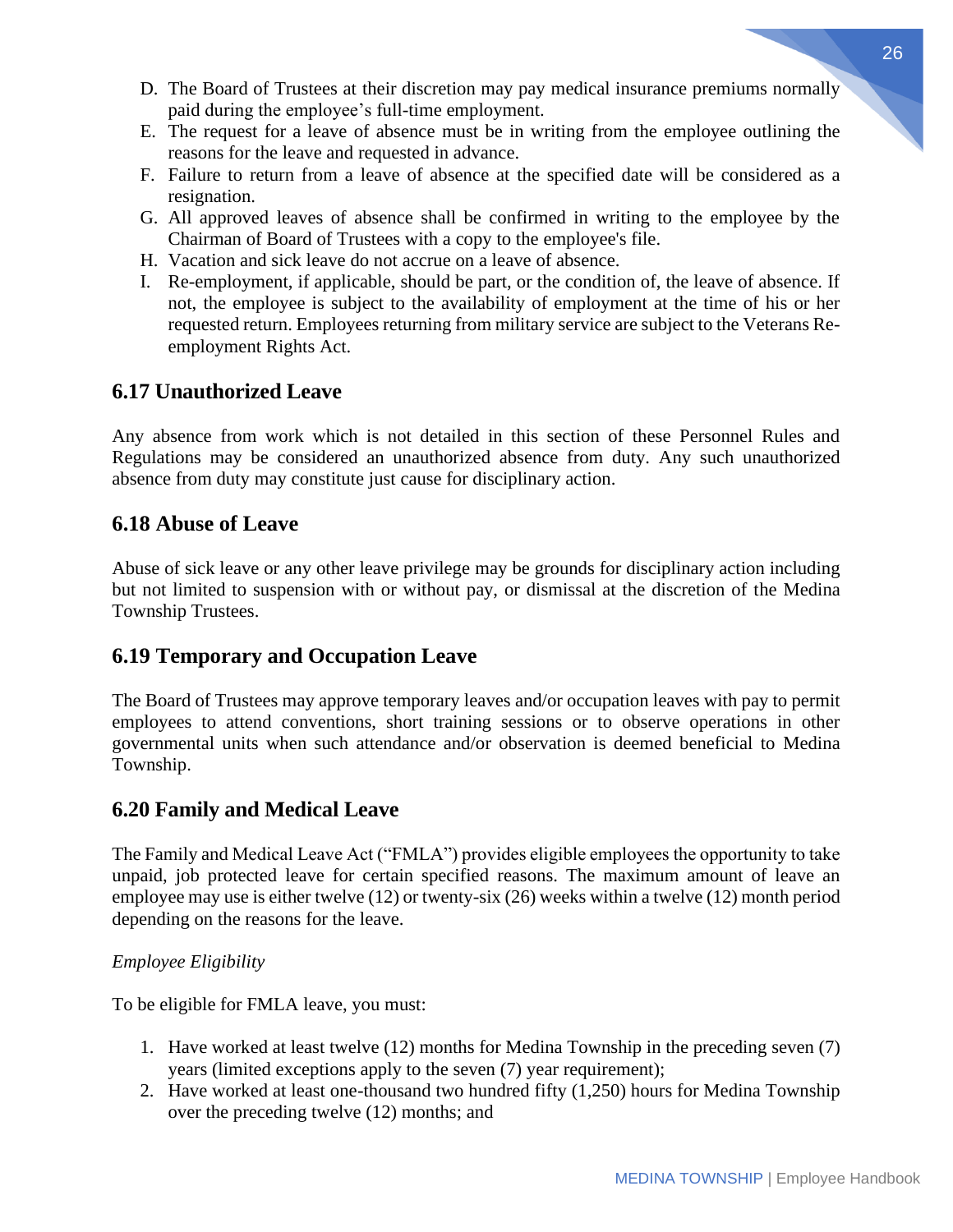3. Currently work at a location where there are at least fifty (50) employees within seventyfive (75) miles.

All periods of absence from work due to or necessitated by service in the uniformed services are counted in determining FMLA eligibility.

#### *Conditions Triggering Leave*

FMLA leave may be taken for the following reasons:

- 1. Birth of a child, or to care for a newly born child (up to twelve (12) weeks);
- 2. Placement of a child with the employee for adoption or foster care (up to twelve (12) weeks);
- 3. To care for an immediate family member (employee's spouse, child, or parent) with a serious health condition (up to twelve (12) weeks);
- 4. Because of the employee's serious health condition that makes the employee unable to perform the employee's job (up to twelve (12) weeks);
- 5. To care for a covered service member with a serious injury or illness related to certain types of military service (up to twenty-six (26) week) (see Military-Related FMLA Leave for more details); or,
- 6. To handle certain qualifying emergencies arising out of the fact that the employee's spouse, son, daughter, or parent is on covered active duty or call to covered activity duty status in the Uniformed Services (up to twelve (12) weeks) (see Military-Related FMLA Leave for more details).

The maximum amount of leave that may be taken in a twelve (12) month period for all reasons combined is twelve (12) weeks, with one exception. For leave to care for a covered service member, the maximum combined leave entitlement is twenty-six (26) weeks, with leaves for all other reasons constituting no more than twelve (12) of those twenty-six (26) weeks.

#### *Definitions*

A "Serious Health Condition" is an illness, injury, impairment, or physical or mental condition that involves either an overnight stay in a medical care facility, or continuing treatment by a health care provider for a condition that either prevents the employee from performing the functions of the employee's job, or prevents the qualified family member from participating in school or other daily activities. Subject to certain conditions, the continuing treatment requirement includes an incapacity of more than three (3) full calendar days and two (2) visits to a health care provider or one visit to a health care provider and a continuing regimen of care; an incapacity caused by pregnancy or prenatal visits, a chronic condition, or permanent or long-term conditions; or absences due to multiple treatments. Other situations may meet the definition of continuing treatment.

#### *Identifying the Twelve (12) Month Period*

The twelve (12) month period in which twelve (12) weeks of leave may be taken the twelve (12) month period measured forward from the date FMLA leave begins. For leave to care for a covered service member, Medina Township calculates the twelve (12) month period beginning on the first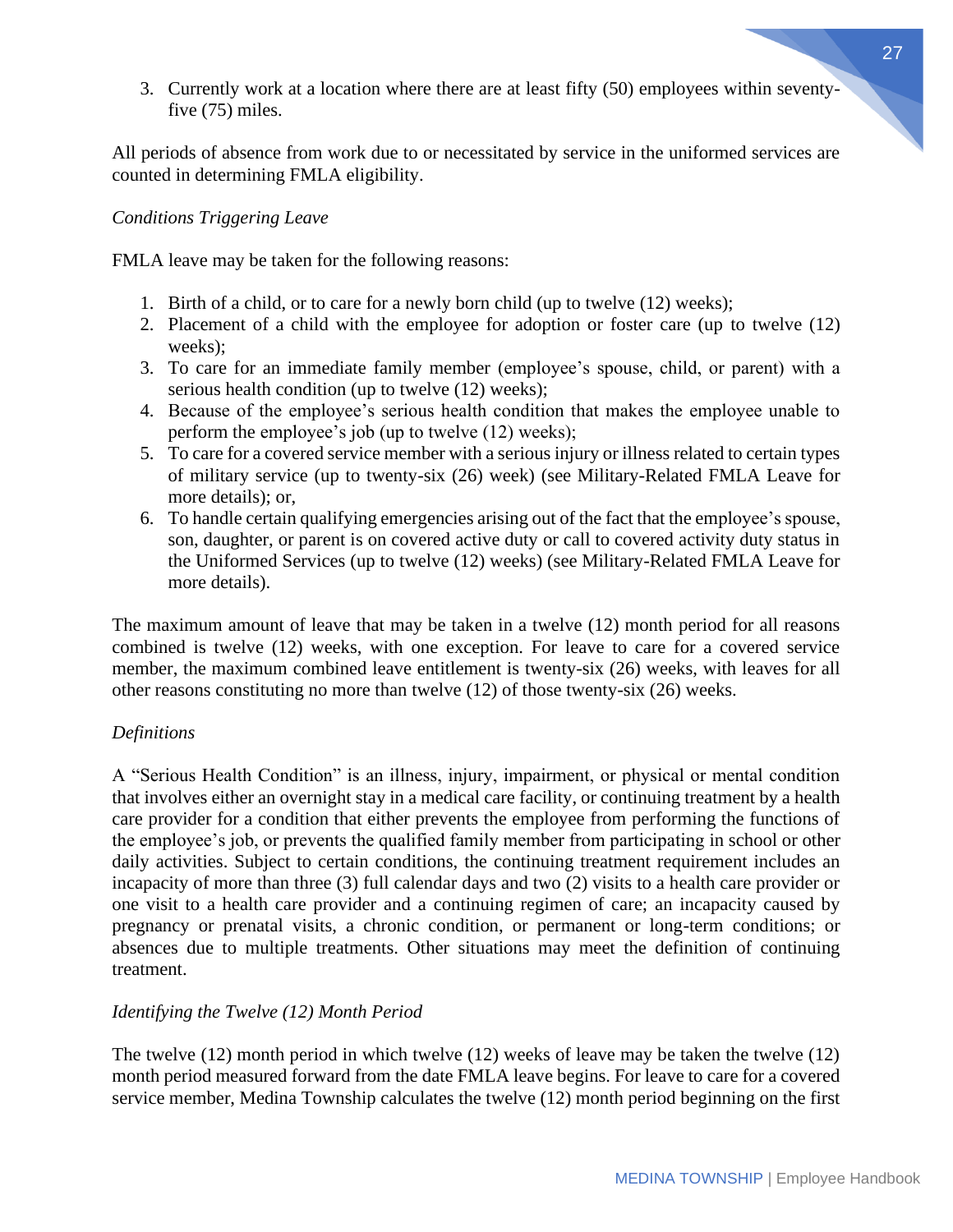day the eligible employee takes FMLA leave to care for a covered service member and ends twelve (12) months after that date. FMLA leave for the birth or placement of a child for adoption or foster

#### *Using Leave*

Eligible employees may take FMLA leave in a single block of time, intermittently (in separate blocks of time), or by reducing the normal work schedule when medically necessary for the serious health condition of the employee or immediate family member, or in the case of a covered service member, his or her injury or illness. Eligible employees may also take intermittent or reducedscheduled leave for military qualifying emergencies. Intermittent leave is permitted for birth of a child, to care for a newly born child or for placement of a child for adoption or foster care if mutually agreed to by Medina Township. Employees who require intermittent or reduced-schedule leave must try to schedule their leave so that it will not unduly disrupt Medina Township's operations.

care must be concluded within twelve (12) months of the birth or placement.

#### *Use of Accrued Paid Leave*

Employees may be required to use accrued vacation days as part of the twelve (12) week total providing the vacation was NOT pre-approved. If the FMLA leave is taken to cover the employees own serious medical condition, the employee may also be required to use available vacation which is substituted for (but runs concurrent with) unpaid FMLA leave as paid leave unless the vacation was pre-approved prior to the FMLA request. The remainder of the FMLA leave will be granted on an unpaid basis.

Vacation will continue to accrue while an employee is on FMLA leave. This is entirely based on employee start date.

#### *Maintenance of Health Benefits*

If you and/or your family participate in our group health plan, Medina Township will maintain coverage during your FMLA leave on the same terms as if you had continued to work. If applicable, you must make arrangements to pay your share of health plan premiums while on leave. In some instances, Medina Township may recover premiums it paid to maintain health coverage or other benefits for you and your family. Use of FMLA leave will not result in the loss of any employment benefit that accrued prior to the start of your leave.

#### *Notice and Medical Certification*

When seeking FMLA leave, you are required to provide:

1. Sufficient information for us to determine if the requested leave may qualify for FMLA protection and the anticipated timing and duration of the leave. Sufficient information may include that you are unable to perform job functions; a family member is unable to perform daily activities, the need for hospitalization or continuing treatment by a health care provider, or circumstances supporting the need for military family leave. You must also inform Medina Township if the requested leave is for a reason for which FMLA leave was previously taken or certified. If the need for leave is foreseeable, this information must be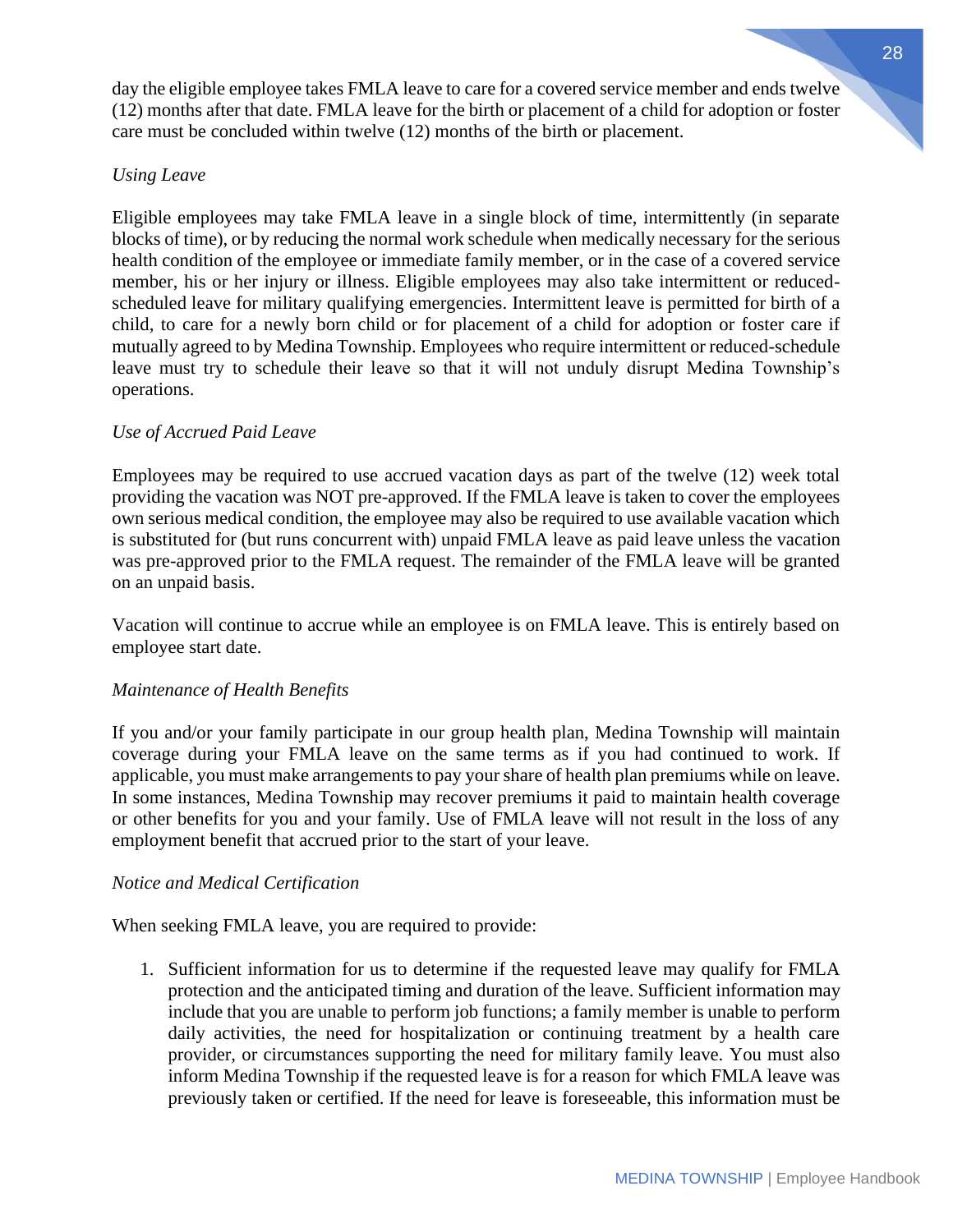provided thirty (30) days in advance of the anticipated beginning date of the leave. If the need for leave is not foreseeable, this information must be provided as soon as is practicable and in compliance with the Medina Township's normal call-in procedures, absent unusual circumstances.

- 2. Medical certification supporting the need for leave due to a serious health condition affecting you or an immediate family member within fifteen (15) calendar days of Medina Township's request to provide the certification (additional time may be permitted in some circumstances). If you fail to do so, we may delay the commencement of your leave, withdraw any designation of FMLA leave or deny the leave, in which case your leave of absence would be treated in accordance with our standard leave of absence and attendance policies, subjecting you to discipline up to and including termination. Second or third medical opinions and periodic recertification may also be required.
- 3. Periodic reports as deemed appropriate during the leave regarding your status and intent to return to work; and
- 4. Medical certification of fitness for duty before returning to work, if the leave was due to your serious health condition. Medina Township will require this certification to address whether you can perform the essential functions of your position.

Failure to comply with the foregoing requirements may result in delay or denial of leave, or disciplinary action, up to and including termination.

#### *Employer Responsibilities*

To the extent required by law Medina Township will inform employees whether they are eligible under the FMLA. Should an employee be eligible for FMLA leave, Medina Township will provide him or her with a notice that specifies any additional information required as well as the employee's rights and responsibilities. If employees are not eligible, Medina Township will provide a reason for the ineligibility. Medina Township will also inform employees if leave will be designated as FMLA-protected and, to the extent possible, note the amount of leave counted against the employee's leave entitlement. If Medina Township determines that the leave is not FMLA-protected, Medina Township will notify the employee.

#### *Job Restoration*

Upon returning from FMLA leave, eligible employees will typically be restored to their original job or to an equivalent job with equivalent pay, benefits, and other employment terms and conditions.

#### *Failure to Return after FMLA Leave*

Any employee who fails to return to work as scheduled after FMLA leave or exceeds the twelve (12) week FMLA entitlement (or in the case of military caregiver leave, the twenty-six (26) week FMLA entitlement) will be subject to Medina Township's standard leave of absence and attendance policies. This may result in termination if you have no other Medina Township provided leave available to you that applies to your continued absence. Likewise, following the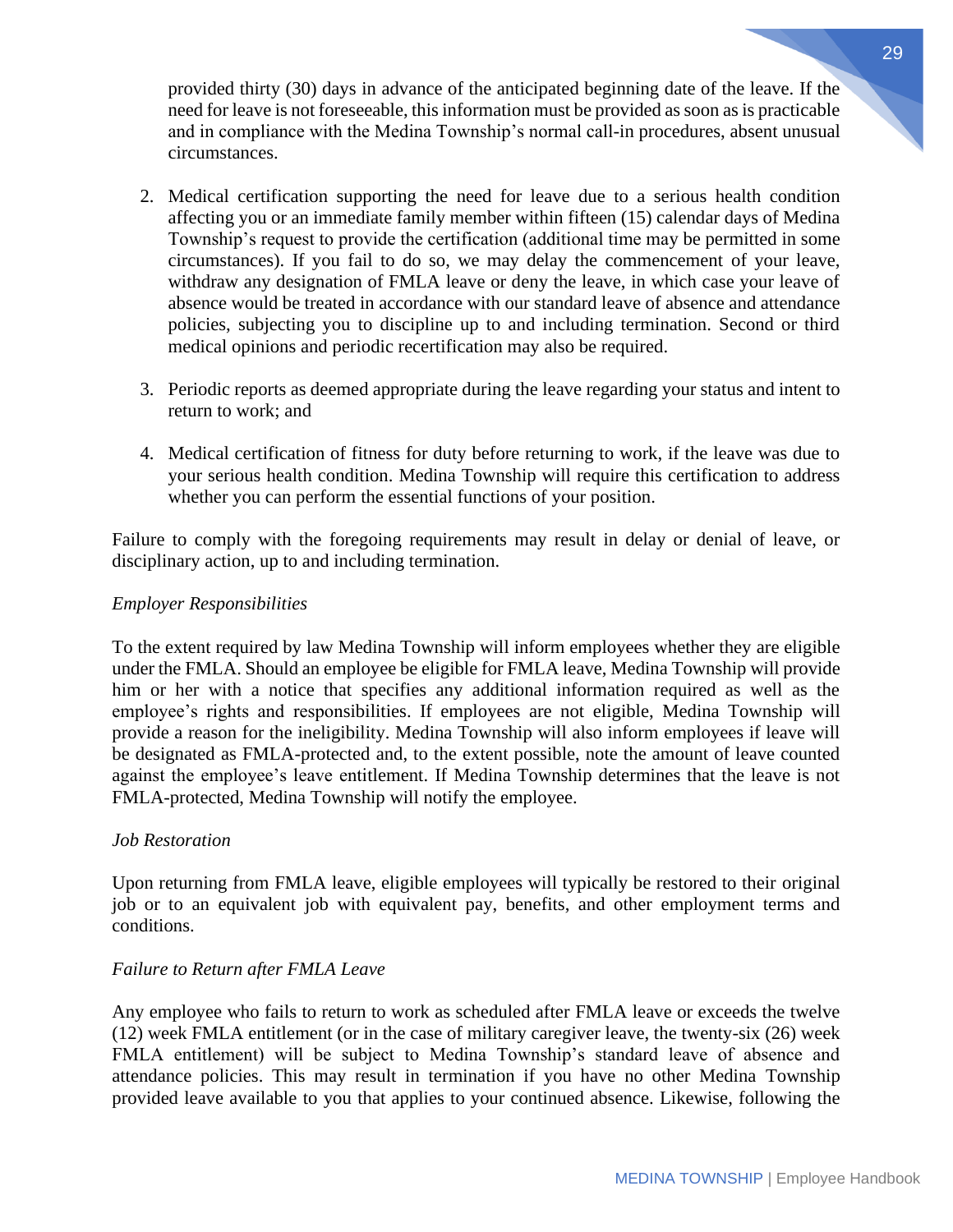conclusion of your FMLA leave, Medina Township's obligation to maintain your group health plan benefits ends (subject to any applicable COBRA rights).

#### *Extended Medical Leave*

Eligible employees may apply for extended medical leave if he/she has exhausted all other available leave to which they are entitled and it is determined such leave is appropriate and medically confirmed that they will be able to return to duty, with or without a reasonable accommodation, by an acceptable date in the reasonably foreseeable future. The application and supporting documentation must be timely received by Medina Township. Failure to cooperate or timely submit requested information will result in ineligibility for consideration or cancellation of leave if previously granted. Employees who take such extended medical leave are not guaranteed to be returned to work or reinstated to a particular job, rate of pay, or shift at the end of his/her extended medical leave. However, Medina Township will attempt to return an employee to his/her regular position if it is available. If it is not available at the time reinstatement is sought, Medina Township will attempt to place the employee in a similar job for which he/she is qualified, if such job is available. Employees on extended medical leave may maintain his/her insurance benefits, subject to policy terms and conditions, by paying the applicable COBRA premiums in a timely manner. Employees on extended medical leave do not accrue any additional employee benefits such as paid time off while on extended medical leave.

#### *Other Employment*

Medina Township generally prohibits employees from holding other employment. This policy remains in force during all leave of absence including FMLA leave and may result in disciplinary action, up to and including immediate termination of employment.

#### *Fraud*

Providing false or misleading information or omitting material information in connection with an FMLA leave will result in disciplinary action, up to and including immediate termination.

#### *Employer's Compliance with FMLA and Employee's Enforcement Rights*

FMLA makes it unlawful for any employer to interfere with, restrain, or deny the exercise of any right provided under FMLA, or discharge or discriminate against any person for opposing any practice made unlawful by FMLA or for involvement in any proceeding under or relating to FMLA. While Medina Township encourages employees to bring any concerns or complaints about compliance with FMLA to the attention of the Fiscal Officer, FMLA regulations require employers to advise employees that they may file a complaint with the U.S. Department of Labor or bring a private lawsuit against an employer.

Further, FMLA does not affect any Federal or State law prohibiting discrimination, or supersede any State or local law or collective bargaining agreement which provides greater family or medical leave rights.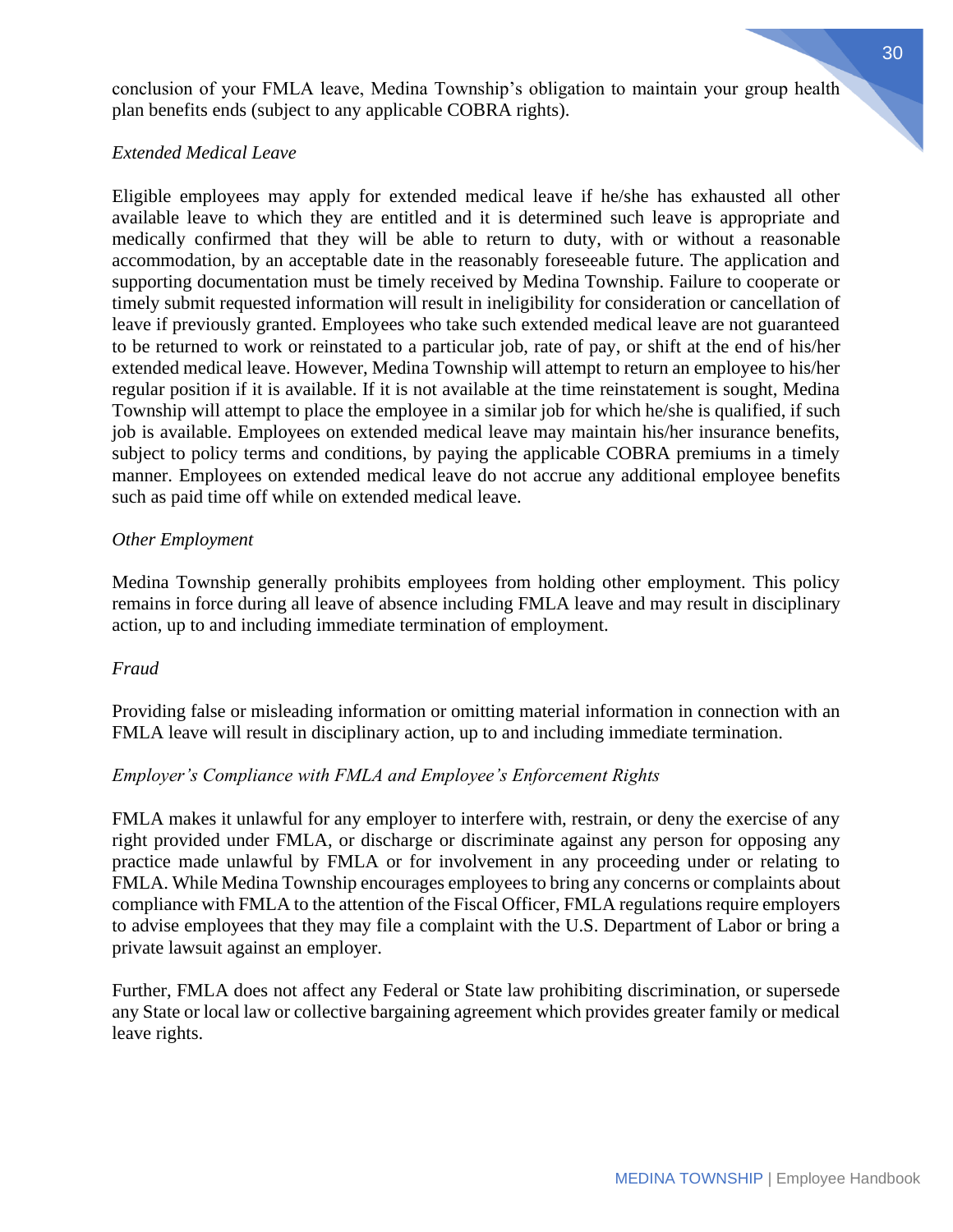#### *MILITARY-RELATED FMLA LEAVE*

FMLA leave may also be available to eligible employees in connection with certain service-related medical and nonmedical needs of family members. There are two forms of such eave. The first is Military Caregiver Leave, and the second is Qualifying Emergency Leave. Each of these leaves is detailed below.

#### *Definitions*

A "covered service member" is either: (1) a current service member of the Armed Forces, including a member of the National Guard or Reserves, with a serious injury or illness incurred in the line of duty for which the service member is undergoing medical treatment, recuperation, or therapy, Is otherwise in outpatient statue, or is otherwise on the temporary disability retired list; or (2) a "covered veteran" who is undergoing medical treatment, recuperation, or therapy for a serious injury or illness. A "covered veteran" is an individual who was discharged under conditions other than dishonorable during the five (5) year period prior to the first date the eligible employee takes FMLA leave to care for the covered veteran. The period between October 28, 2009 and March 8, 2013 is excluded in determining this five (5) year period. The FMLA definitions of "serious injury or illness" for current service members and veterans are distinct from the FMLA definition of "serious health condition." For current service members, the term "serious injury or illness" means an injury or illness that was incurred by the member in the line of duty while on active duty in the Armed Forces or that existed before the beginning of active duty and was aggravated by such service, that may render them medically unfit to perform the duties of their office, grade, rank or rating.

For covered veterans, this term means a serious injury or illness that was incurred in the line of duty while on active duty in the Armed Forces or that existed before the beginning of active duty and was aggravated by such service and manifested itself before or after the individual assumed veteran status, and is: (1) a continuation of a serious injury or illness that was incurred or aggravated when they were a member of the Armed Forces and rendered them unable to perform the duties of their office, grade, rank or rating; (2) a physical or mental condition for which the covered veteran has received a VA Service Related Disability Rating (VASRD) of fifty (50) percent or greater and such VASRD rating is based, in whole or in part, on the condition precipitating the need for caregiver leave; (3) a physical or mental condition that substantially impairs the veteran's ability to secure or follow a substantially gainful occupation by reason of a disability or disabilities related to military service or would be so absent treatment; or (4) an injury, including a psychological injury, on the basis of which the covered veteran has been enrolled in the Department of Veterans Affairs Program of Comprehensive Assistance for Family Caregivers. "Qualifying Emergencies" include activities such as short-notice deployment, military events, arranging alternative childcare, making financial and legal arrangements related to the deployment, rest and recuperation, counseling, parental care, and post-deployment debriefings.

#### *Military Caregiver Leave*

Unpaid Military Caregiver Leave is designed to allow eligible employees to care for certain family members who have sustained serious injuries or illnesses in the line of duty while on active duty. Military Caregiver Leave is a special leave entitlement that permits eligible employees to take up to twenty-six (26) weeks of leave to care for a covered service member during a single twelve (12)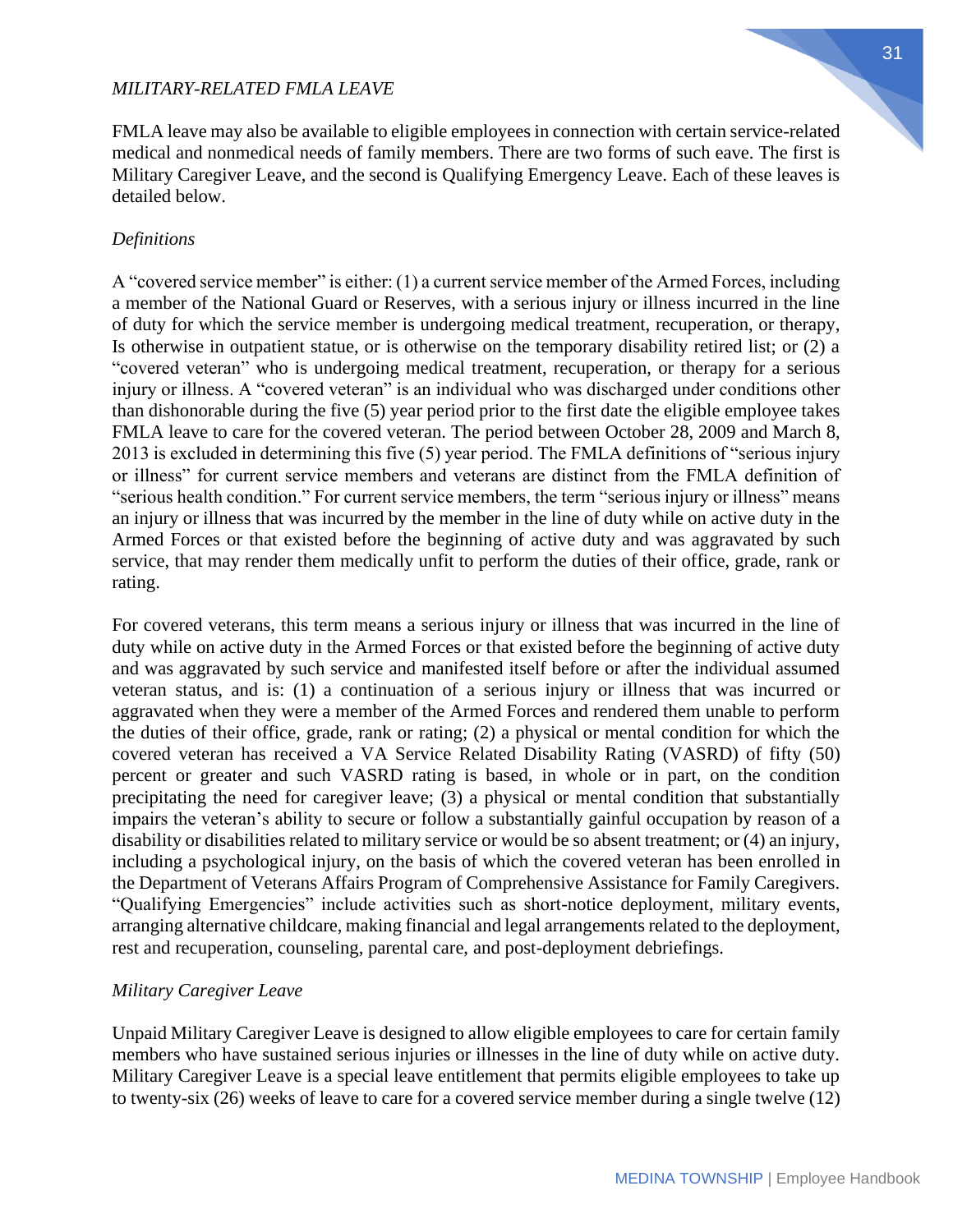month period. To be "eligible" for Military Caregiver Leave, the employee must be a spouse, son, daughter, parent, or next of kin of the covered service member. "Next of kin" means the nearest blood relative of the service member, other than the service member's spouse, parent, son, or daughter, in the following order of priority; blood relatives who have been granted legal custody of the service member by court decree or statutory provisions; brothers and sisters; grandparents; aunts and uncles; and first cousins; unless the service member has specifically designated in writing another blood relative as his or her nearest blood relative for purposes of Military Caregiver Leave. The employee must also meet all other eligibility standards as set forth within the FMLA Leave policy.

An eligible employee may take up to twenty-six (26) workweeks of Military Caregiver Leave to care for a covered service member in a "single twelve (12) month period." The "single twelve (12) month period" begins on the first day leave is taken to care for a covered service member and ends twelve (12) months thereafter, regardless of the method used to determine leave availability for other FMLA-qualifying reasons. If an employee does not exhaust his or her twenty-six (26) workweeks of Military Caregiver Leave during this "single twelve (12) month period," the remainder is forfeited. Military Caregiver Leave applies on a per-injury basis for each service member. Consequently, an eligible employee may take separate periods of caregiver leave for each and every covered service member, and/or for each and every serious injury or illness of the same covered service member. A total of no more than twenty-six (26) workweeks of Military Caregiver Leave, however, may be taken within any "single twelve (12) month period," an eligible employee may take up to sixteen (16) weeks of FMLA leave to care for a covered service member when combined with up to ten (10) weeks of FMLA leave to care for a newborn child. An employee seeking Military Caregiver Leave is subject to the other provisions in our FMLA Leave Policy (requirements regarding employee eligibility, appropriate notice of the need for leave, use of accrued paid leave, etc.). Military Caregiver Leave will be governed by, and handled in accordance with, the FMLA and applicable regulations, and nothing within this policy should be construed to be inconsistent with those regulations.

#### *Qualifying Emergency Leave*

Eligible employees may take unpaid "Qualifying Emergency Leave" to tend to certain "emergencies" arising out of the covered active duty or call to covered active duty status of a "military member" (i.e. the employee's spouse, son, daughter, or parent). Up to twelve (12) weeks of Qualifying Emergency Leave is available in any twelve (12) month period, as measured by the same method that governs measurement of other forms of FMLA leave within the FMLA policy (with the exception of Military Caregiver Leave, which is subject to a maximum of twenty-six (26) weeks of leave in a "single twelve (12) month period"). Although Qualifying Emergency Leave may be combined with leave for other FMLA-qualifying reasons, under no circumstances may the combined total exceed twelve (12) weeks in any twelve (12) month period (with the exception of Military Caregiver Leave as set forth above). The employee must meet all other eligibility standards as set forth within the FMLA policy. Persons who can be ordered to active duty include active and retired members of the Regular Armed Forces, certain member of the retired Reserve, and various other Reserve members including the Ready Reserve, the Selected Reserve, the Individual Ready Reserve, the National Guard, state military, Army Reserve, Navy Reserve, Marine Corps Reserve, Air National Guard, Air Force Reserve, and Coast Guard Reserve. A call to active duty refers to a *Federal* call to active duty, and *State* calls to active duty are not covered unless under order of the President of the United States pursuant to certain laws.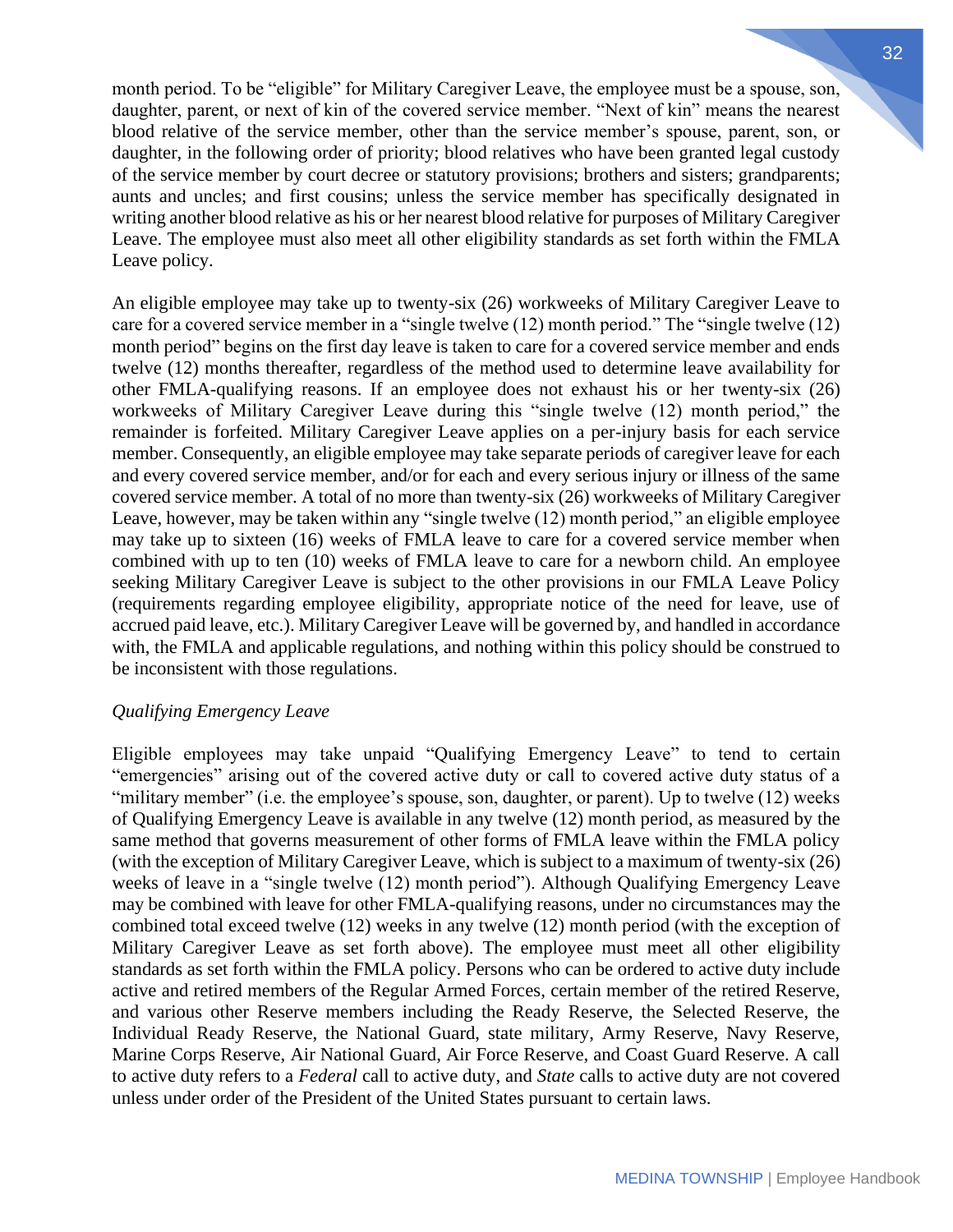Qualifying Emergency Leave is available under the following circumstances:

- 1. Short-notice deployment. To address any issue that arises out of short notice (within seven days or less) of an impending call or order to covered active duty.
- 2. Military events and related activities. To attend any official military ceremony, program, or event related to covered active duty or call to covered active duty status or to attend certain family support or assistance programs and informational briefings.
- 3. Childcare and school activities. To arrange for alternative childcare; to provide childcare on an urgent, immediate need basis; to enroll in or transfer to a new school or daycare facility; or to attend meetings with staff at a school or daycare facility.
- 4. Financial and legal arrangements. To make or update various financial or legal arrangements; or to act as the covered military member's representative before a Federal, State, or local agency in connection with service benefits.
- 5. Counseling. To attend counseling (by someone other than a health care provider) for the employee, for the military member, or for a child or dependent when necessary as a result of duty under a call or order to covered active duty.
- 6. Temporary rest and recuperation. To spend time with a military member who is on shortterm, temporary rest and recuperation leave during the period of deployment. Eligible employees may take up to fifteen (15) calendar days of leave for each instance of rest and recuperation.
- 7. Post-deployment activities. To attend arrival ceremonies, reintegration briefings and events, and any other official ceremony or program sponsored by the military for a period of up to ninety (90) days following termination of the military member's active duty status. This also encompasses leave to address issues that arise from the death of a military member while on active duty status.
- 8. Parental care. To care for the military member's parent who is incapable of self-care. The parent must be the military member's biological, adoptive, step, or foster father or mother, or any other individual who stood in loco parentis to the military member when the member was under eighteen (18) years of age.
- 9. Mutually agreed leave. Other events that arise from the military member's duty under a call or order to active duty, provided that Medina Township and the employee agree that such leave shall qualify as an emergency and agree to both the timing and duration of such leave.

An employee seeking Qualifying Emergency Leave may be required to submit appropriate supporting documentation in the form of a copy of the military member's active duty or rest and recuperation orders or other military documentation indicating the appropriate military status and the dates of active duty status, along with a statement setting forth the nature and details of the specific emergency, the amount of leave needed and the employee's relationship to the military member, within fifteen (15) days. Qualifying Emergency Leave will be governed by, and handled in accordance with, the FMLA and applicable regulations, and nothing within this policy should be construed to be inconsistent with those regulations.

#### *Limited Nature of This Policy*

This Policy should not be construed to confer any express or implied contractual relationship or rights to any employee not expressly provided for the FMLA. Medina Township reserves the right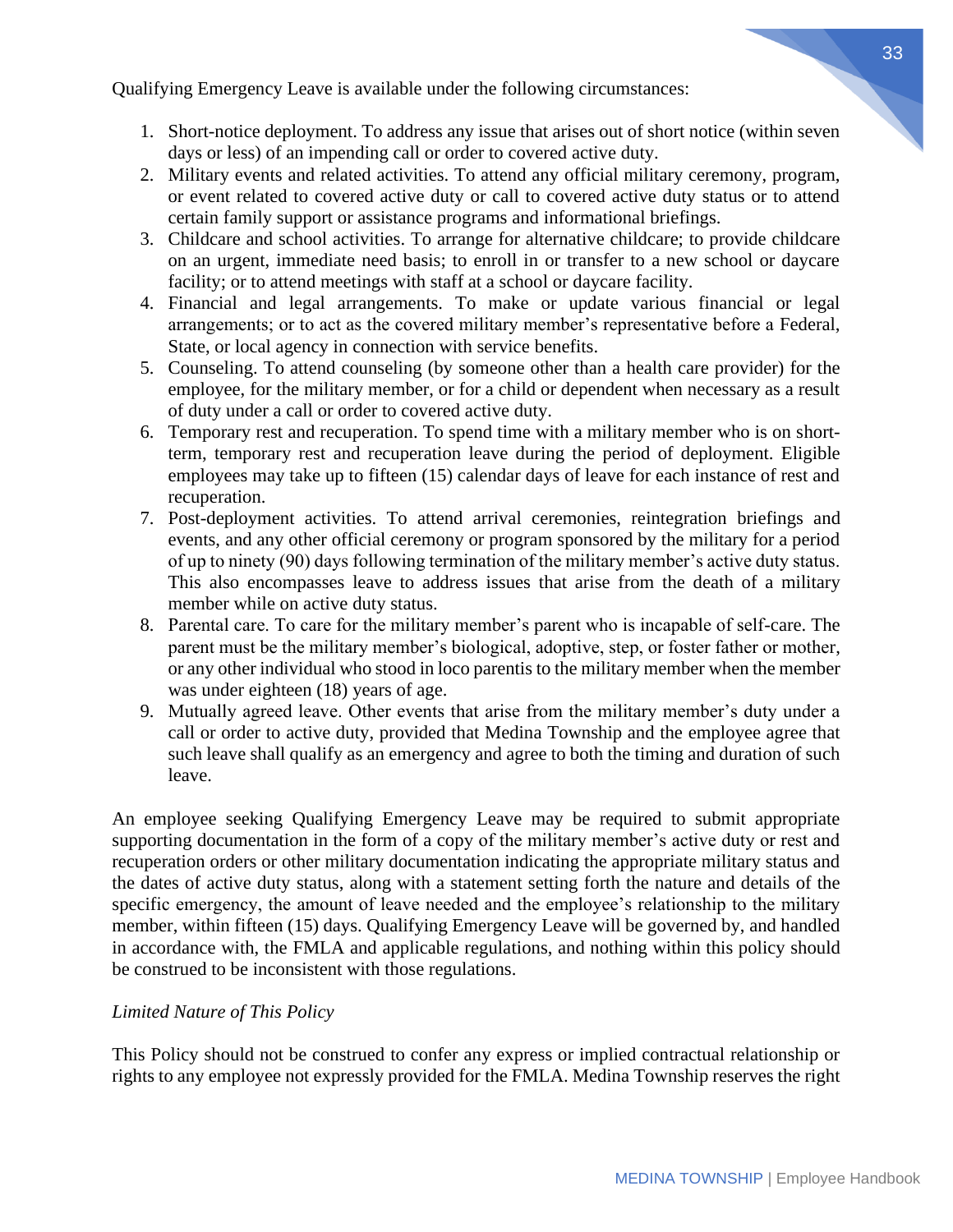to modify this or any other policy as necessary, in its sole discretion to the extent permitted by law. State or local leave laws may also apply.

#### **6.21 Requests for Leave Procedure**

All leaves require a written request submitted to the Department Head and with the approval of the Board of Trustees prior to leave being taken, with the exception of sick leave or under circumstances, which make prior notice impossible.

The request shall state reasons for taking leave of absence and the beginning and estimated return dates for which such leave is being requested.

Applications for a leave of absence with or without pay with the intent to defraud will result in disciplinary action up to and including discharge.

#### **6.22 Employee Travel; Reimbursement**

Employees may be reimbursed for necessary expenses incurred, while attending schools of instruction, institutes, or conventions of a nature relating to their particular employment if and only if pre-approved by the Board of Trustees.

All employees will request written approval of the Liaison Trustee supervising the Department prior to any training or workshop that requires reimbursement, time off during regular work hours, use of Township equipment, and/or where they plan to attend as a Township employee. A request form must be approved, and a purchase order number assigned by the Fiscal Officer for expenses prior to registration. Approved workshops are paid on a reimbursement basis for attendance. Allow ten (10) days for approval and processing of the purchase order.

The reimbursement rates for mileage costs and per day meal rate shall be set annually by the Board of Trustees at their annual Organizational meeting as reflected by the reimbursement request. The documentation shall be the same as the per day rate. In no case shall any alcoholic beverages be reimbursed at any time. The Board of Trustees must approve all training requests that require payment other than wages for the employee.

Receipts for all expenses claimed are to be itemized, signed, dated, and submitted within five (5) days after such expenses are incurred. Otherwise it will not be accepted.

Employees driving their own vehicles on Township business must have a valid driver's license and maintain minimum insurance coverage. Prior to hiring and each subsequent year, employees must show proof of such and copies be retained in the employee's personnel file.

Travel, only if out of county and performed by duly authorized Township employees using a personally owned vehicle in the course of official duties shall be reimbursed at the rate set by the Board of Trustees at the Organizational meeting. An odometer reading, per mile distance, an official highway map, or other approved methods such as computer calculated mileage. Personal vehicle mileage will not be paid when a Township owned vehicle has been issued to an individual or department unless separately approved by the Board of Trustees. An employee or official seeking Township funds or reimbursement of expenses used for travel (such as lodging,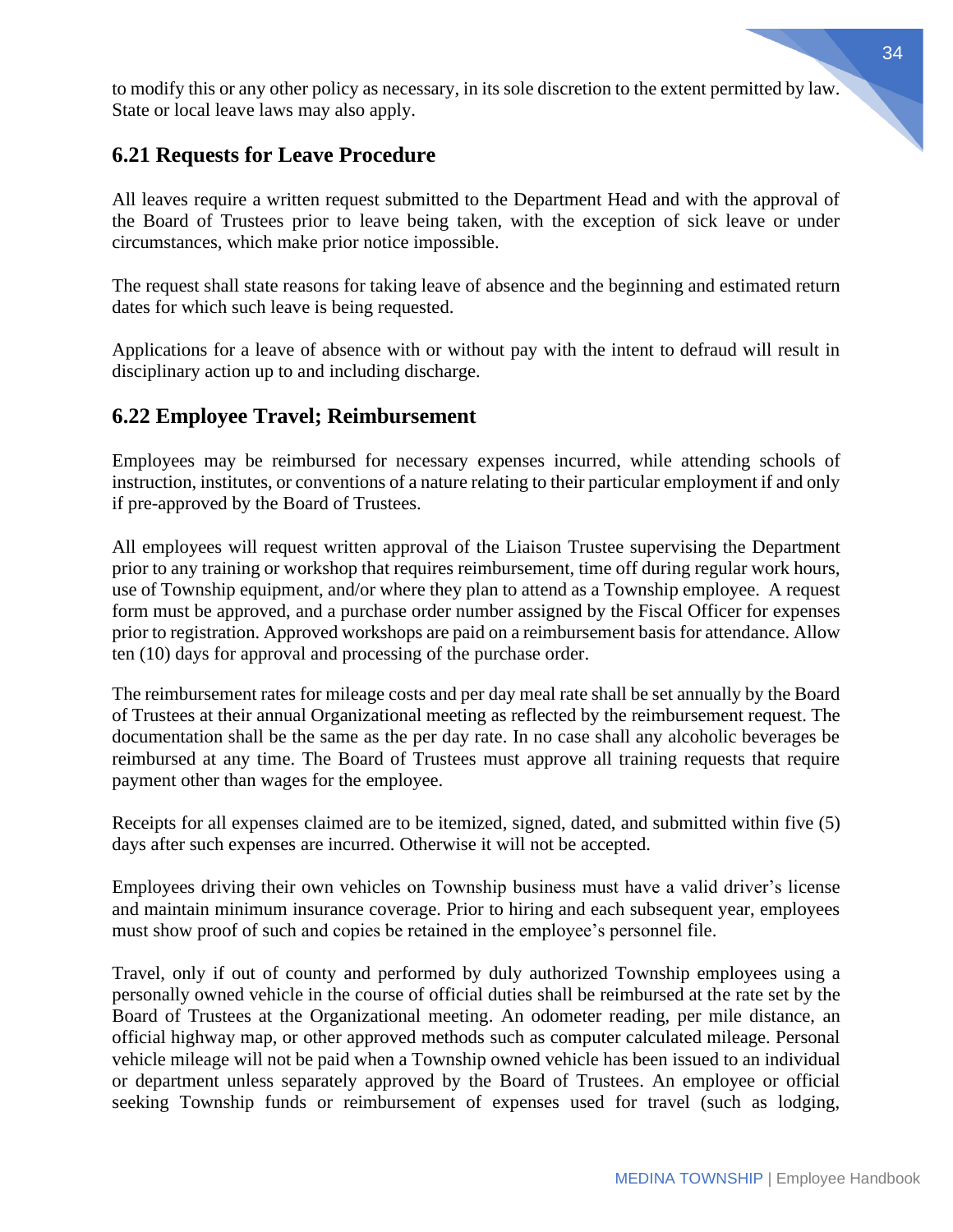transportation, meals, tuition, registration fees) must seek and obtain approval in writing from his/her supervisor as well as the Board of Trustees, in advance. Upon approval, reimbursement may include the following:

- a. Transportation costs to travel out of county including car rental**,** toll charges, taxi fare, parking where detailed receipts are provided.
- b. Reasonable hotel bills, meals, and related expenses during the course of official duties.
- c. Although travel in Medina Township vehicles will not be reimbursed on a mileage basis, out of township purchases of gasoline, oil, emergency repair or part replacement may be reimbursed at actual costs.
- d. All mileage and reimbursement claims shall be submitted on approval forms furnished by the Fiscal Officer. All claims must be approved by the employee's supervisor and supported by copies of receipts containing detailed explanations for the expenses claimed.

Lodging expenses incurred while traveling on official Township business shall be reimbursed at a single room rate, including taxes and fees. The employee shall notify the hotel of the fact that such lodging is for a government employee and the employee shall provide the tax-exempt certificate, exempting payment of state sales taxes. Forms may be obtained from the Fiscal Officer.

## **ARTICLE VII – BENEFITS: OPERS & INSURANCE**

## **7.1 Ohio Public Employee Retirement System (OPERS)**

Medina Township complies with all requirements of (OPERS). If you have any questions regarding your retirement plan, please contact OPERS at 1-800-222-7377 or benefitquestions@opers.org.

## **7.2 Worker's Compensation**

All Township employees are protected at Township expense under Ohio Worker's Compensation Program. From this fund, medical expenses are covered for workers who suffer injury or certain kinds of illness in the course of their employment. In addition, if workers are temporarily unable to work as a result of such injury or illness, weekly disability payments are made to them after they complete an initial waiting period of one week (ORC 4123.55).

If you sustain a job-related injury, a report must be filed immediately with your supervisor or the Board of Trustees. Any work-related injury not reported within a maximum of twenty-four (24) hours from the time of injury will not be validated. If you fail to report an accident, benefits or payment of medical charges may be delayed and/or denied. You also must file Worker's Compensation forms with the Fiscal Officer. All questions and/or requests for assistance should be directed to the Fiscal Officer.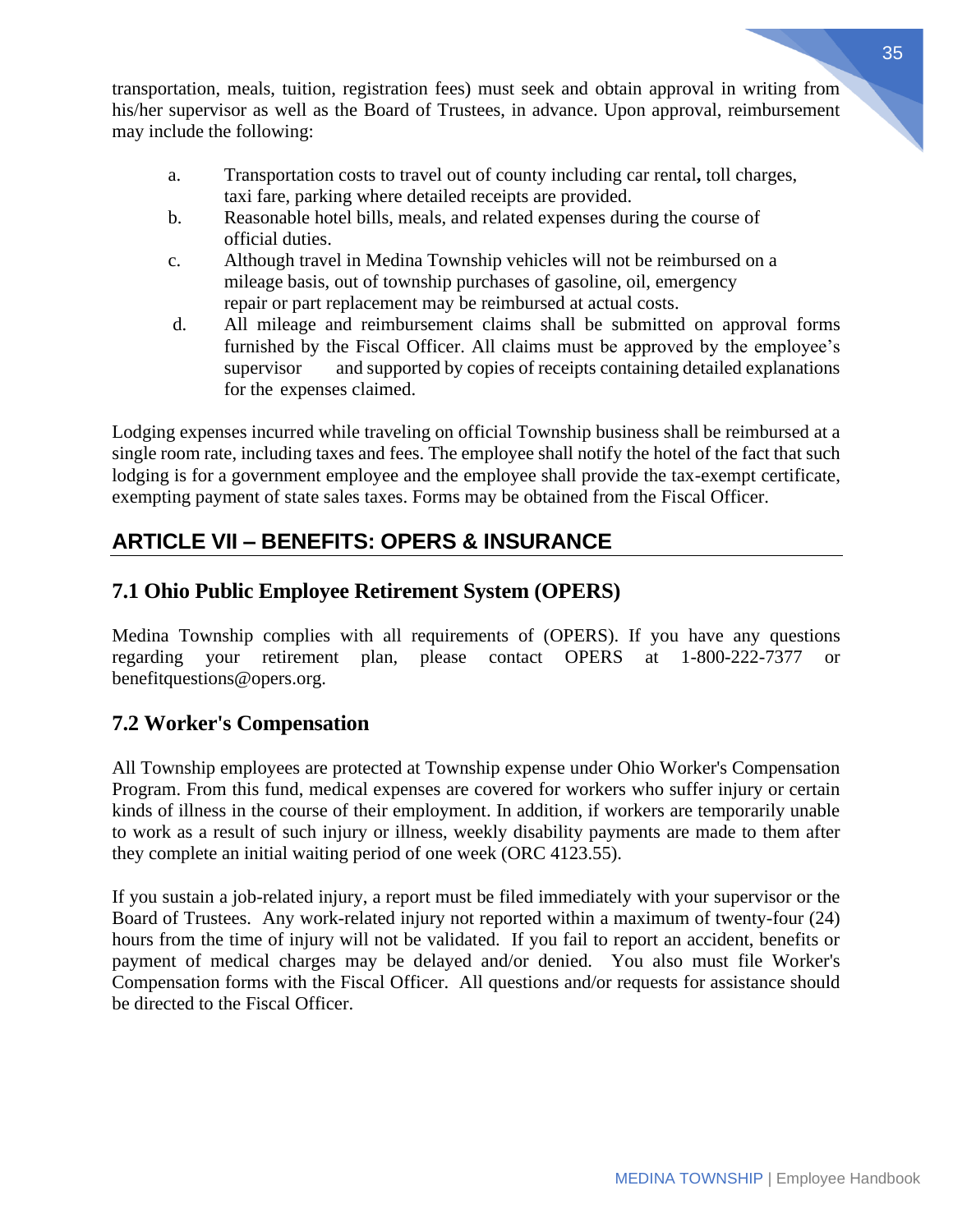## **7.3 Notification of Injury**

When an employee is injured, he or she must notify the immediate supervisor, or the Liaison Trustee responsible for the department, at once. In each case of injury on the job, it is the responsibility of the supervisor or the Board of Trustees to establish the validity of the claim. This includes a determination that the injury was actually sustained in the performance of the employee's duties. Should a supervisor find that the injury did not occur on the job, the facts of the case should be reported to the Board of Trustees in writing. When an employee is injured on the job, a written explanation or "injury investigation report" should be prepared by the employee and his or her immediate supervisor. All required information must be supplied and submitted within five (5) days following the injury. All injuries should be reported at once. Failure to report an injury may preclude approval by the Bureau of Workers' Compensation and can result in disciplinary action against the employee for failure to comply. The Board of Trustees may require the employee to submit to a medical examination, a vocational examination, or a vocational questionnaire (ORC 4123.53 and 4123.65.1).

#### **7.4 Health/Hospitalization/Medical Insurance**

A health care plan will be offered to full-time employees, with employees responsible for a percentage rate of the premium for Medical, Dental, and Vision Insurance, approved by the Board of Trustees at their Organizational Meeting. Aflac is available to employees. Employees pay 100% of the premium amount for Aflac benefits.

For a complete description of insurance benefits for full-time employees, please contact the appropriate insurance provider. The Township reserves the right to change providers, modify, suspend, or terminate coverage.

Medina Township full-time employees are eligible for "opt-out" payment in lieu of health insurance in compliance with ORC 505.603 (a) and meeting the requirements of section 125 of the IRS Code of 1986, 100 STAT 2085, 26 U.S.C.A. 125.

Cash payments may not exceed 25% of the cost of premiums or payments that otherwise would be paid by the Board of Trustees for benefits for the full-time employee under an offered policy, contract, or plan. The employee must notify their supervisor, which will be relayed to their Trustee Liaison of any changes in their family size within thirty (30) days of such change occurring, or the change will not be made until the next open enrollment period.

#### **7.5 Uniform Allowances**

The Township may furnish uniforms to Township employees as designated by the Board of Trustees. These uniforms and all other items issued by the Township remain the property of the Township and must be returned when the employee leaves the Township's employment.

The employee's final paycheck may be held until all Township property has been returned. The uniform allowance amount shall be set at the Township Trustee's Organizational Meeting, unless otherwise directed through a collective bargaining agreement.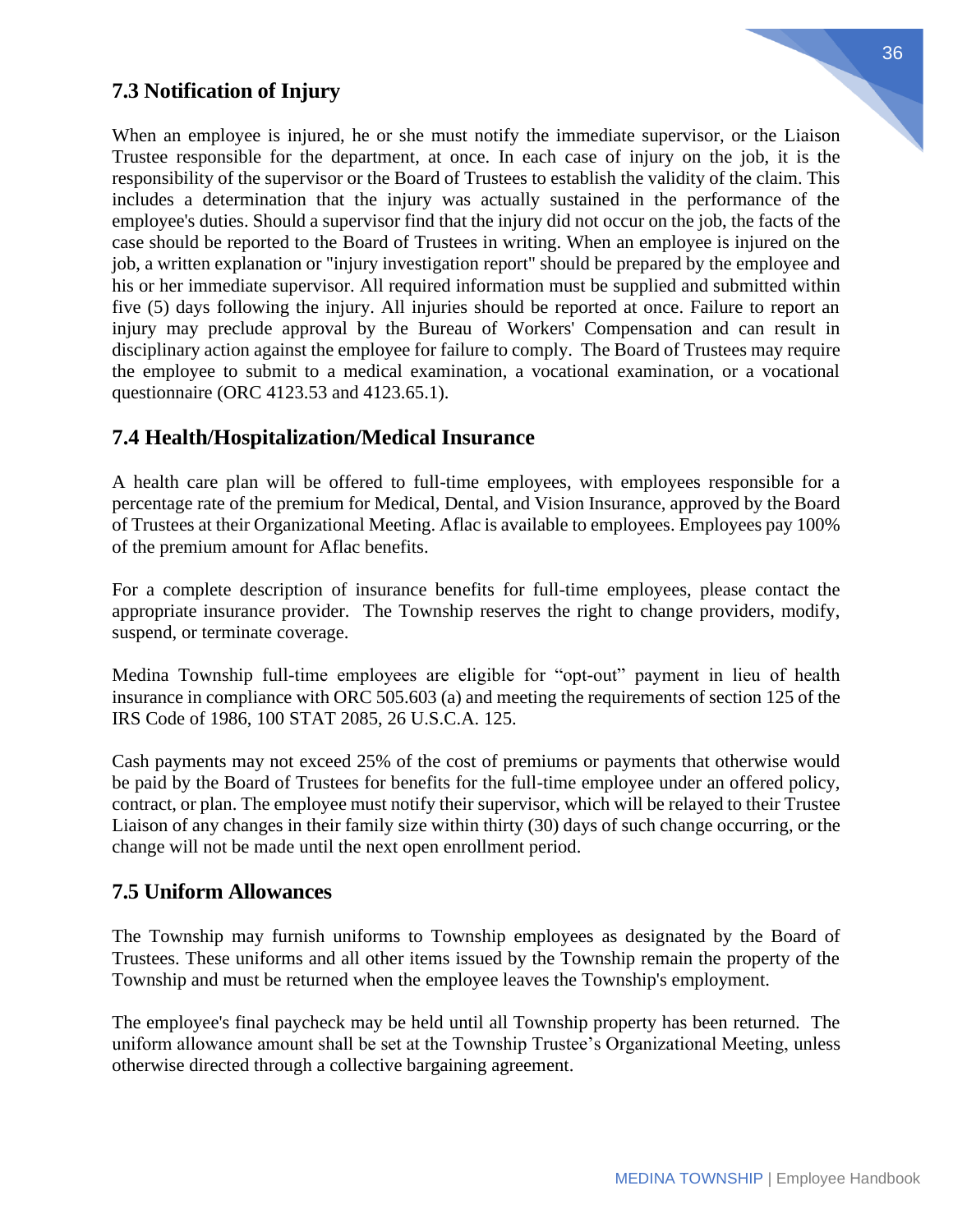#### 37

#### **7.6 Training/Education Expenses**

The Board of Trustees believes that ongoing education is important for all zoning staff and zoning boards who serve the Township. Being current regarding legal mandates, regulations and creative practices ensure that residents and businesses continue to receive the best services possible.

Therefore, the Board of Trustees strongly encourages zoning staff and zoning board members to attend and participate in continuing educational seminars. Also, the Board of Trustees strongly encourages the sharing of the information with board members who are not able to attend such seminars.

The Board of Trustees understand that zoning board members work, own businesses, and otherwise have busy and fulfilling lives and accordingly have little free time, particularly during working hours. The Board of Trustees greatly appreciates the services and dedication that the zoning staff and zoning board members provides.

However, the Board of Trustees believes that a minimum level of annual training should be attained by all members of the Medina Township Board of Zoning Appeals and Medina Township Zoning Board. As such the Board of Trustees shall mandate, as of January 1, 2010, that each member of the respective Zoning Boards attain six (6) hours of training per calendar year.

To assist in this endeavor, the Board of Trustees agree to pay, with pre-approval, up to twelve (12) hours of training per calendar year per board member with travel, meals and other incidental expenses for related workshops, seminars, training workbooks or other materials related to the responsibility of the position. A meeting stipend will be offered as compensation for every session attended.

It is recommended that all trainings be pre-approved and read into the minutes for tracking purposes. If the Township lacks sufficient funds to reimburse board members or staff for requested trainings, the mandated requirement for that year is waived.

Failure to meet this training requirement may result in termination.

Additionally, it is expected that the Zoning Inspector and the Assistant Zoning Inspector will attain a minimum of twelve (12) hours of job relevant continuing education per calendar year, with preapproval. If the continuing education program is scheduled above and beyond normal working hours, they will be compensated at their hourly rate. Travel, meals and other incidental expenses, such as training materials and books will be reimbursed with receipts.

## **ARTICLE VIII – SEPARATION FROM EMPLOYMENT**

#### **8.1 Retirement**

Please contact your OPERS representative(s) concerning your retirement eligibility and/or requirements.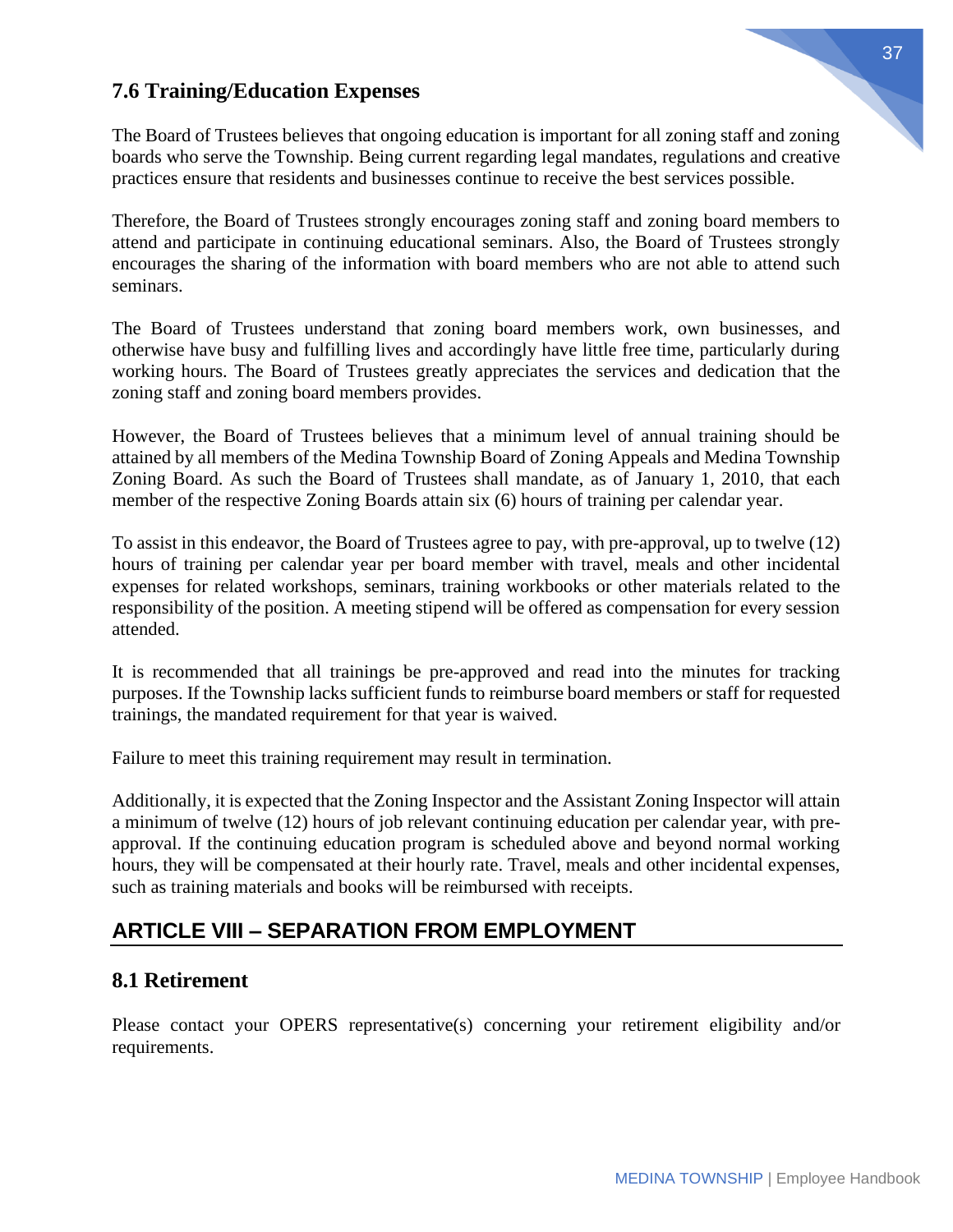# 38

#### **8.2 Notice of Intent for Retirement**

Employees shall file with the Board of Trustees, a notice of their intent to retire. The Notice of Retirement shall be a minimum of sixty (60) days prior to the intended date of separation. Although this notice should include the actual date of retirement, it will not be a formal resignation.

#### **8.3 Disability Retirement**

Any employee of Medina Township who desires to apply for disability retirement shall do so in accordance with the rules set forth in ORC 145.35 through the Ohio Public Employees Retirement System. The Ohio Public Employees Retirement Board is the final authority in determining eligibility for disability retirement. As part of determining eligibility, an employee may be required to submit to an examination by a physician.

#### **8.4 Resignation**

To resign in good standing an employee must provide at least two (2) full weeks notice of actual work time. Such notice is not provided by the use of accrued vacation or sick leave. Failure to comply with this provision will be entered on the service record of an employee and result in potential denial of future employment with the Township.

A Township employee officially separates his/her employment on the last day he/she works. Accrued leave benefits shall be calculated as of the last working day. If the employee is rehired to another Township position within thirty (30) days of the employee's separation date, the employee shall be deemed to be in continuous employment only for purposes of determining longevity for leave benefits, but the employee shall not accumulate any benefits during the period of separation. Prior to leaving Township employment, the employee should verify that the Township has a correct address on file and complete the appropriate OPERS forms necessary to either receive the employee's deduction or to begin retirement. OPERS refunds will not be issued until at least thirty (30) days after the employee's separation.

#### **8.5 Compulsory Resignation**

An employee who without valid reason fails to report to work for three (3) consecutive workdays without authorized leave may be separated from the payroll by order of the Board of Trustees and reported as resigned.

#### **8.6 Loss of Job Requirement**

Any employee who is unable to adequately perform the essential duties and responsibilities of his/her position because of loss of a necessary license or other requirement may be reassigned to an alternate position for which they qualify; and which is available or terminated at the discretion of the Board of Trustees.

## **8.7 Discharge, Involuntary Termination**

Discharges or involuntary termination are separations by the Board of Trustees or by the supervisor with the approval of the Board of Trustees, for any reason or for no reason. Notice of the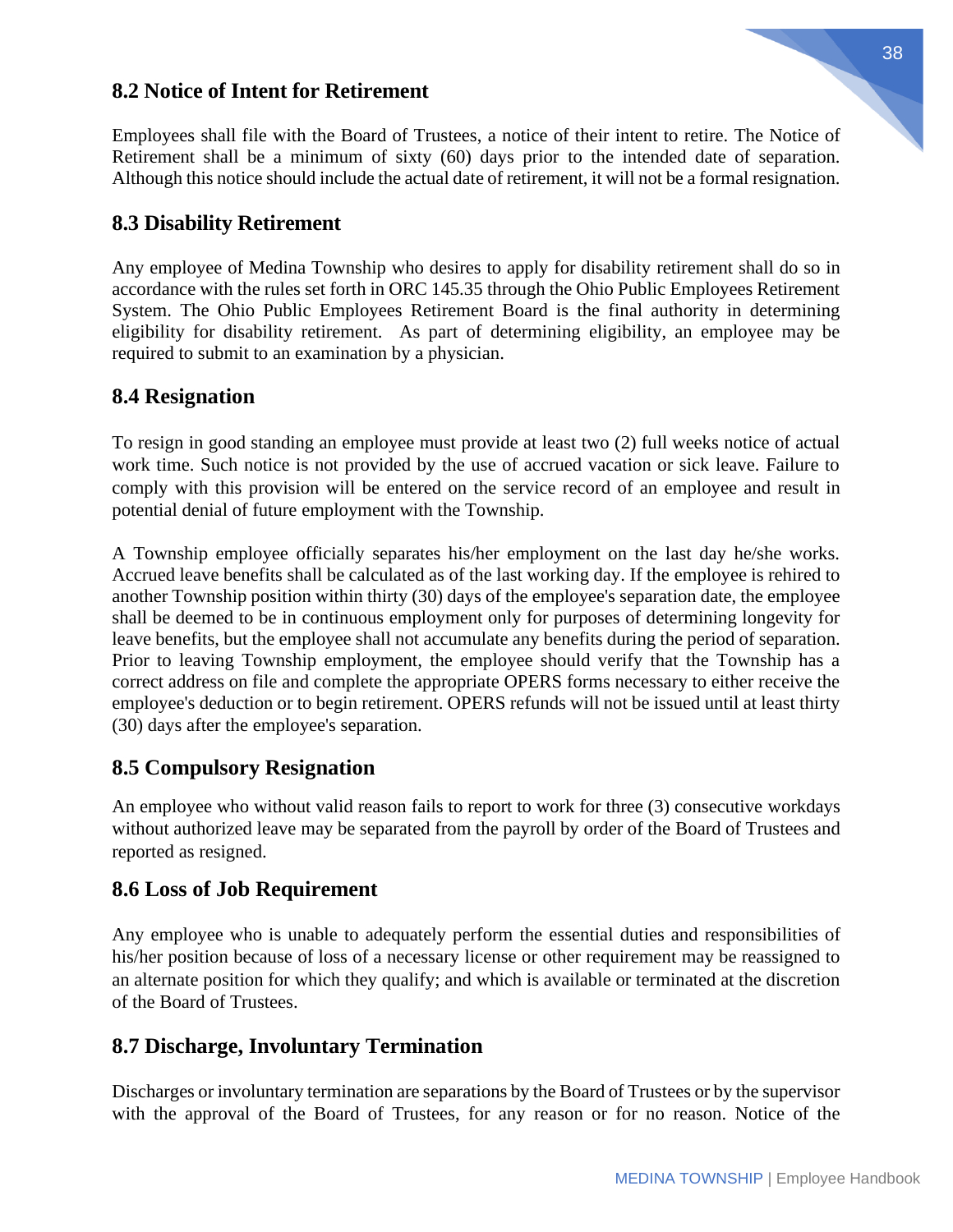termination will be in writing and maintained in the employee's personnel file. If the termination is based on a reason, the reason will be noted in the written notice of termination.

A discharge or involuntary termination may occur at any time during the course of employment including, but not limited to, during the probationary period.

When a decision has been made to terminate an employee, the employee will be notified of such decision by a written notice from the supervisor or the Board of Trustees. The notice will provide the employee with notice of a time and place to meet with the supervisor and/or Board of Trustees for a termination meeting at which time the employer will discuss the reasons for the termination. Unless the employee is notified otherwise at the conclusion of the termination meeting, the termination will be effective at the time set forth in the notice.

At the time of the employment termination, arrangements for final paycheck will be made and information regarding insurance coverage and other information relative to employment term will be explained.

Employees must return all Township property, including but not limited to identification cards, keys, and manuals, to their supervisor on or before the employee's last day of work. If said contents are not received within three (3) working days, legal proceedings may be initiated, and the final paycheck will be held until all Medina Township property is returned.

### **8.8 Death**

When an employee dies, his/her final compensation, accumulated annual leave and any other monetary benefits shall be provided to his/her immediate family or his/her estate.

## **8.9 COBRA**

You and/or your covered dependents will have the opportunity to continue medical and/or dental and vision benefits for a period of up to twelve (12) months under the provisions of the Consolidated Omnibus Budget Reconciliation Act (COBRA) when group medical and/or dental and vision coverage for you and/or your covered dependents would otherwise end due to your death or because:

- a. Your employment involuntarily terminates, for a reason other than gross misconduct; or
- b. Your employment status changes due to a reduction in hours; or
- c. Your child ceases to be a "dependent child" under the terms of the medical and/or dental and vision plan; or
- d. You become divorced or legally separated; or
- e. You are not covered or eligible for coverage under Medicare; or under other group coverage.

In the event of divorce, legal separation, or a child's loss of dependent status, you or a family member must notify the plan administrator within sixty (60) days of the occurrence of the event.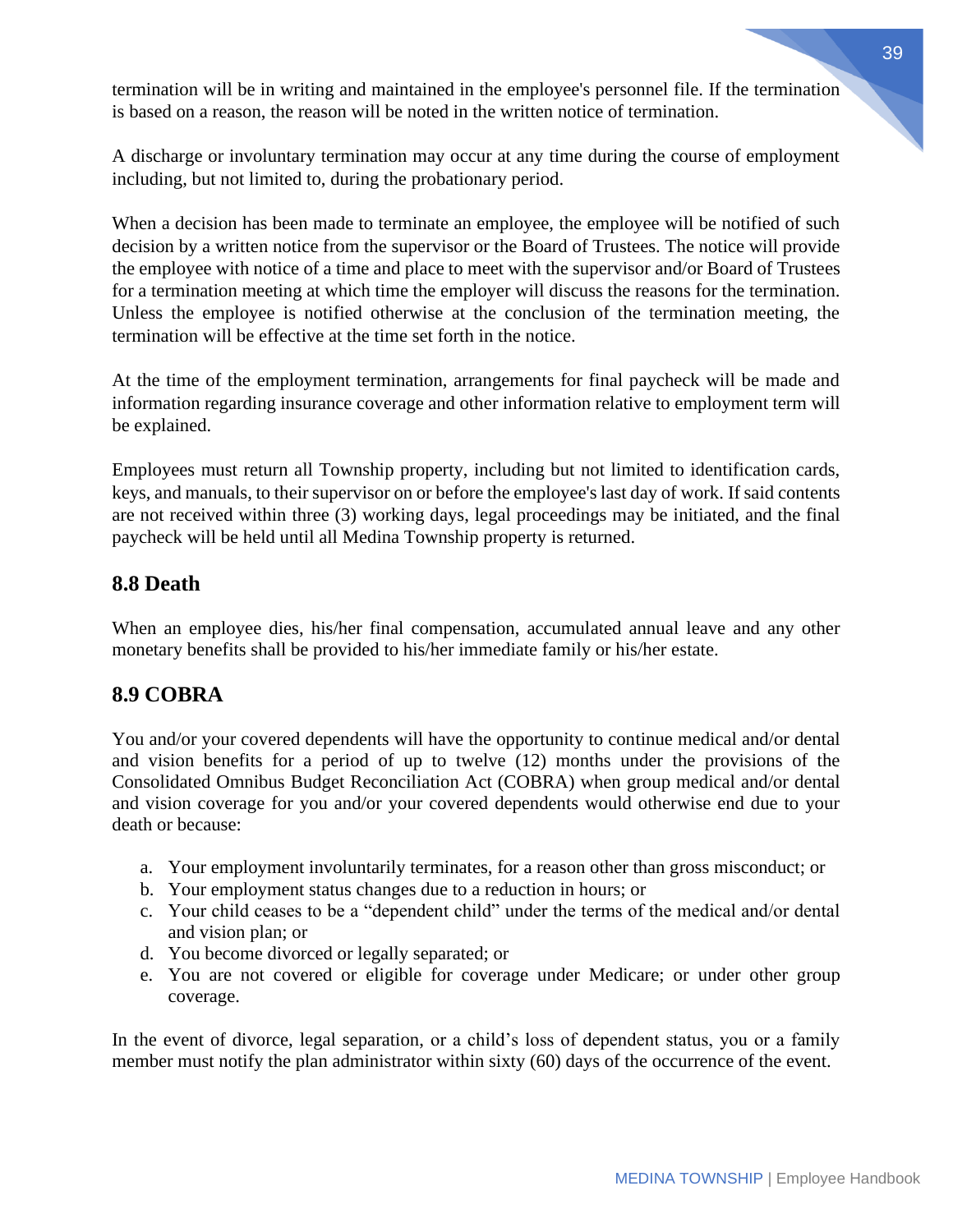The plan administrator will notify the individuals eligible for continuation coverage of their right to elect COBRA continuation coverage.

For more information regarding COBRA, you may contact the Fiscal Officer. Information about the COBRA subsidy is also available through the Department of Labor and the Department of Health and Human Services, which, along with the IRS, share responsibility for the COBRA requirements.

# **ARTICLE IX– PERSONNEL FILES & RECORDS**

# **9.1 Pertinent Information**

The Board of Trustees shall create, or cause to be created, a personnel file for each employee of the Township. Such a file shall include the original application and the notice of appointment in addition to other information that may be pertinent. The personnel file will contain all necessary information required by OPERS for retirement benefits (ORC 145.18). The Fiscal Officer will be responsible for maintaining the file.

All medical records shall be maintained in a separate medical file and are not subject to the public records release without appropriate employee authorization and/or may be released only pursuant to Federal and State law.

# **9.2 Accessing Files**

Access to the personnel files shall be in accordance with Federal and Ohio law.

# **9.3 Updating File**

It is the responsibility of the employee to initiate any needed changes. An employee's education, training and experience background information are important factors in the promotion procedure. These items should be reviewed by the employee periodically to be sure they are up-to-date. Also, the employee should notify their supervisor (which will be relayed to their Trustee Liaison) of any changes in marital status or dependents as they may relate to insurance coverage within thirty (30) days of such change occurring, or the change will not be made until the next open enrollment period. Copies of Commercial Driver's License (CDL) are required to be provided for inclusion in the personnel file.

# **9.4 Current Drivers License Policy**

All employees and volunteers, whether they drive Township vehicles, or they drive their own vehicles for Township business, are required to show proof of a current valid driver's license, their motor vehicle records (legal history of driving infractions) and certificates of insurance at the time they are hired, and once a year after they have been employed. Copies of all three documents will be maintained in the employee's personnel file.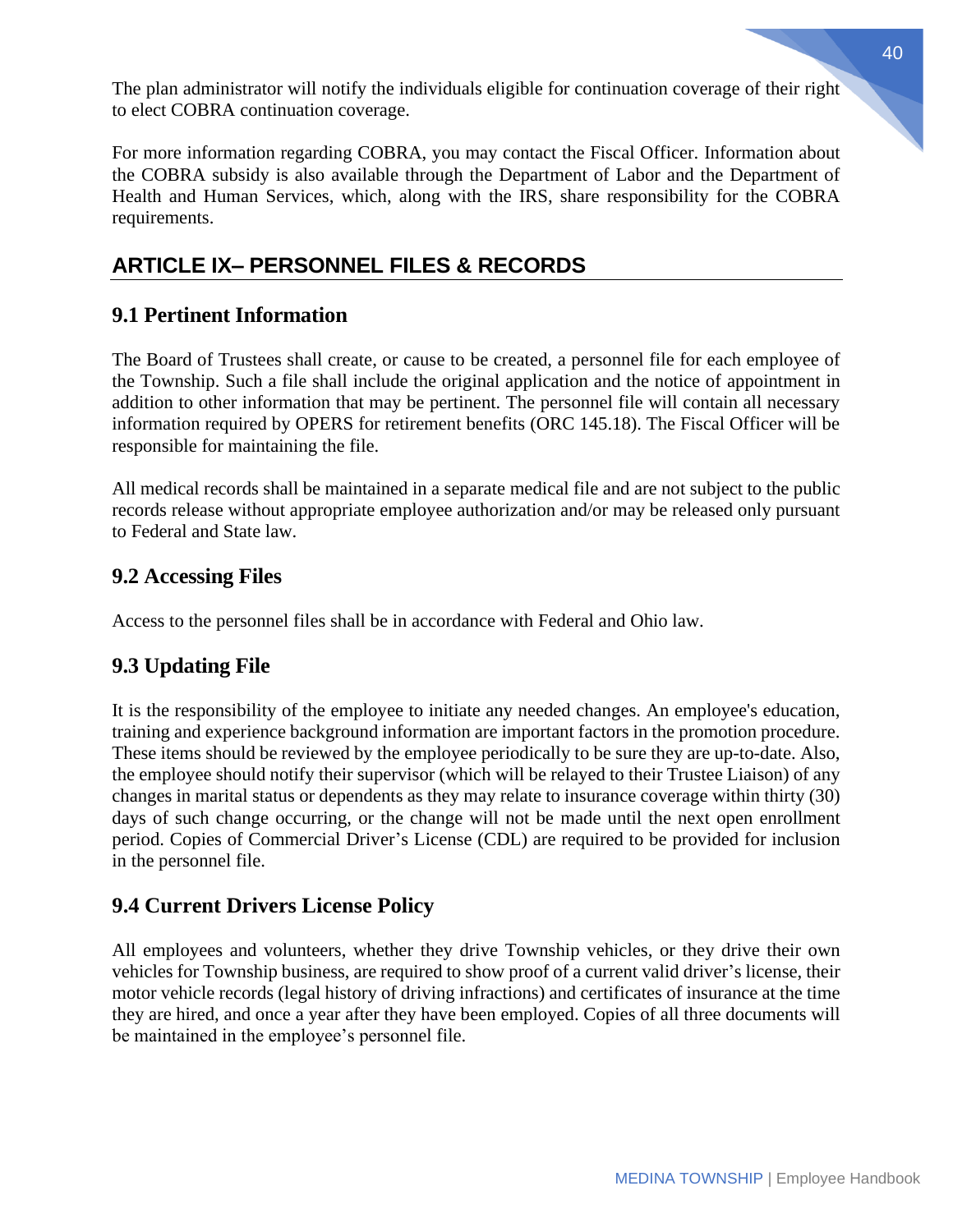If an employee or volunteer's automobile insurance is canceled for any reason or they receive a citation, revocation or there is a change in their license, they are required to inform the Board of Trustees immediately in writing

If any employee or volunteer with Township driving responsibilities acquires more than eight (8) points in a three-year period on their driving record, they must complete a certified defensive driving course at their own expense before resuming Township driving responsibilities.

Employees driving their own vehicles on Township business must maintain at least the minimum required insurance amounts. Currently, the Ohio state law requires minimum Bodily Injury Liability coverage of \$12,500 per injured person up to a total of \$25,000 per accident, and Property Damage Liability coverage with a minimum limit of \$7,500.

# **ARTICLE X – SPECIFIC RULES AND REGULATIONS**

# **10.1 Character and Workplace Behavior**

- A. Each employee shall be held accountable for their personal appearance; friendly, courteous, and helpful attitude toward the public; loyalty to the Township; and willingness to cooperate with their superiors and fellow employees. Improper behavior and/or language is in extremely poor taste and displays an unsatisfactory attitude, which will not be tolerated.
- B. Each employee should be especially careful that they do not engage in gossip, halftruths, or the release of confidential information pertaining to the Township or its operations, employees, customers and residents. The close association of the business and home lives of people in the community makes it necessary that employees use the utmost consideration and good judgment when speaking to others about their work and daily contacts.
- C. Violation of the Code of Ethics can result in discipline, up to and including termination of employment. The degree of discipline imposed may be influenced by the existence of voluntary disclosure of any ethical violation and whether or not the violator cooperated in any subsequent investigation.
- D. For additional information and assistance with the Ohio Ethics Law, Township officers and employees should contact the Ohio Ethics Commission at (614) 466-7090 or online at www.ethics.ohio.gov.

## **10.2 Bonds**

Township officers and employees are required to post bonds, as required by the Ohio Revised Code, paid by the Township, prior to assuming the duties of their respective positions. The Board of Trustees may increase the bond amount to match the amount of cash handled during one year if they determine that the employee is handling more cash than the approved amounts.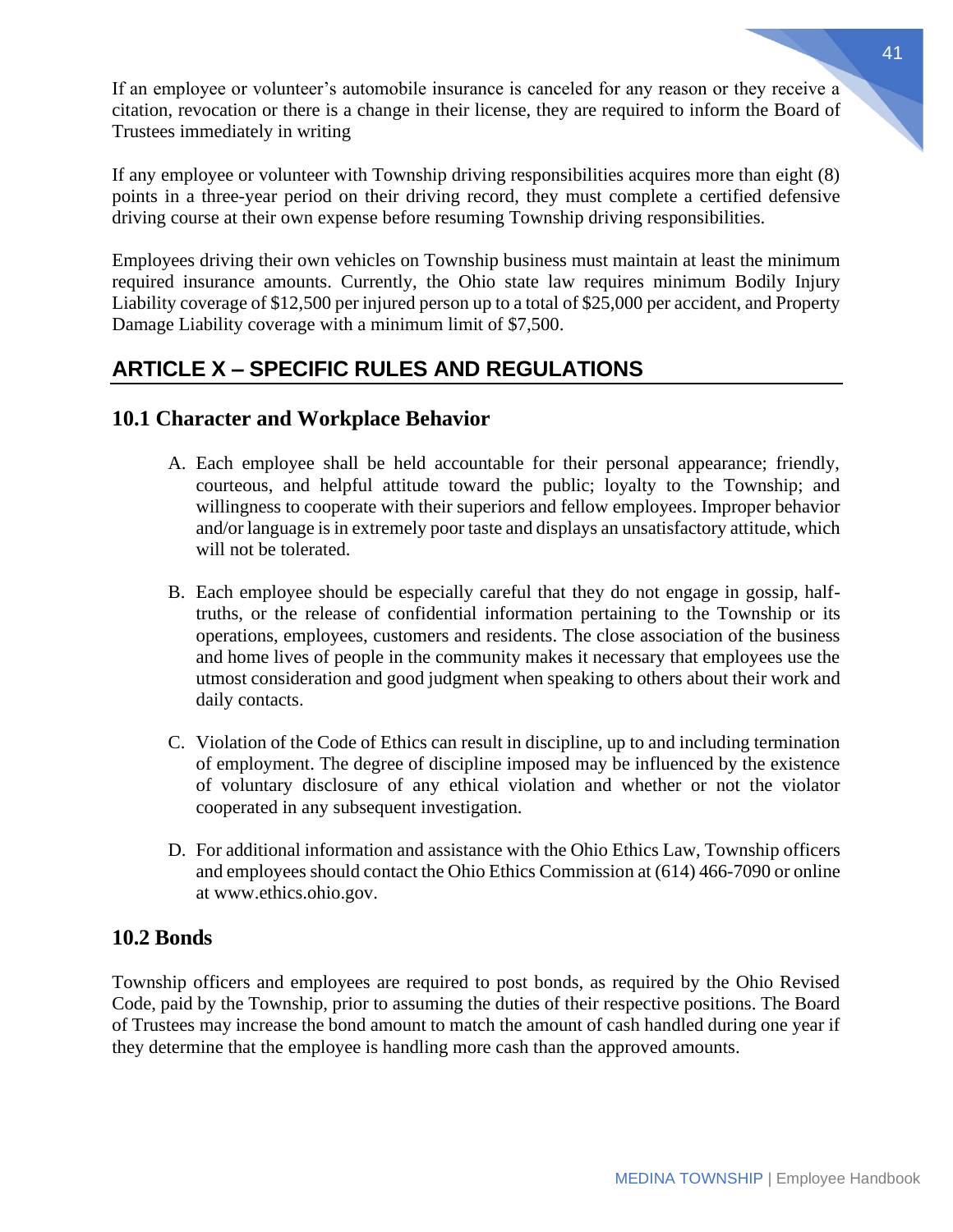#### **10.3 Political and Religious Tests; Memberships in Organizations**

Consideration of political or religious opinions as a test for employment or promotion in any position of Medina Township service shall be prohibited. Medina Township employees will not be required to be members of any organization, unless it is a professional organization and directly connected with employment duties. Medina Township may pay membership fees required by professional organizations and/or licenses as approved by the Board of Trustees.

### **10.4 Acceptance of Gifts and Gratuities**

An employee may not accept gifts, gratuities, or loans from organizations, business concerns, or individuals with whom he/she has official relationships of business with the Township. These limitations are not intended to prohibit employees from accepting articles of negligible value (such as cookies, candy or food items), items to be widely distributed to the general public, nor from accepting social courtesies which promote good public relations. Money items, cash, and gift cards cannot be accepted. It is particularly important that Medina Township employees guard against relationships which might be construed as evidence of favoritism, coercion, unfair advantage, or collusion. The securing of a loan by an employee from a financial institution doing business with the Township does not constitute a conflict of interest.

### **10.5 Smoke, Drug and Alcohol-Free Workplace**

Medina Township will be smoke free in all Township buildings and vehicles.

Medina Township prohibits the manufacturing, distribution, possession and use of alcohol, drugs, controlled substances (except by doctors prescription and instruction), drug paraphernalia or any combination thereof, on any Township premises or work site; including Medina Township vehicles or private vehicles parked on Medina Township's property or work sites. Work site is defined to mean the site for the performance of work done in connection with employment by Medina Township.

Prescription or over-the-counter medications, which alter employee's behavior or ability to perform their duties, must be reported to the employee's supervisor. Any employee taking prescribed or over the counter medication that leaves him or her unable to perform their job responsibilities satisfactorily should request a leave of absence.

- A. It also prohibits the refusal to take properly requested drug tests and all efforts to compromise the integrity or accuracy of its testing program or any failure or refusal to abide by such alcohol and drug abuse policy.
- B. Medina Township is dedicated to providing prudent, effective, safe and economic governmental service to the Township's residents. To accomplish this, it is necessary for the Board of Trustees to hire competent employees, to provide them with the requisite resources in a safe and healthy work environment that permits them to concentrate on the work that needs to be done. The use of alcohol or illegal drugs in the workplace prevents this from happening i.e.; they can impair health and safety, lower productivity and performance quality, promote criminal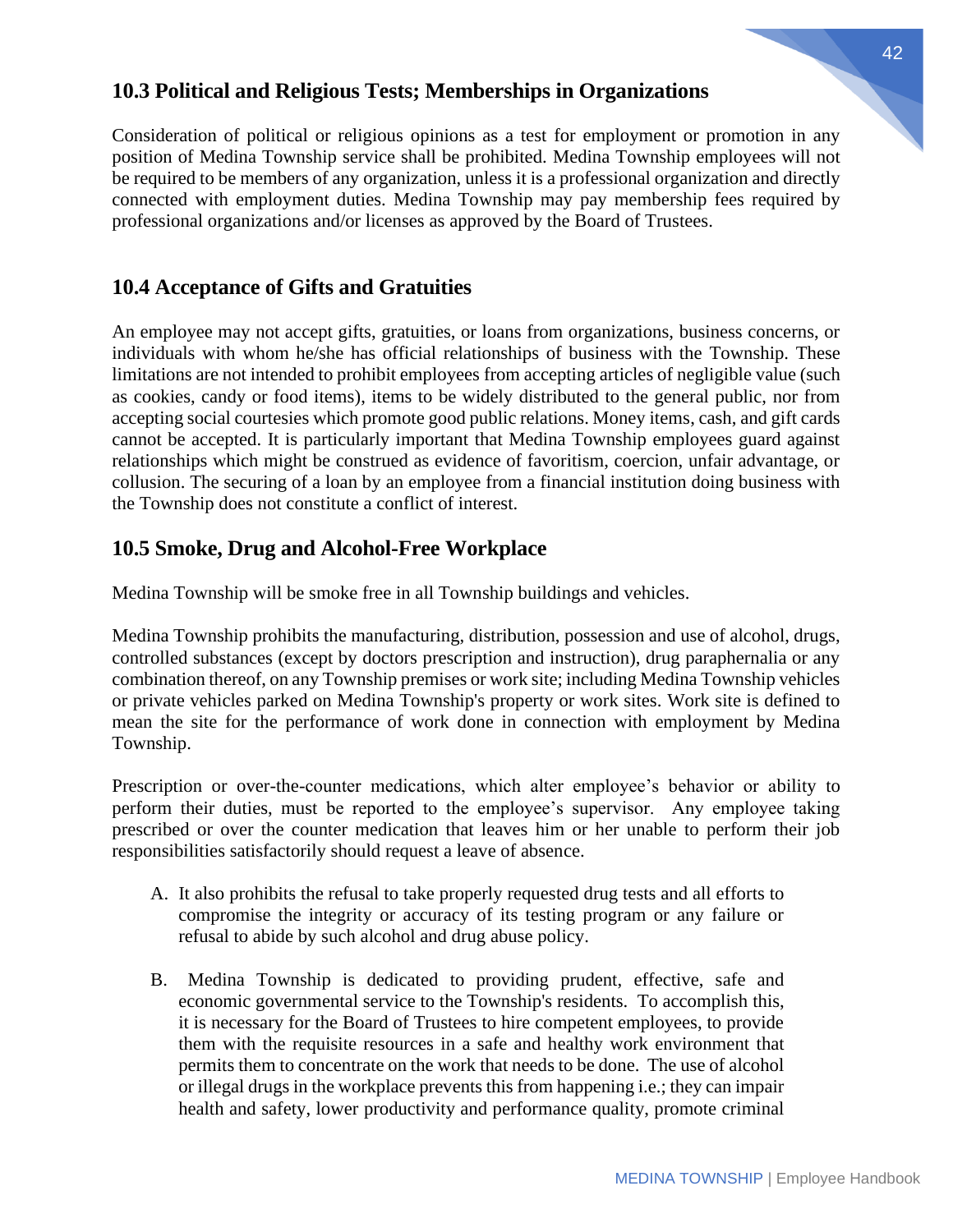activity and generally undermines the public's confidence in organizations where it occurs. The Board of Trustees is determined that this does not happen within the Township and to this end has declared Medina Township a drug-free workplace and adopted this policy. Compliance with this policy is a condition of employment.

Any employee of Medina Township who is convicted of a drug or alcohol related offense must report their conviction to the Board of Trustees within one (1) day of that conviction. The convicted employee will be required to take part in a rehabilitation program that has been approved by the Board of Trustees, such as a program offered through the EAP.

Failure to follow prescribed medical or psychological treatment and/or to improve work performance to an acceptable level will be justification for termination of employment on the same basis as any other employee whose work performance is unsatisfactory.

Medina Township views a violation of this policy as a serious offense that will be investigated. The employee is expected to cooperate with that investigation. Violating this policy or refusing to cooperate in an investigation may result in discipline up to and including termination.

#### **10.5.1 Policy**

Employees are expected to maintain the integrity of Township Government, the safety of both Township employees and the public, to provide a drug-free workplace and to maintain efficient operations by ensuing employees at work are in appropriate mental health and physical condition. The manufacture, distribution, possession, or use of a controlled substance unless by doctors order on Township property or while conducting Township business off Township property is absolutely prohibited. Being under the influence of a controlled substance unless pursuant to doctor's orders or alcohol during normal work hours while performing Township business, on or off Township property, or while in or on Township equipment including Township vehicles is absolutely prohibited. Violations of this policy will result in disciplinary action, up to and including immediate termination by the Board of Trustees.

Medina Township recognizes drug and alcohol dependency as an illness and major health problem. Medina Township also recognizes drug and alcohol abuse as a potential health, safety and security problem. Employees needing help with such problems are encouraged to use their health insurance plans, or to seek help from an outside substance abuse treatment center or program. The Medina Township hopes you will make a conscientious effort to seek help if you have a substance abuse problem.

Employees must, as a condition of employment, abide by the terms of the above policy and report any conviction under a criminal drug or alcohol status. A report of a conviction must be made within one  $(1)$  day after the conviction.

#### **10.5.2 Employee Testing**

- A. The Board of Trustees shall require and pay for an alcohol and drug test;
	- 1. For applicants offered positions as a conditional employee with the Township;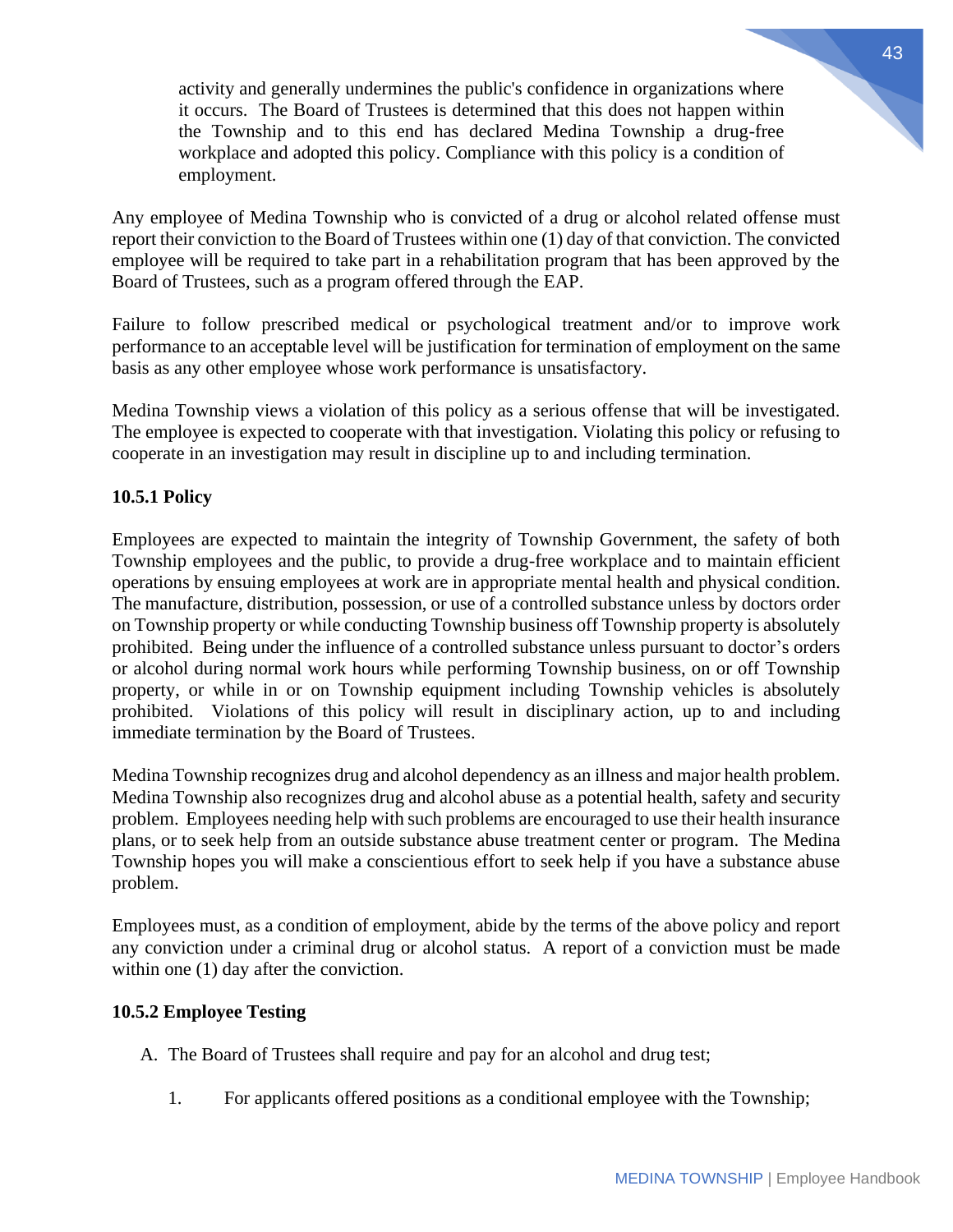- 2. For an employee who has been absent without leave and there is reasonable suspicion that the individual's absence was caused in whole or part because of the influence of drugs or alcohol;
- 3. For employees who are involved in an accident or near-miss instances where there is reasonable suspicion that the accident or damage or near-miss was caused in all or in part because the individual was under the influence of drugs or alcohol;
- 4. For any employee that presents reasonable suspicion of being unfit for duty because of being under the influence of alcohol or drugs; and
- 5. As a condition of discipline as rehabilitation imposed for violation of this drug policy.

Any positive test will be a violation of this policy.

For the purpose of this policy, an employee transferring from another appointing authority to the Township shall be considered an applicant and tested accordingly.

The Board of Trustees shall designate a medical service provider who shall conduct all alcohol and drug testing for the Township.

- B. The Township reserves the right to implement random testing as authorized by law.
- C. Testing may be done when an employee voluntarily agrees to a testing program.
- D. A supervisor may request an employee submit himself/herself to an examination, including urinalysis and breathalyzer where reasonable suspicion exists that the employee is under the influence of drugs or alcohol, or as part of a legally instituted random drug test program. These examinations will only be requested under an attempt to determine whether an employee has recently consumed and/or is under the influence of alcohol, intoxicants, or non-prescribed drugs, while performing duties as a Township employee. The results of the tests will be released to the Board of Trustees via the Fiscal Officer's office and used in subsequent corrective action.

#### **10.5.3 Refusing an Examination**

- A. In the circumstances where the supervisors have a reasonable suspicion of drug or alcohol use or being under the influence of such substances, the employee must be advised prior to requiring an examination that the refusal to submit to an examination will result in immediate termination. Under no circumstances shall the employee being tested be required to waive his/her immunity with respect to the use of the test results or fruits thereof in a criminal prosecution.
- B. Random testing implemented as required by law will be subject to the terms and conditions set out in such requirement of which those employees affected will be given notice.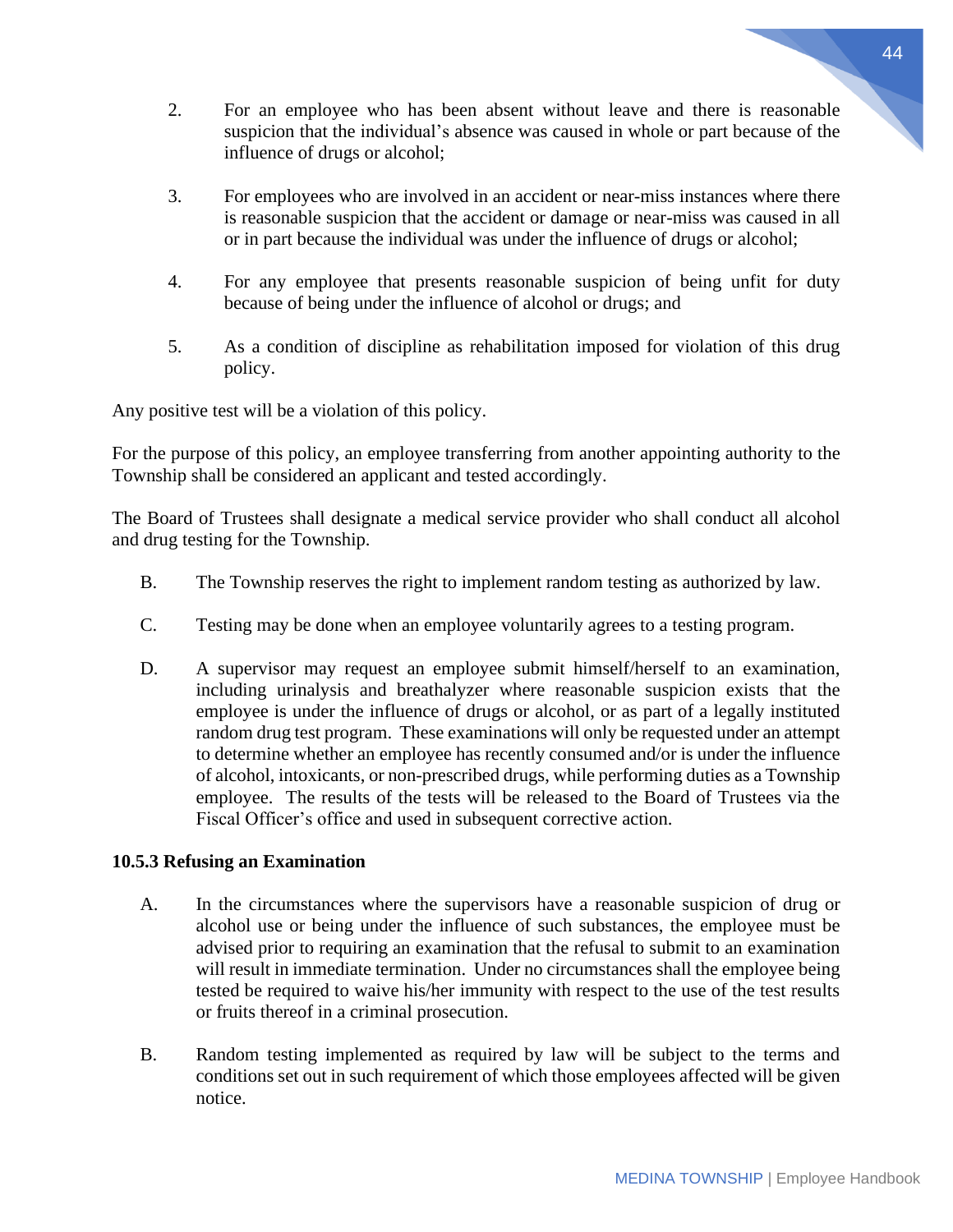#### **10.5.4 Transporting the Employee Suspected of Alcohol or Drug Use**

If it is determined that an employee should be tested for the presence of drugs or alcohol use, the following procedure should be followed:

- A. Call the facility of the Township's choice. (If unknown, contact the Board of Trustees)
- B. Transport the employee to the facility;
- C. Those who transport the employee shall provide the facility with a duplicate of the Department Head's completed form, and the Consent to Alcohol/Drug Testing and Release of Information form;
- D. The employee to be tested shall sign the Consent to Alcohol/Drug Testing and Release of Information form;
- E. Those who transport the employee shall remain with the employee during the testing procedure; and
- F. Employee shall be transported home after the test.

#### **10.5.5 Test Results**

The results of the test will be sent to the Fiscal Officer's office.

#### **10.5.6 Applicant Notification**

Applicants for employment with the Township will be notified of this policy but inclusion of the following statement in all vacancy announcements: "Must pass drug test to be hired." Additionally, the applicant selected for an opening must review the policy and sign a Township release for alcohol and drug testing before being appointed.

#### **10.5.7 Confidentiality**

Drug test results are confidential information. Consequently, it will only be shared with those members in management and/or their legal representative who have a need to know it unless the information meets the criteria to qualify as a public record subject to disclosure under the Ohio public records law.

Likewise, test results will not be shared with respective employees unless the employee or former employee has provided a written dated authorization to do so. The authorization must comply with Federal and State laws with regards to privacy and must also include a statement releasing the Township from liability for making such a disclosure.

#### **10.5.8 Referring an Employee for Drug Testing**

Any supervisor, or employee of the Township who believes there is reasonable suspicion that another employee is under the influence of drugs or alcohol shall immediately call such to the attention of their Department Head and/or The Board of Trustees who shall determine whether there are sufficient grounds to require testing.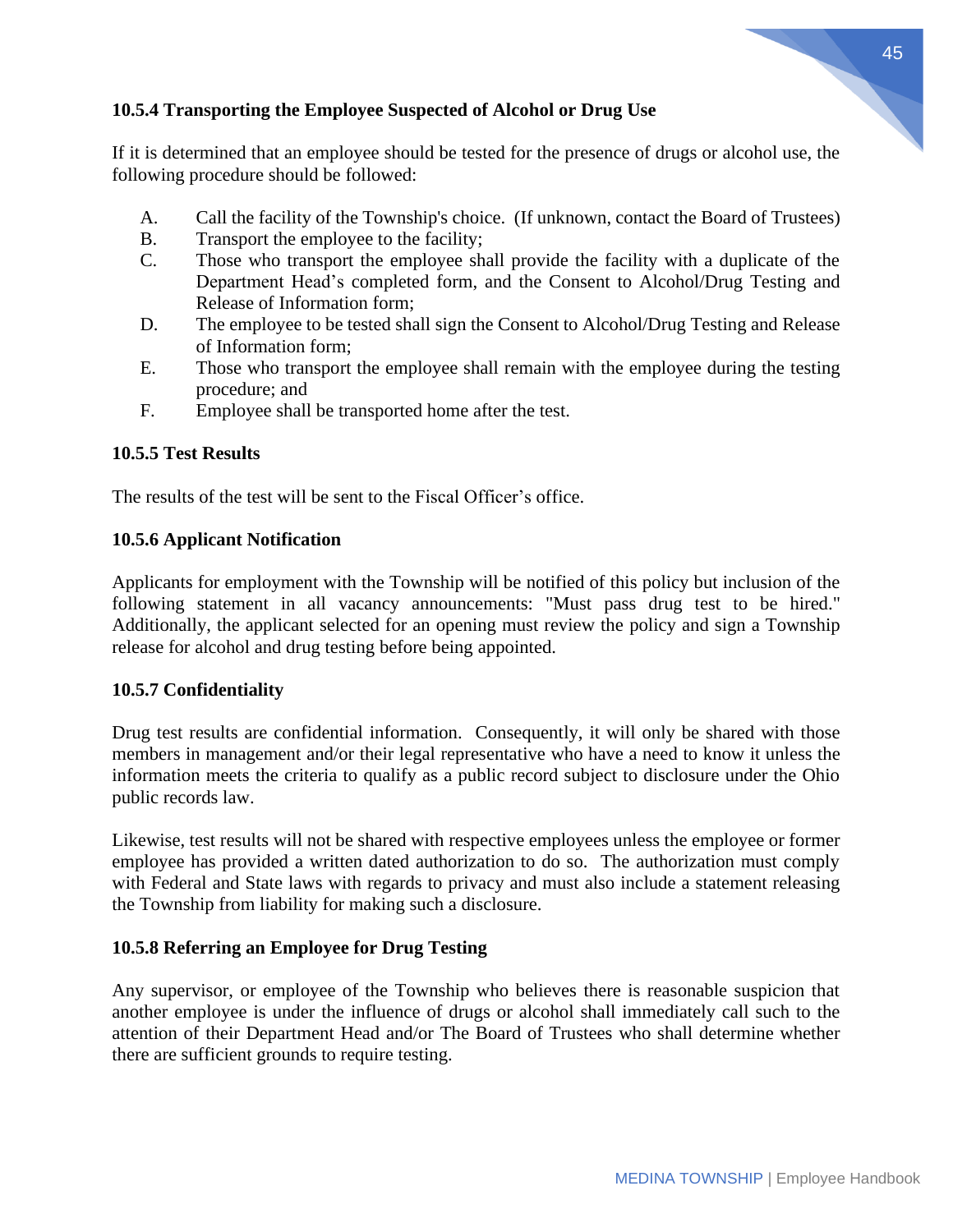The time an employee spends taking a reasonable suspicion drug test required by the Township shall be paid time and at the expense of the Township if not otherwise provided by the Township's medical insurance coverage.

#### **10.5.9 Discipline**

Violators of this policy shall be subject to the punishments set forth below:

- 1. Applicants for new employment shall be removed from further consideration for the positions applied for;
- 2. Probationary employees shall have their employment terminated; and
- 3. Non-probationary employees found to:
	- a. Be under the influence of alcohol or drugs at work will be subject to disciplinary action up to and including termination.
	- b. Possess, sell or use illegal drugs on Medina Township property or while performing activities on behalf of the Medina Township, shall be removed from their position immediately and may be terminated from employment.

#### **10.5.10 Counseling**

Prior to being asked to take a drug test authorized by this policy, non-probationary employees with a drug or alcohol abuse problem who voluntarily approach the Trustees seeking assistance in treating their problem will be sent for counseling at the employee's cost. Such employees must satisfactorily participate in a counseling program as approved by Trustees. The employee shall authorize the release of weekly progress reports to be submitted to the Trustees and satisfactorily complete the approved program. A follow-up drug or alcoholic testing program may also be required as part of the rehabilitation effort.

Failure to complete the counseling program will result in the termination of the employee's employment with Medina Township.

A positive drug test while on the counseling program will result in the same discipline as outlined in the section 10.5.9

#### **10.6 Harassment**

Medina Township is committed to providing a professional work environment that maintains employee equality, dignity, and respect. In keeping with this commitment, the Township strictly prohibits discriminatory practices, including sexual harassment; whether it occurs in the workplace or at outside work sponsored activities.

Harassment is verbal or physical conduct that insults or shows hostility or aversion toward an individual because of the individual's race, color, religion, national origin, citizenship, sex, sexual orientation, gender identify, political affiliation, age, physical or mental disability, or other protected classifications in accordance with Federal, State, or local laws.

Harassment will not be tolerated. Any incident of harassment needs to be reported immediately, to a supervisor so investigation can take place.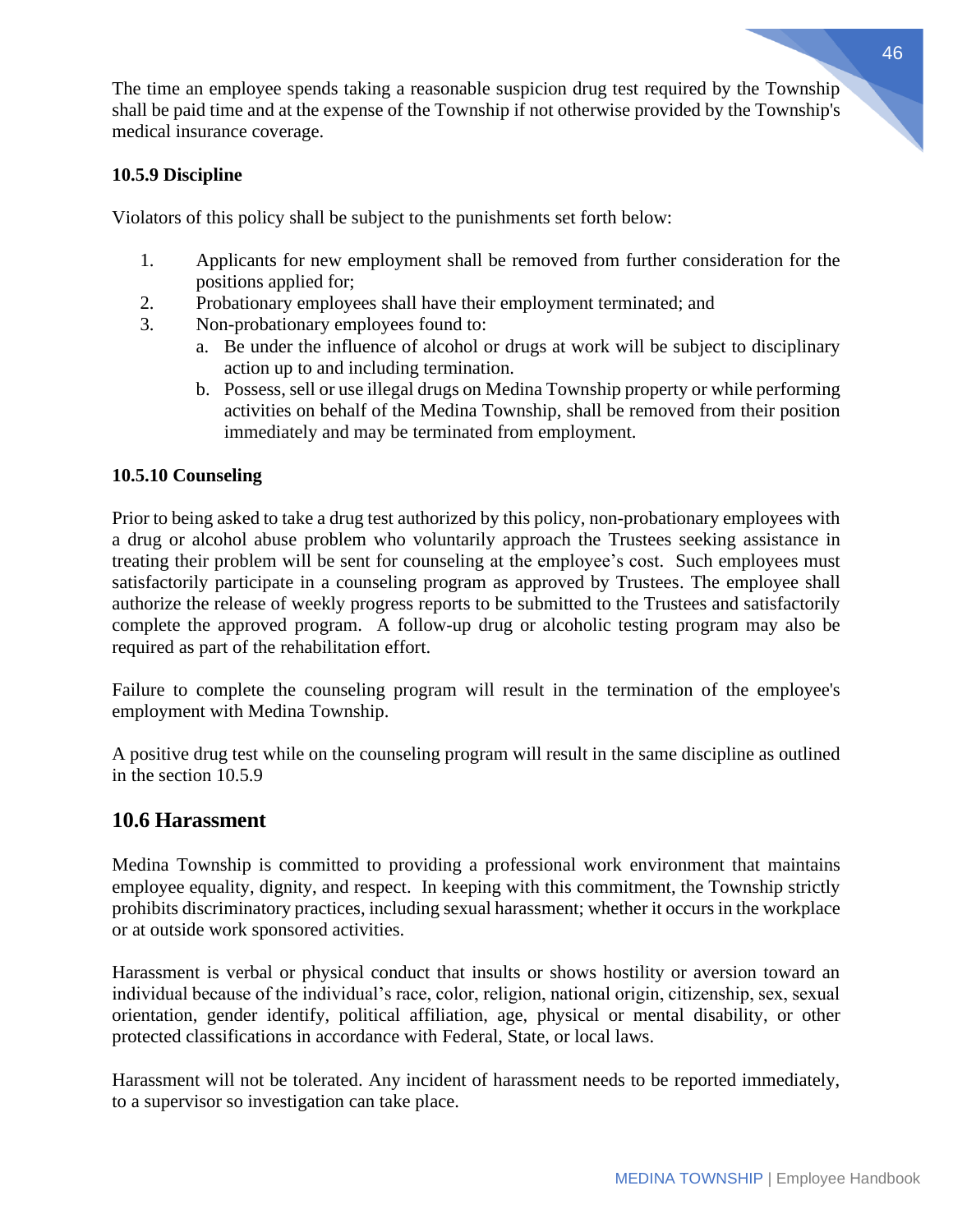Medina Township will make every reasonable effort to ensure that all employees are familiar with this policy and are aware that each complaint received by the Township will be investigated and resolved appropriately. It is the Township's policy to encourage the reporting of all perceived incidents of harassment, regardless of the position of the alleged offender. The Township will take steps that are necessary to enforce the policy prohibiting harassment.

**Sexual harassment defined:** Sexual harassment is illegal under Federal, State and local laws. It is defined by the Equal Employment Opportunity Commission as any unwelcome sexual advances, request for sexual favors, or other verbal or physical conduct of a sexual nature when:

- 1. Submission to conduct is made either explicitly or implicitly a term or condition of an individual's employment;
- 2. Submission to or rejection of such conduct by an individual is used as the basis for employment decisions affecting the individual; or
- 3. The conduct has the purpose and effect of unreasonably interfering with the individual's performance or of creating an intimidating, hostile or offensive work environment.

**Complaint procedure:** Any employee who has a workplace harassment complaint against a supervisor, coworker, visitor or other person, must bring the problem to their supervisor's attention. If you believe that you have been harassed, you must immediately report the incident to your supervisor. If the complaint involves the supervisor, then you should inform any of the Board of Trustees of the complaint. The complaint will be promptly and thoroughly investigated in a professional manner.

If the complainant does not receive a response within seven (7) days from the complaint to the supervisor, they are required to file a complaint with the Board of Trustees.

You will be notified of a decision or the status of the investigation within seven (7) days from the time you report an incident. There will be no discrimination or retaliation against any individual who files a good-faith harassment complaint, even if the charges cannot be proven. There will be no discrimination or retaliation against any other individual who participates in the investigation of a harassment complaint. If the investigation substantiates the complaint, appropriate corrective and/or disciplinary action will be swiftly pursued. Disciplinary, action, including discharge, will also be taken against individuals who make false and/or frivolous accusations, such as those made maliciously and/or recklessly.

Actions taken internally to investigate and resolve harassment complaints shall be conducted confidentially to the extent practicable and appropriate in order to protect the privacy of the person involved. Investigation may include interviews with the parties involved in the incident, and if necessary, with individuals who may have observed the incident or conduct or who have other relevant knowledge.

**Harassment Policy application and enforcement:** This policy applies to all employees including supervisors, volunteers, elected officials and other staff, whether related to conduct engaged in by fellow employees, supervisors, or someone who is not directly related to the Township, such as a vendor, consultant, client, customer, or other office contact. Supervisors shall discuss this policy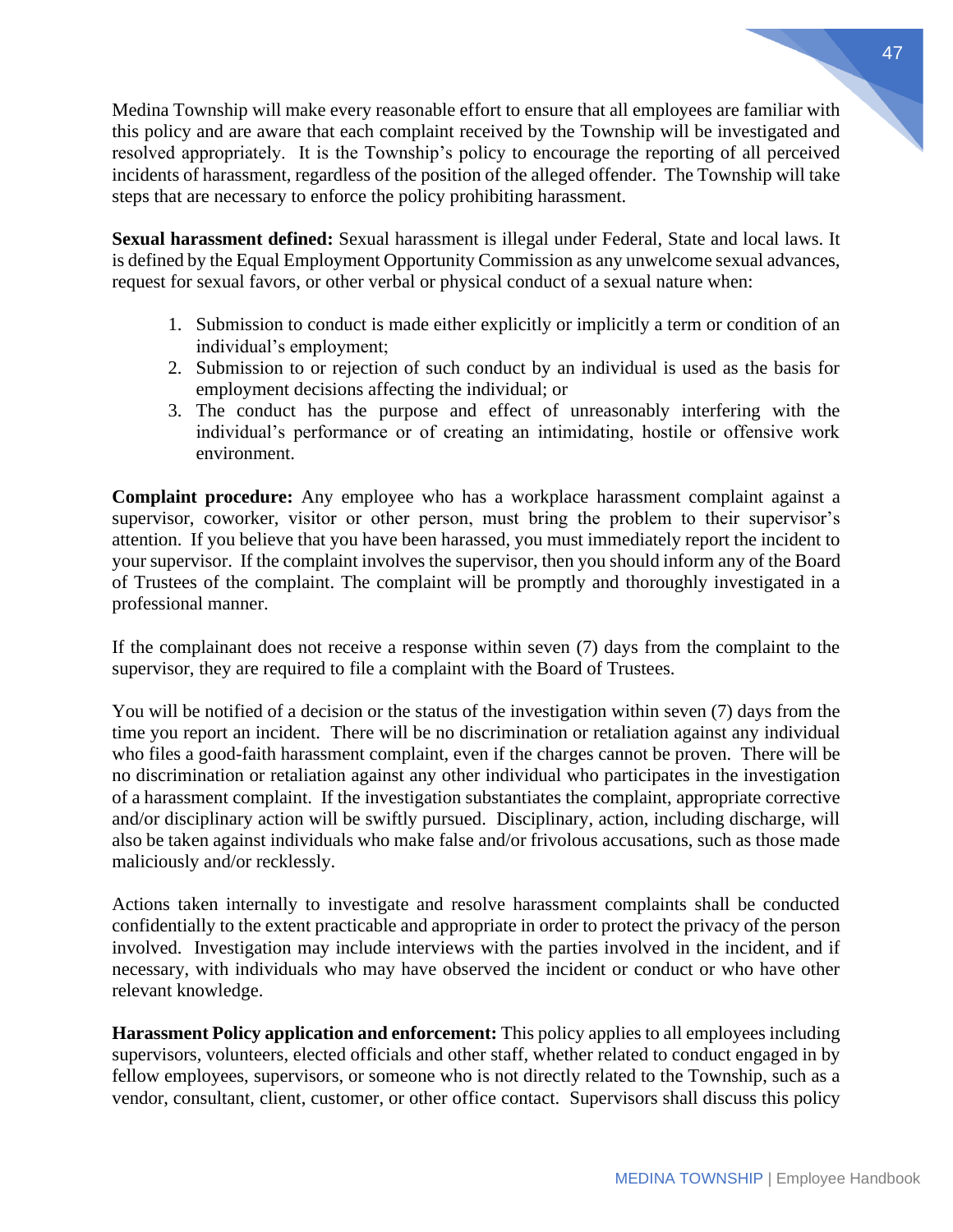with employees and assure them that they are not required to endure any acts of harassment. However, all employees are required to be familiar with the harassment policy.

Medina Township will make every reasonable effort to ensure that all employees are familiar with this policy and are aware that each complaint received by the Township will be investigated and resolved appropriately. It is the Township's policy to encourage the reporting of all perceived incidents of harassment, regardless of the position of the alleged offender. The Township will take steps that are necessary to enforce the policy prohibiting harassment.

## **10.7 Public Relations - Open Records and Standards of Conduct Act**

Medina Township will meet all open records pursuant to law, requirements with requests for information directed to the Board of Trustees. Public Record Requests shall be made available pursuant to the Township's Public Record Policy.

### **10.8 Use of Township Equipment**

The use of Medina Township equipment, uniforms, or supplies for personal business or private use is strictly prohibited. Violators are subject to disciplinary action. Such equipment includes, but is not limited to, office and telecommunications equipment, computers, automobiles, trucks, mowers, tractors, cruisers, tools, uniforms, and supplies.

Only Township employees, trustees or non-employees who required by their business are authorized to ride in any of the Medina Township vehicles, except for emergency situations.

Physical abuse of Township property or equipment will not be tolerated.

Upon approval of the Board of Trustees, Township property or equipment may be used for public purpose to assist public funded entities such as the park system, schools, library, Ohio Department of Transportation or other political subdivisions in specific events or projects.

#### **10.8.1 Use of Communication Devices**

The availability of telephones either land line, cellular or other, fax machines, internet, e-mail, and online services (hereinafter referred to as communication devices) is for Township purposes only. The following uses are strictly prohibited:

- 1. any uses that interfere with normal Medina Township activities;
- 2. any uses that involve any solicitations;
- 3. any uses in connection with a business activity either for the individual or for another
- 4. any use that could possibly bring embarrassment or harm to the Township;
- 5. any use that involves transmitting, downloading, or printing obscene, pornographic, threatening, or racially, sexually, or religiously harassing materials;
- 6. any use that involves the distribution or copying of copyrighted or other legally protected materials, which include articles and software, in violation of the copyright laws;
- 7. any use that would violate the privacy rights of the Township, an employee, or other individual;
- 8. any use that would involve the transmission of confidential information;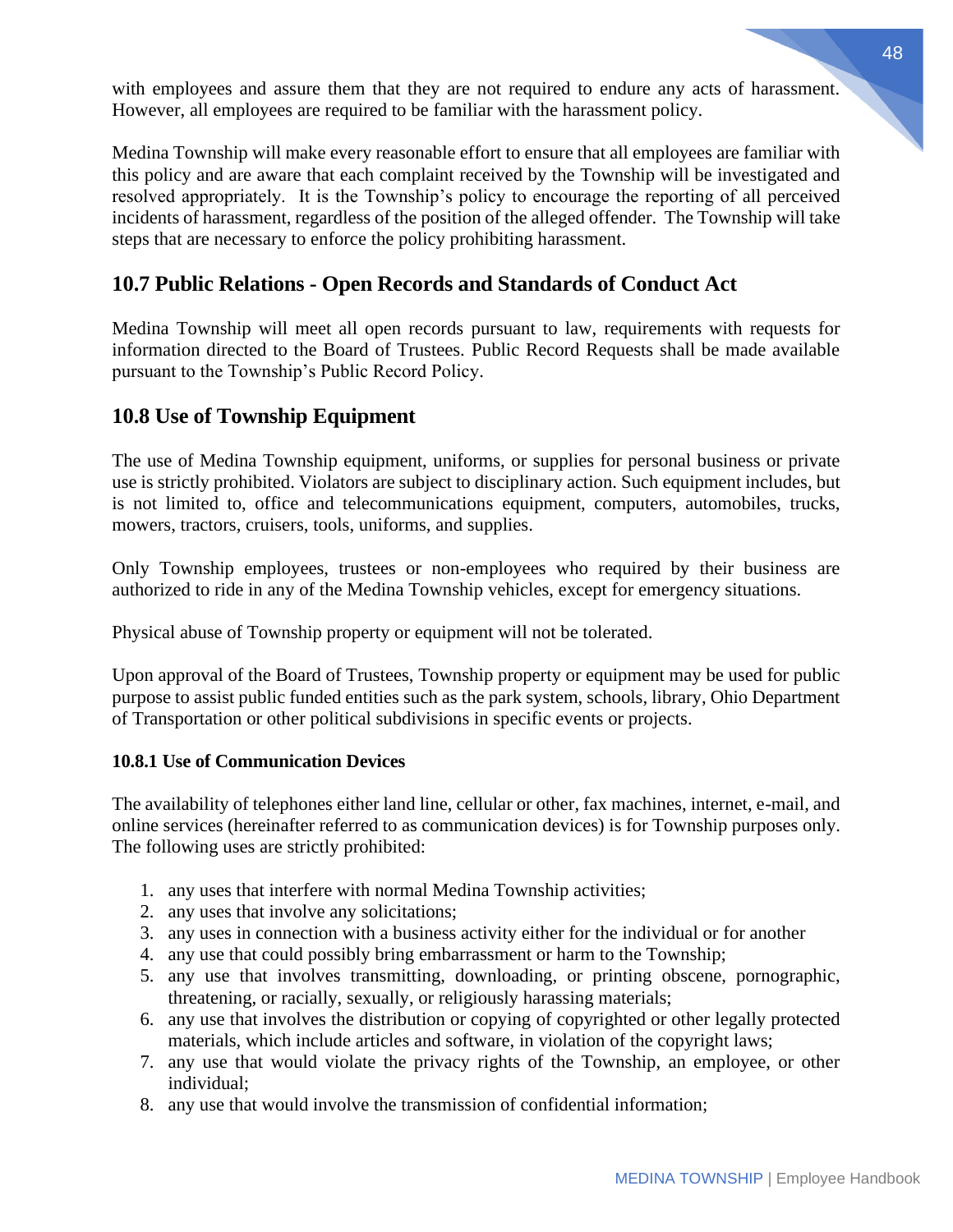- 9. any uses that would violate any Federal, State, or local laws;
- 10. any use unrelated to the business of the Township.

All employees of the Township shall use all reasonable safeguards when using the communication devices to avoid mistaken distribution of information.

All Township employees are hereby put on notice that all internet browsers furnish a trail to trace all site visits on that terminal. Violation of this policy is and any other policy subject to discipline including termination of a first offense.

### **10.9 Purchasing Policy and the Use of the Credit Card.**

#### SEE APPENDIX V.

Use of Credit Cards: The Board of Trustees find it is a proper public purpose and necessary to efficiently carry on the business of the Township for the use of the Township credit cards by elected officials and authorized employees for the Township purchases, services, conferences and training.

Personal use is strictly prohibited. Abuse of the credit card use includes but is not limited to personal use of the card, charging over and above approved limits as set by the Board of Trustees. Both the Fiscal Officer and Board of Trustees will monitor the bills for any irregularity. Credit card abuse may lead to discipline including termination upon the first abuse occurrence.

SEE THE SEPARATE CREDIT CARD POLICY FOR FULL DETAILS.

## **10.10 Mail Use Policy**

You are required to limit usage of the Medina Township mail service to business purposes only. You may not use the Township address to receive personal mail. The Township postage meter is for authorized users only. Report any suspicious packages or envelopes immediately.

#### **10.11 Safety**

Medina Township places the utmost importance on the safety of employees and the residents of the community. Our job is public service. We are essential to the health and wellbeing of the Medina Township Community. In order to fulfill the needs of the Community two things are necessary:

- 1. We must provide each employee with a safe environment in which to perform their work; and
- 2. We, as employees, must work safely.

It is the policy of Medina Township to:

- 1. Make every effort to provide a safe work environment;
- 2. Provide needed safety equipment to each employee so as to allow them to perform their duties in the safest manner possible;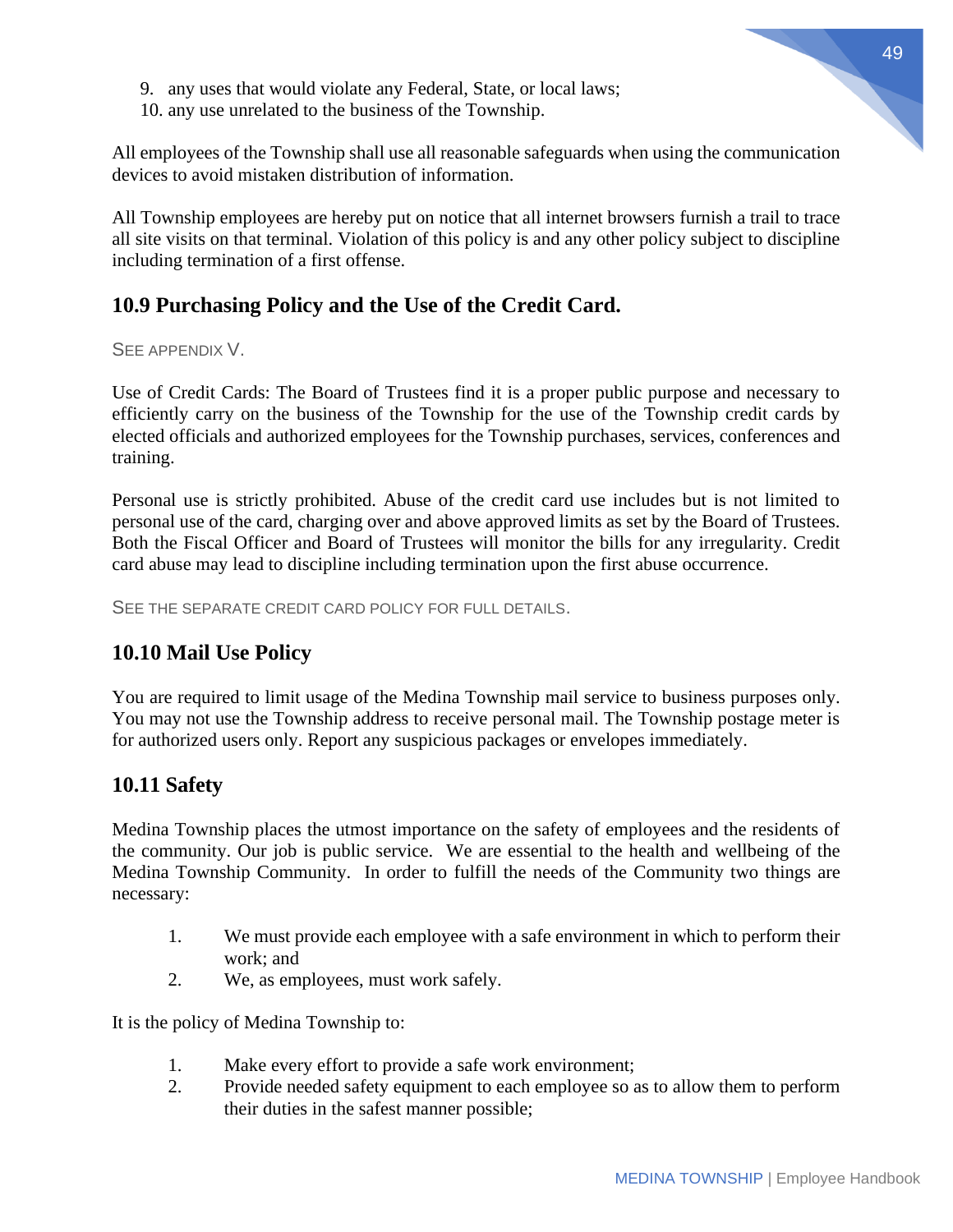- 3. Develop safety rules and regulations, communicate them to employees and ensure enforcement so as to provide a safe working environment; and
- 4. Train employees in safe work practices.

The following is a list of general safety rules and regulations. Additional safety operating procedures for specific work may be provided in an employee Safety Document.

- A. Learn the right way to do your job. Never hesitate to ask questions about things you do not understand, especially on new jobs.
- B. Use and maintain in safe condition the correct equipment and tools for your work.
- C. Observe the recommended work procedures developed for your job.
- D. Keep your work area in good order. Cluttered floors, aisles, storage, and work areas all make your job more difficult as well as more dangerous.
- E. Always work at a safe speed. Never hurry foolishly, such as running in aisles or down stairs, taking shortcuts through dangerous areas, or trying to speed up by removing machine guards.
- F. Avoid horseplay and practical jokes.
- G. Immediately report any unsafe conditions to your supervisor. Make suggestions when you feel they will improve the safety or performance of an operation.
- H. If you are injured, report promptly for first aid treatment. Even minor cuts and scratches can become infected unless proper care is taken.
- I. Encourage your fellow workers to have a working knowledge of first aid.
- J. Respect moving machinery and equipment, electricity, ice on walks and excavated areas. Never operate equipment with guards removed. Never operate equipment while under the influence of drugs or alcohol.
- K. Wear protective equipment where appropriate.
- L. Maintain alertness and an awareness of your surroundings.
- M. Familiarize yourself with safety rules and regulations.
- N. Participate in safety training; and
- O. Be a good neighbor to your fellow employee.

# **SAFETY IS A COOPERATIVE EFFORT!**

#### **10.12 Standing Orders**

The Board of Trustees may from time to time issue "Standing Orders", which will have the same force as if included in these regulations.

#### **10.13 Violence in the Workplace**

Medina Township is committed to maintaining a workplace that is free from the threat of violence. Any violent behavior or behavior that creates a climate of violence, hostility, or intimidation will not be tolerated, regardless of its origin. This includes, but is not limited to, management, coworkers, employees, and non-employees such as contractors, customers, and visitors.

Any form of violence or threat of violence, actual or perceived, by a Township employee or member of the public that threatens a Township employee or family member must be reported. Violent behavior by an employee, regardless of classification or position, will result in discipline,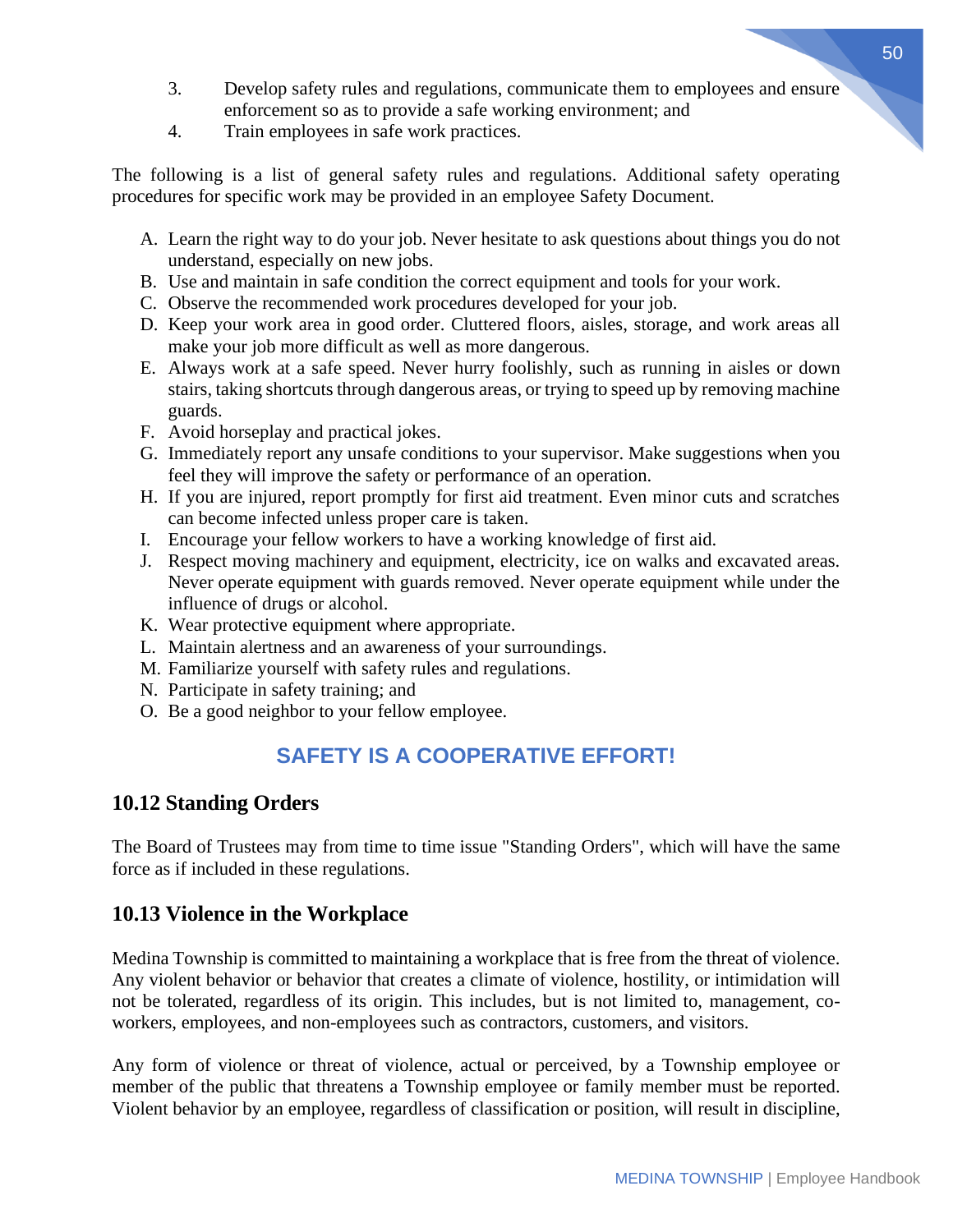up to and including termination. Violence, threats, or intimidation towards employees of the Township will be met with an immediate response, including calling the police or taking legal action.

This policy includes, but is not limited to the following behaviors and situations:

- Violent or threatening physical contact (e.g. fight, pushing, physical intimidation),
- Direct or indirect threats,
- Threatening, abusive, harassing telephone calls or through electronic means
- Possession of a weapon on township property,
- Stalking,
- Violation of a restraining order, order of protection, injunction against harassment, or other court order, and
- Threats of suicide.

Immediately advise your supervisor, the Board of Trustees, or the Fiscal Officer of any known or potential security risks and/or suspicious conduct of employees, customers, vendors, suppliers or people who work on behalf of Medina Township.

# **10.14 Political Activities**

No Medina Township employee may campaign for any political candidate or any issues while on Medina Township time and/or use Medina Township equipment and/or property. A violation of this policy may result in disciplinary action up to and including termination for a first offense. Employees are permitted to put signs on their property, on their own time.

# **10.15 Social Media/Media Relations**

Other than requests for public records, to avoid duplication of work and maintain a consistent response to the media, no Township employee shall make any public statement, including but not exclusive to requests for information, statements and/or interviews without receiving permission from the Trustee in charge of the department and/or their designated representative. **(Amended 8/5/10) (Amended 8/20/10)**

From time to time, Medina Township may become involved in news stories or potential or actual legal proceedings of various kinds. Lawyers, former employees, newspapers, law enforcement agencies, and other outside persons may contact the Township to obtain information about the incident or the actual or potential lawsuit.

If you receive such a contact, you should refer the individual to the Board of Trustees or Fiscal Officer for official statements. When it falls under their expertise, it is appropriate for Police and Fire Chiefs to make official statements to the media.

# **SOCIAL MEDIA**

SEE APPENDIX IV.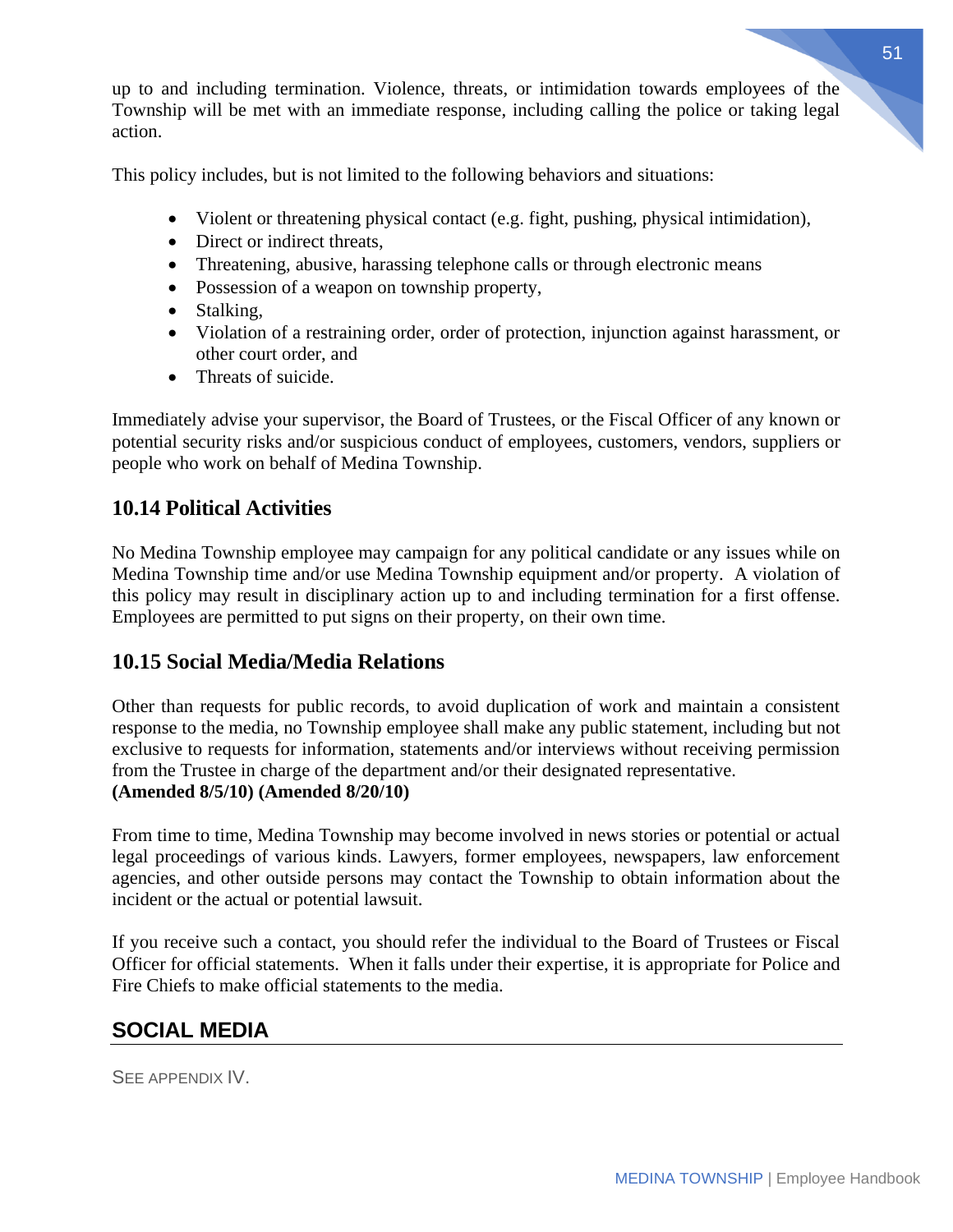### **10.16 Computer Security and Copying of Software**

Software programs purchased and provided by Medina Township are to be used only for creating, researching, and processing materials for Medina Township use. By using Township hardware, software, and networking systems you assume personal responsibility for their use and agree to comply with this policy and other applicable Township policies, as well as local, State, and Federal laws and regulations.

All software acquired for or on behalf of Medina Township, or developed by Township employees or contract personnel on behalf of the Township, is and will be deemed Township property. It is the policy of the Board of Trustees to respect all computer software rights and to adhere to the terms of all software licenses to which the Township is a party.

You may not illegally duplicate any licensed software or related documentation. Unauthorized duplication of software may subject you to both civil and criminal penalties under the United States Copyright Act.

## **10.17 Voicemail, Email, and Internet Policy**

This policy is intended to provide Medina Township employees with the guidelines associated with the use of the Township voicemail/email/internet system (hereafter referred to as "the system"). This policy applies to all employees and any other accessing and/or using the system through onsite or remote terminals.

The system and all data transmitted or received through the system, is the exclusive property of the Township. You should not have any expectation of privacy in any communication over the system. If you are permitted to have access to the system, all equipment and usage will be consistent with this policy.

The Board of Trustees reserves the right to monitor, intercept, and/or review all data transmitted, received, or downloaded over the system. You should not interpret the use of password protection as creating a right or expectation of privacy. To protect everyone involved, no one can have a right or expectation of privacy regarding the receipt, transmission, or storage of data on the Township voicemail/email/internet system.

## **10.18 Mobile Device Policy (**UPDATED FEBRUARY 2020**)**

SEE APPENDIX I.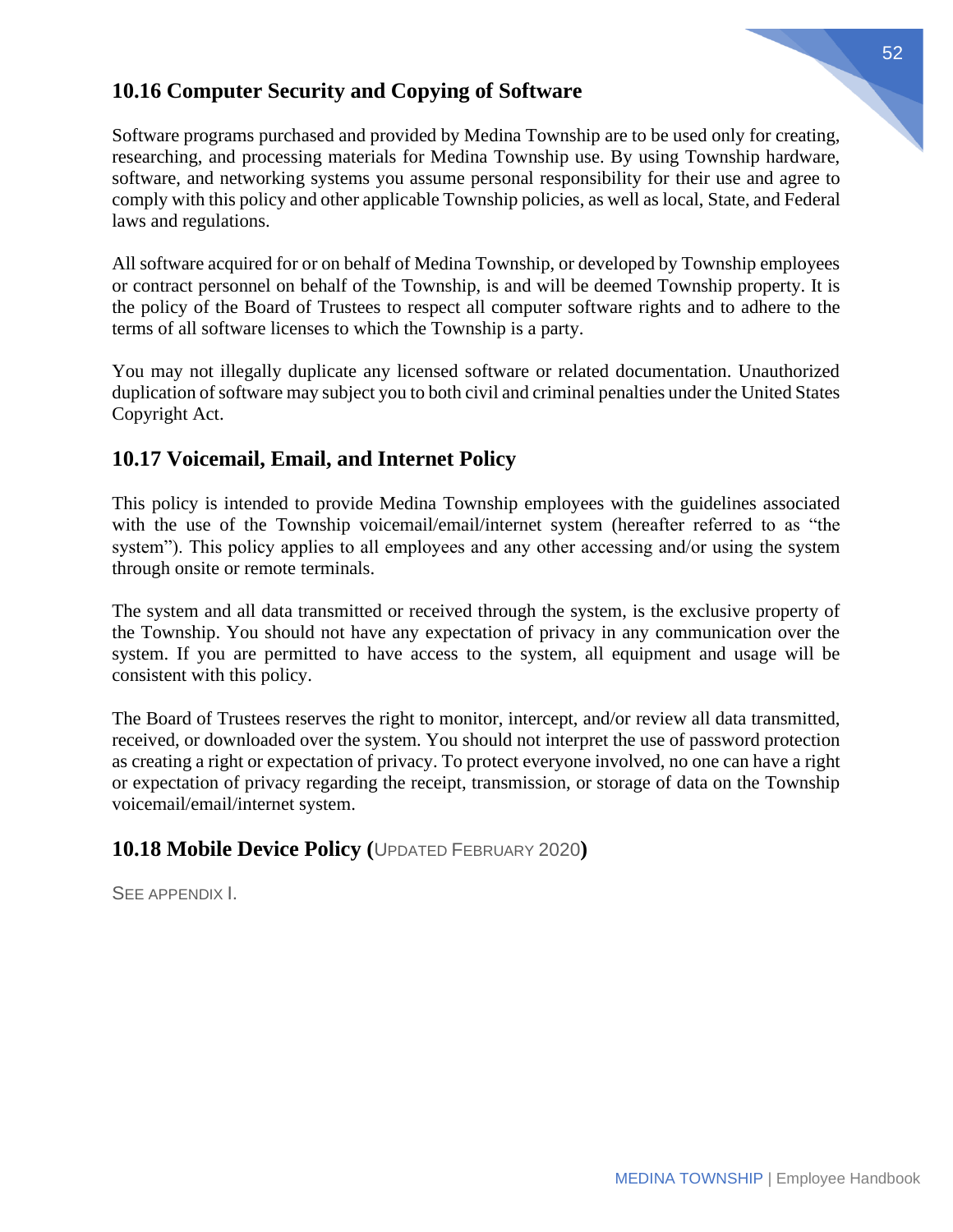



# **MOBILE DEVICE POLICY**

# **PURPOSE:**

To establish guidelines for the issuance, usage, monitoring, and cost control of Township- owned cellular phones or other mobile devices. This policy establishes guidelines for appropriate use and outlines administrative issues relating to mobile device issuance and accountability.

# **SCOPE:**

This policy applies to all employees and elected officials who are issued a mobile device by Medina Township. The use of minutes applies to any time used that appears on the mobile device's bill. This includes, but is not limited to, phone calls, data downloads, and text messaging.

# **GENERAL:**

Medina Township officials and department heads may issue a mobile device to an employee whenever deemed necessary to facilitate Township business. The Medina Township Board of Trustees has ultimate authority in interpreting and applying this policy.

# **APPROPRIATE USE OF TOWNSHIP-OWNED MOBILE DEVICES:**

It is imperative that mobile devices owned by the Township are used solely to conduct Medina Township business. Personal calls are to be made or received only on an emergency basis.

- 1. Township-owned mobile devices are the property of Medina Township and must be treated as such. If an employee damages or loses a mobile device, the employee must immediately notify his/her supervisor. The employee may be held personally responsible for the cost of replacement of the device if the Board of Trustees determines that the employee was negligent.
- 2. No employee is to use a Township-owned device for the purpose of illegal transactions, harassment, or obscene behavior, in accordance with other existing policies.
- 3. Police personnel are always required to have their mobile devices turned on and must respond to calls in a timely manner.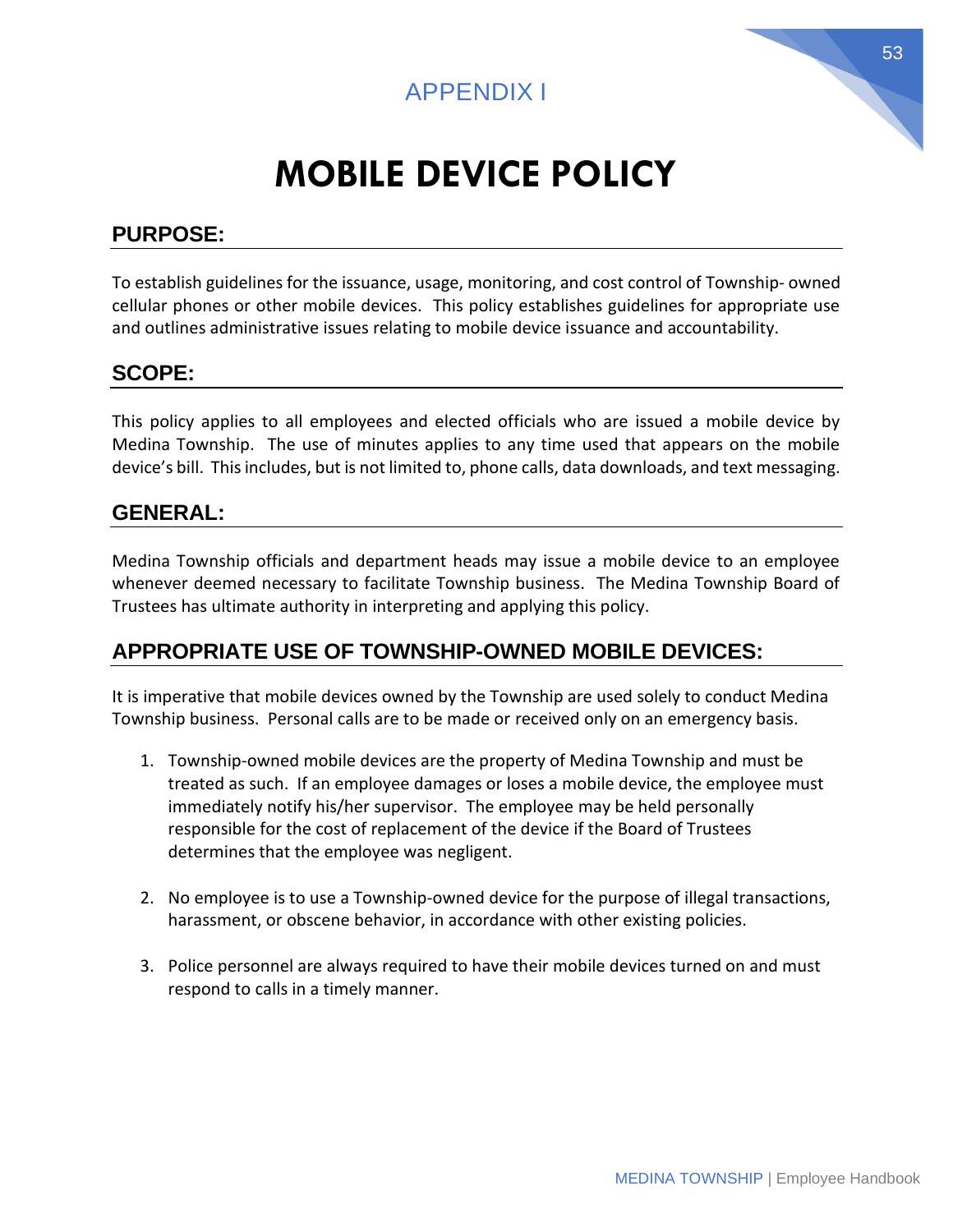# **ACCOUNTING AND AUDIT:**

- 1. All costs associated with mobile devices will be allocated to the appropriate department.
- 2. Detailed monthly bills will be received by each department head. The department head or designee will assure that each employee receives a copy of his/her detailed monthly billing. Each employee must review and note which minutes, if any, were of a personal nature. The employee must sign his/her copy of the bill. Minutes that were for personal use are to be reimbursed to the Township at the rate of fifteen (15) cents per minute, regardless of whether the pooled minutes have been exhausted. Reimbursement to the Township will be submitted to the Township secretary or Fiscal Officer within thirty (30) days of receipt of the invoice. If an employee has used the device for emergency personal use in excess of one hundred (100) minutes in any billing cycle, a detailed written explanation must accompany the reimbursement.

## **POLICY NON-COMPLIANCE:**

The appropriate department head must notify the Board of Trustees of any breaches of this policy. The Board of Trustees may, at their discretion, revoke the privilege to possess Townshipowned mobile devices. The Board may also take disciplinary action including suspension or termination of employment.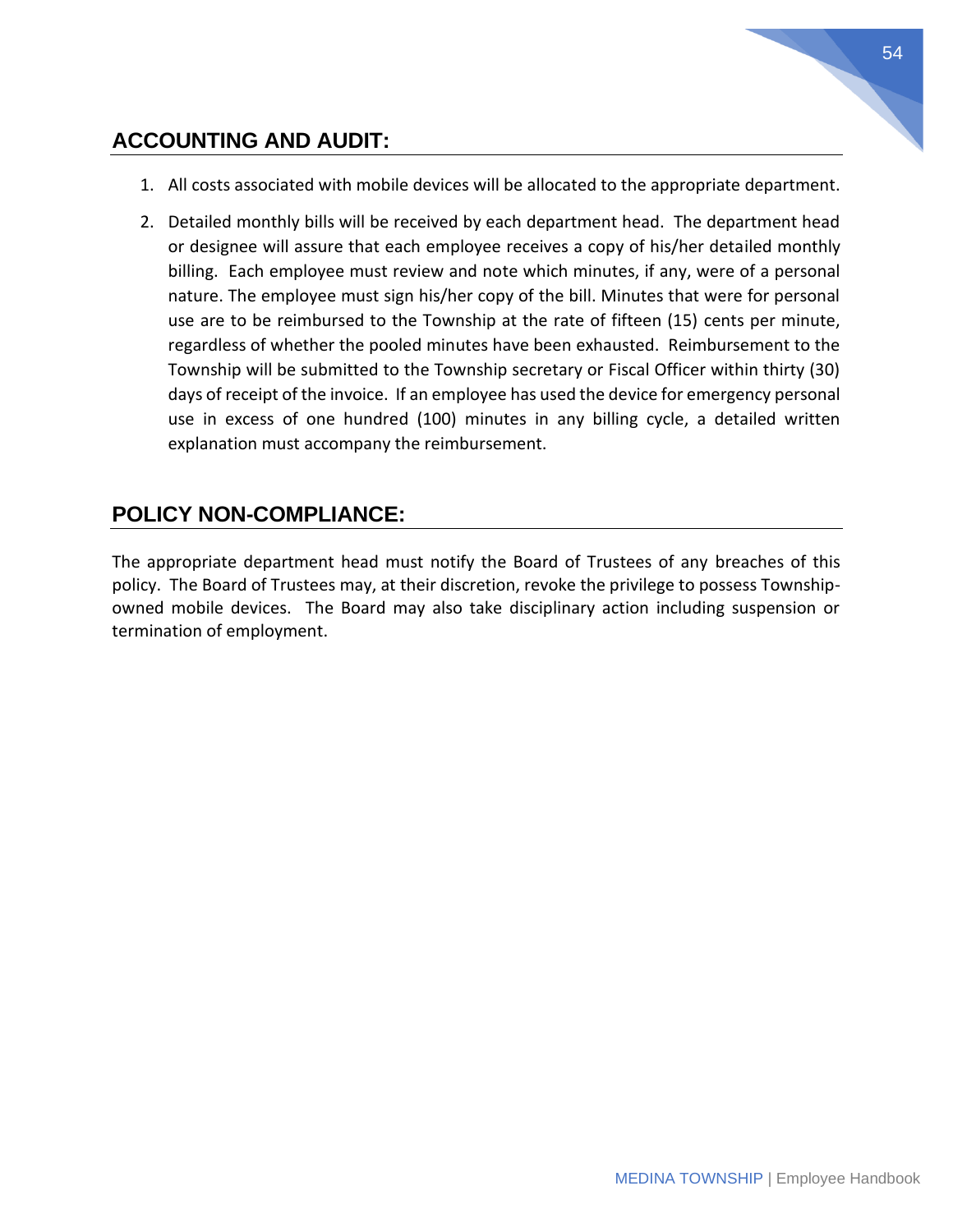# APPENDIX II

# **ACKNOWLEDGEMENT OF RECEIPT OF AUDITOR OF STATE FRAUD-REPORTING SYSTEM INFORMATION**

Pursuant to Ohio Revised Code 117.103(B)(1), a public office shall provide information about the Ohio fraud-reporting system and the means of reporting fraud to each new employee upon employment with the public office.

Each new employee has thirty days after beginning employment to confirm receipt of this information.

By signing below you are acknowledging Medina Township provided you information about the fraud-reporting system as described by Section 117.103(A) of the Revised Code, and that you read and understand the information provided. You are also acknowledging you have received and read the information regarding Section 124.341 of the Revised Code and the protections you are provided as a classified or unclassified employee if you use the before-mentioned fraud-reporting system.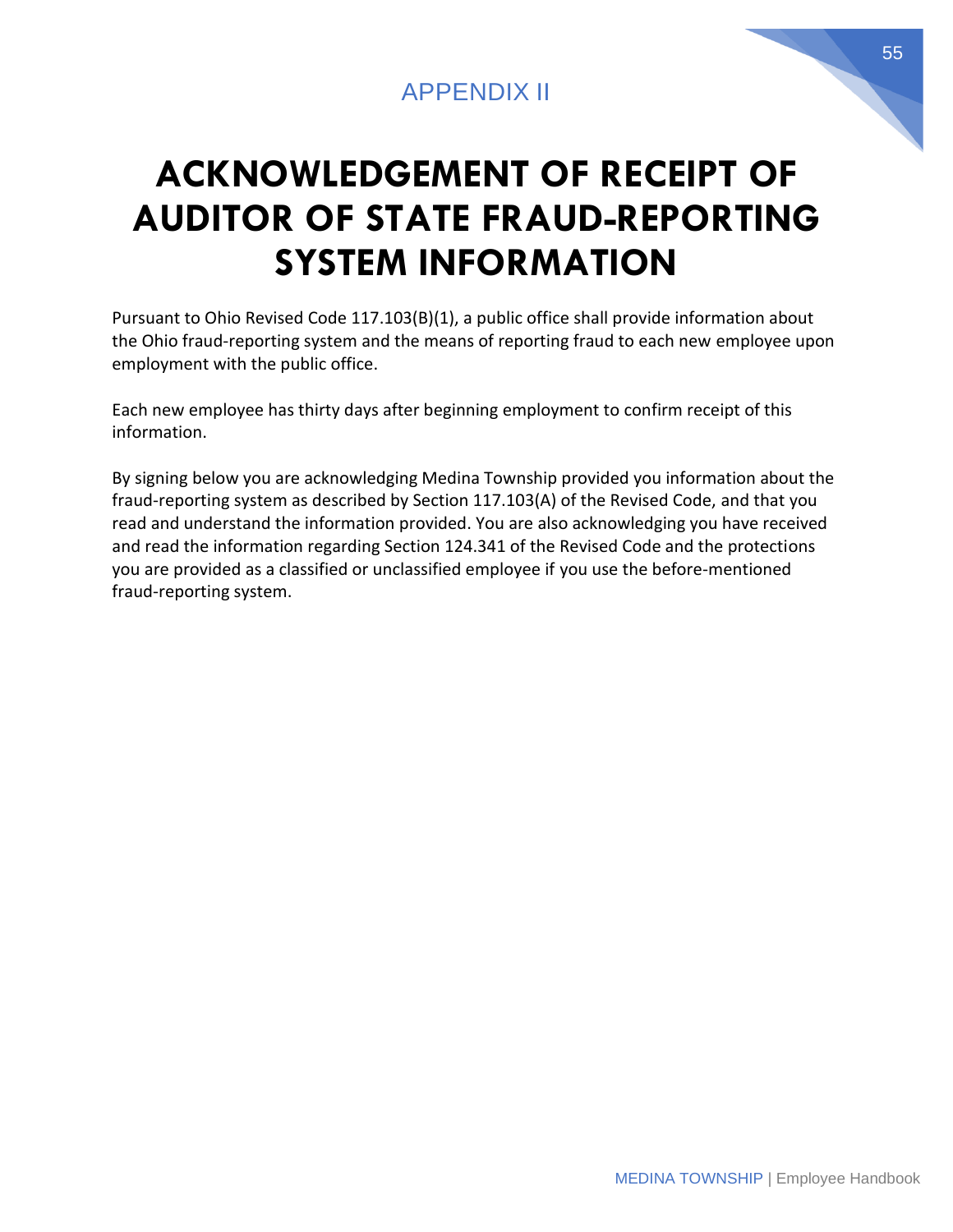# **117.103 Auditor of state's system for reporting fraud.**

#### (A)

(1) The auditor of state shall establish and maintain a system for the reporting of fraud, including misuse and misappropriation of public money, by any public office or public official. The system shall allow Ohio residents and the employees of any public office to make anonymous complaints through a toll-free telephone number, the auditor of state's web site, or the United States mail to the auditor of state's office. The auditor of state shall review all complaints in a timely manner.

(2)

(a) Subject to division (A)(2)(b) of this section, the auditor of state shall keep a log of all complaints filed under this section, which is a public record under section [149.43](http://codes.ohio.gov/orc/149.43) of the Revised Code. The log shall include the date the complaint was received, a general description of the nature of the complaint, the name of the public office or agency with regard to which the complaint is directed, and a general description of the status of the review by the auditor of state. If section [149.43](http://codes.ohio.gov/orc/149.43) of the Revised Code or another statute provides for an applicable exemption from the definition of public record for the information recorded on the log, that information may be redacted.

(b) The auditor shall not log a complaint regarding an ongoing criminal investigation, but shall log the complaint not later than thirty days after the investigation is complete.

(B)

(1) A public office shall provide information about the Ohio fraud-reporting system and the means of reporting fraud to each new employee upon employment with the public office. Each new employee shall confirm receipt of this information within thirty days after beginning employment. The auditor of state shall provide a model form on the auditor of state's web site to be printed and used by new public employees to sign and verify their receipt of information as required by this section. The auditor of state shall confirm, when conducting an audit under section  $117.11$  of the Revised Code, that new employees have been provided information as required by this division.

(2) On May 4, 2012, each public office shall make all its employees aware of the fraud-reporting system required by this section.

(3) Divisions (B)(1) and (2) of this section are satisfied if a public office provides information about the fraud-reporting system and the means of reporting fraud in the employee handbook or manual for the public office. An employee shall sign and verify the employee's receipt of such a handbook or manual.

Amended by 132nd General Assembly File No. TBD, HB 312, §1, eff. 11/2/2018.

Added by 129th General AssemblyFile No.73, HB 66, §1, eff. 5/4/2012.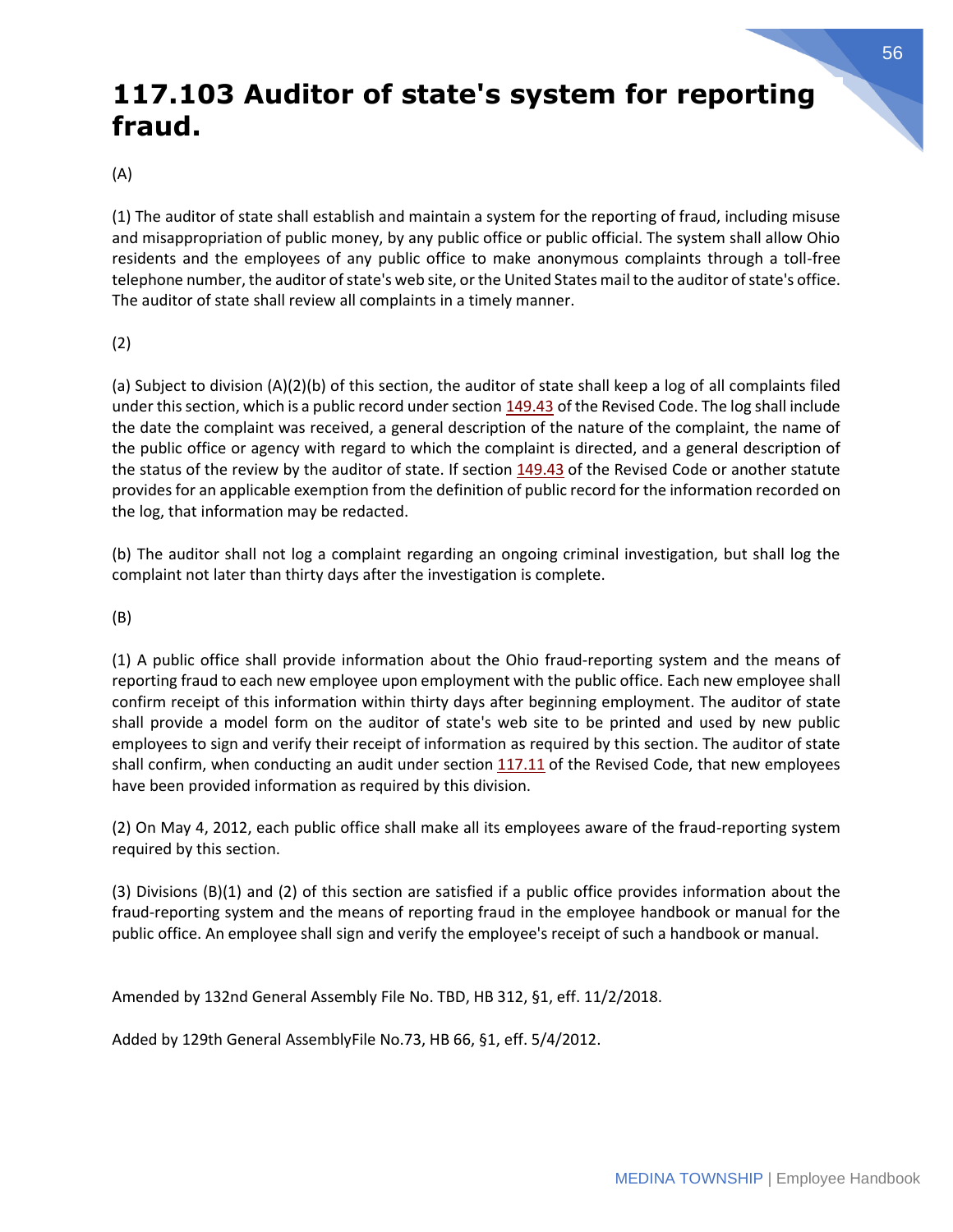# **124.341 Violation or misuse - whistleblower protection.**

(A) If an employee in the classified or unclassified civil service becomes aware in the course of employment of a violation of state or federal statutes, rules, or regulations or the misuse of public resources, and the employee's supervisor or appointing authority has authority to correct the violation or misuse, the employee may file a written report identifying the violation or misuse with the supervisor or appointing authority. In addition to or instead of filing a written report with the supervisor or appointing authority, the employee may file a written report with the office of internal audit created under section 126.45 of the Revised Code or file a complaint with the auditor of state's fraud-reporting system under section 117.103 of the Revised Code.

If the employee reasonably believes that a violation or misuse of public resources is a criminal offense, the employee, in addition to or instead of filing a written report or complaint with the supervisor, appointing authority, the office of internal audit, or the auditor of state's fraud-reporting system, may report it to a prosecuting attorney, director of law, village solicitor, or similar chief legal officer of a municipal corporation, to a peace officer, as defined in section 2935.01 of the Revised Code, or, if the violation or misuse of public resources is within the jurisdiction of the inspector general, to the inspector general in accordance with section 121.46 of the Revised Code. In addition to that report, if the employee reasonably believes the violation or misuse is also a violation of Chapter 102., section 2921.42, or section 2921.43 of the Revised Code, the employee may report it to the appropriate ethics commission.

(B) Except as otherwise provided in division (C) of this section, no officer or employee in the classified or unclassified civil service shall take any disciplinary action against an employee in the classified or unclassified civil service for making any report or filing a complaint as authorized by division (A) of this section, including, without limitation, doing any of the following:

(1) Removing or suspending the employee from employment;

(2) Withholding from the employee salary increases or employee benefits to which the employee is otherwise entitled;

(3) Transferring or reassigning the employee;

(4) Denying the employee promotion that otherwise would have been received;

(5) Reducing the employee in pay or position.

(C) An employee in the classified or unclassified civil service shall make a reasonable effort to determine the accuracy of any information reported under division (A) of this section. The employee is subject to disciplinary action, including suspension or removal, as determined by the employee's appointing authority, for purposely, knowingly, or recklessly reporting false information under division (A) of this section.

(D) If an appointing authority takes any disciplinary or retaliatory action against a classified or unclassified employee as a result of the employee's having filed a report or complaint under division (A) of this section, the employee's sole and exclusive remedy, notwithstanding any other provision of law, is to file an appeal with the state personnel board of review within thirty days after receiving actual notice of the appointing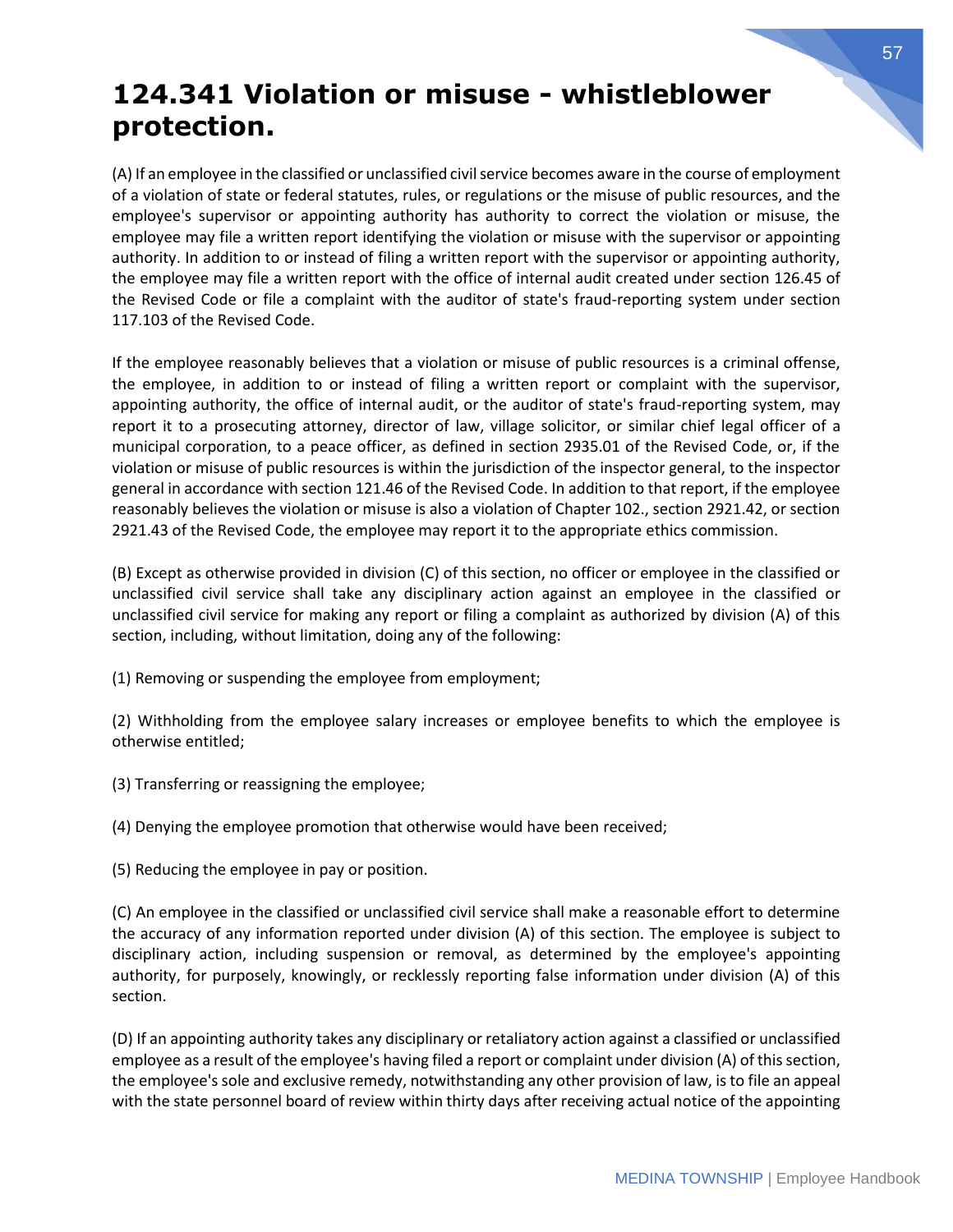authority's action. If the employee files such an appeal, the board shall immediately notify the employee's appointing authority and shall hear the appeal. The board may affirm or disaffirm the action of the appointing authority or may issue any other order as is appropriate. The order of the board is appealable in accordance with Chapter 119. of the Revised Code.

(E) As used in this section:

(1) "Purposely," "knowingly," and "recklessly" have the same meanings as in section 2901.22 of the Revised Code.

(2) "Appropriate ethics commission" has the same meaning as in section 102.01 of the Revised Code.

(3) "Inspector general" means the inspector general appointed under section 121.48 of the Revised Code.

Amended by 130th General Assembly File No. 25, HB 59, §101.01, eff. 9/29/2013.

Amended by 129th General AssemblyFile No.73, HB 66, §1, eff. 5/4/2012.

Effective Date: 10-31-1990; 07-01-2007; 2007 HB166 02-14-2008.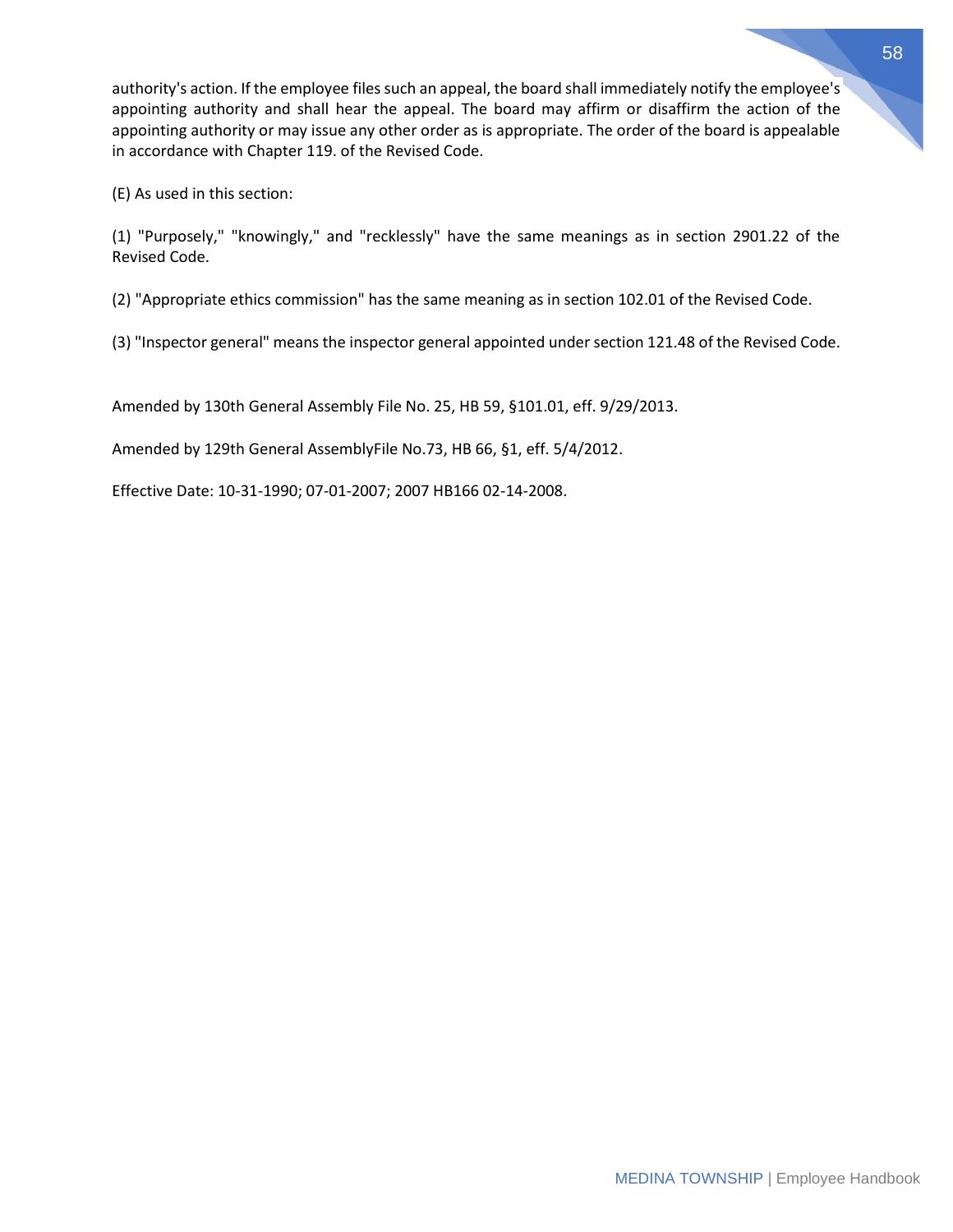# APPENDIX III

# **GRANTS POLICY**

Medina Township encourages its employees to seek external funding to support projects and activities that will support and enrich our community. If an employee believes that a grant application is appropriate for a specific source of funding, the employee must present a finalized grant application or proposal to the Trustees prior to the application or proposal being submitted to the funding source for consideration. The application or proposal may only be submitted to the proposed funding source after approval by a majority of the Trustees.

Employees must take reasonable steps to ensure that applying for a given grant will not constitute an impropriety or conflict of interest for them or for Medina Township. Such situations include, but are not limited to areas of personal, financial gain for the applicant or circumstances that might appear to compromise the Township's reputation.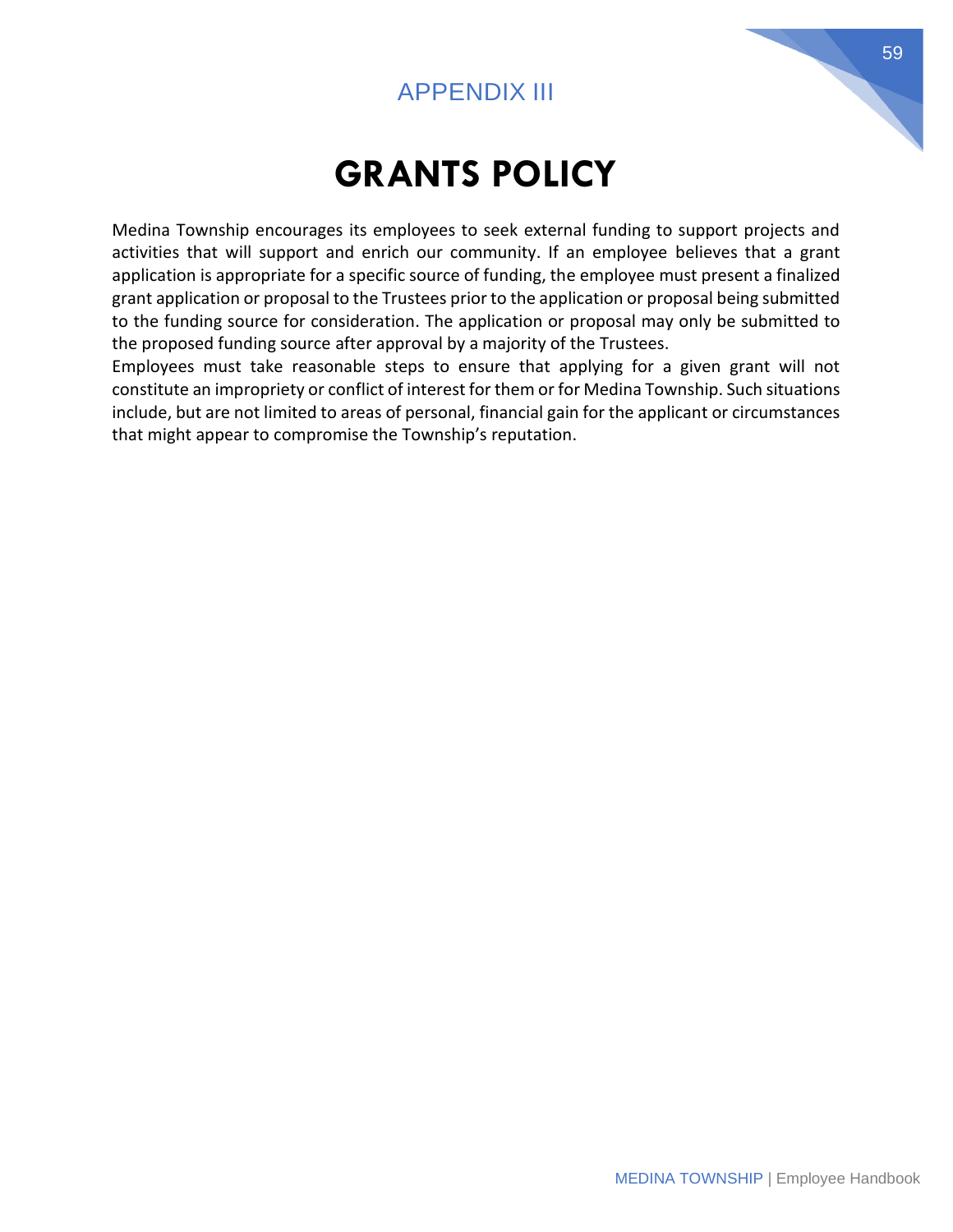# APPENDIX IV

# **SOCIAL MEDIA POLICY**

#### **I. Purpose & Mission of Medina Township's Social Media Presence.**

Medina Township (MT) primarily utilizes social media to inform residents about pertinent meetings, scheduled events, and meeting changes. We also use it to share information about Medina area events, messages from neighboring agencies, local emergency information, and severe weather updates, when possible. The overall tone and spirit of our social media accounts are to reach and inform our residents in a positive way, to help our residents feel a sense of connection to their local government, and to maintain an overall sense of community within the township.

#### **II. Description of current social media activities.**

MT currently maintains five (5) official social media accounts:

#### **A. Facebook (MT-FB)**

MT has a FB page, named Medina Township. The Trustees have designated employees to have "Admin" access for monitoring the FB page. Admins on the FB page are required to interact with the public in a respectful and friendly manner, and are asked to refer the public to the "About" section of the page when the public questions our FB page policies. Policies are to be reviewed by "Admins" regularly and updated as needed. In the case of employee separation, the employee who possesses the logins for MT-FB page must relinquish their access and control of the MT-FB page to the appropriate supervisors, who will then confer with the trustees to appoint a new administrator.

#### **B. YouTube (MT-YT)**

MT has a YouTube Channel, named Medina Township. This account was created by an administrative assistant, and is connected to a township email. The employee shall serve as the administrator responsible for administrative functions pertaining to the MT-YT channel. The Trustees have designated secondary administrative employees who will serve in the administrative function in the event the employee is unable to fulfill his/her responsibilities. In the case of employee separation, the employee who possesses the logins for MT-YT page must relinquish their access and control of the MT-YT page to the appropriate supervisors, who will then confer with the trustees to appoint a new administrator.

YouTube will primarily be used as a platform to directly "Live-Stream" MT's regular meetings. The intent is to make MT meetings accessible to those who cannot attend meetings in person.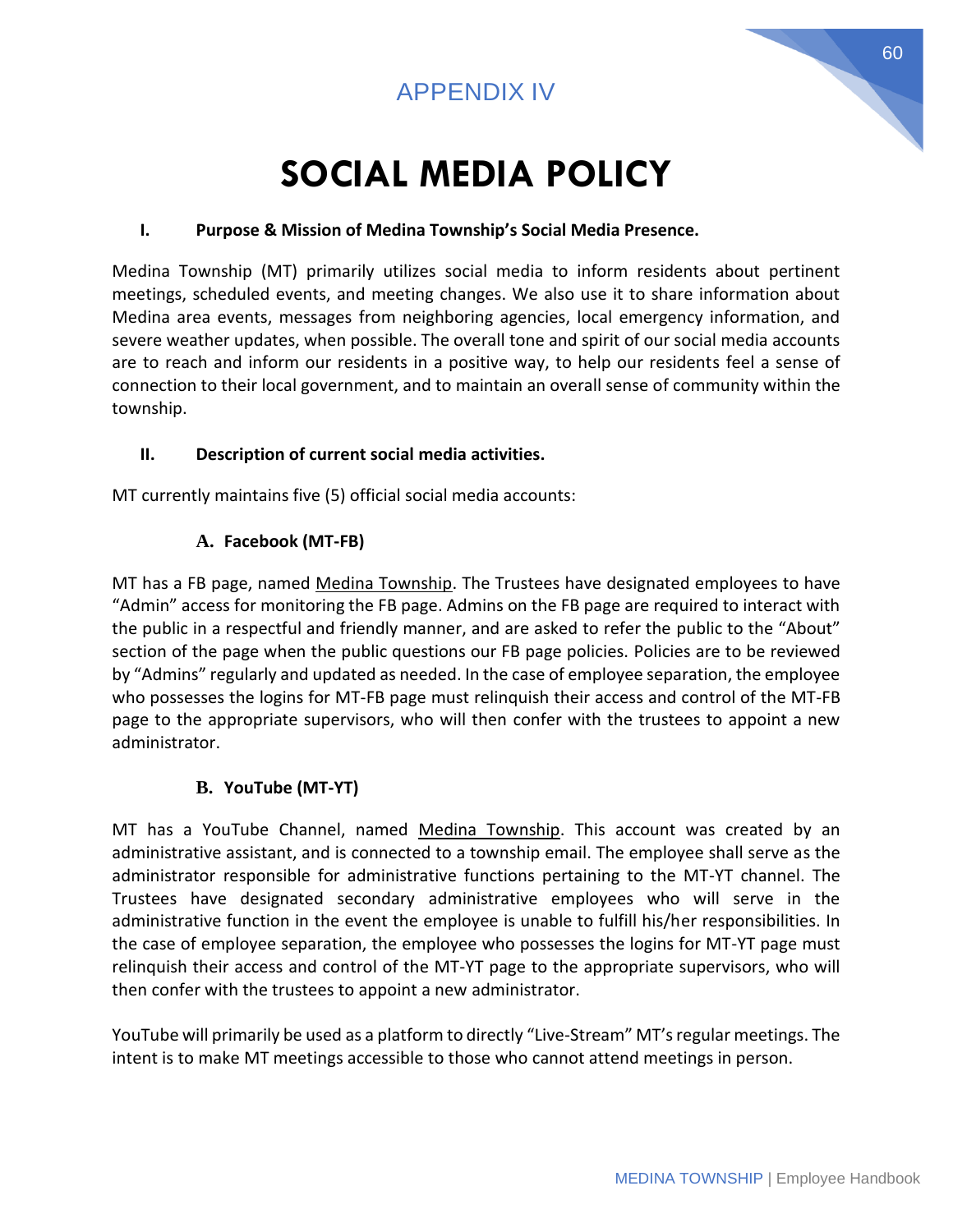MT-YT Live Streaming and/or video recording will be a continuous recording of each meeting's proceedings, including the "blank" time that occurs when Trustees enter an executive session, recess, or break of any kind. The only instance where interruptions may occur would be during technical difficulties. Employees and residents are advised that their voices and the image of their physical presence may be recorded, broadcast, stored, and archived on the YouTube platform, and any other online platform to which the meetings are shared publicly.

**The MT-YT channel videos/live stream content is considered to be a secondary record, and is NOT intended to replace the traditional methods of recording meeting proceedings. The traditional methods include an open public setting, official note-taking, and an officially accepted recording device. These traditional procedures are currently in place at Medina Township Hall, and will continue to be considered the primary record.**

- **C. MTPD Facebook (MTPD-FB)**: The Medina Township Police Department has a Facebook account named Medina Township Police Dept. This account and its content are overseen by the Sergeants and the Chief of Police. The Sergeants and Chief of Police may designate secondary employees to assist with running the page. MTPD-FB shall abide by all **general** social media guidelines put forth in the balance of this policy, unless otherwise noted.
- **D. MTPD Next Door (MTPD-ND)**: The Medina Township Police Department has a Next Door account. This account and its content are overseen by the Sergeants and the Chief of Police. The Sergeants and Chief of Police may designate secondary employees to assist with running the page. MTPD-ND shall abide by all **general**  social media guidelines put forth in the balance of this policy, unless otherwise noted.
- **E. MTPD Twitter (MTPD-TW)**: The Medina Township Police Department has a Twitter account. This account and its contents are overseen by a Sergeant. Its only current purpose is to copy the content that is posted to the Nextdoor account, to make it even more easily accessible by the public using this additional platform. MTPD-TW shall abide by all **general** social media guidelines put forth in the balance of this policy, unless otherwise noted.

#### **III. Employee Access.**

Authorized employees may be given access to the existing social media accounts as administrators or "Admins" as authorized by the Trustees according to this policy. Under no circumstance should any township employee or office share the login information of township accounts to non-MT employees, unless given written permission by all three (3) current trustees. New and additional social media accounts MAY NOT be created to represent Medina Township without prior written discussion and approval from the Board of Trustees. Subsequent social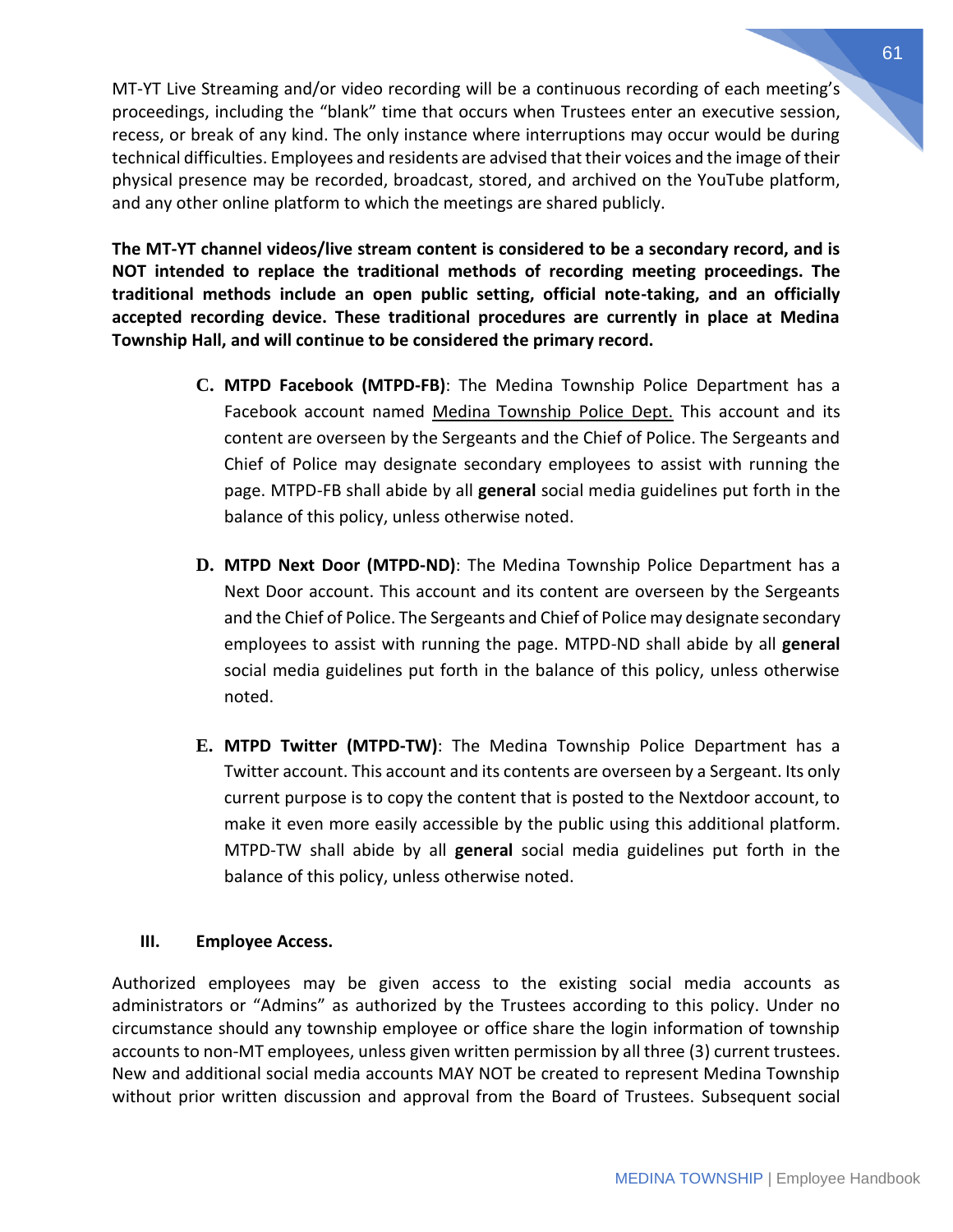media accounts and their individual regulations will be added to this policy during the approval and creation process. Certain accounts require different types of logins or access, and those can be handled on a case-by-case basis. All employees are required to relinquish their control of MT social media accounts upon separation from the township. All passwords for employee workrelated accounts should be stored in secure way, but easily accessible to the employee if a supervisor/Trustee needs to access an account that only has one login.

#### **IV. Employee Social Media Activity.**

MT employees shall abide by the following when using social media:

- A. MT employees are free to express themselves as private citizens on social media but are cautioned to watch that their speech does not impair working relationships in the Township for which confidentiality is important; does not impede the performance of duties or MT operations; does not impair discipline and harmony among co-workers; or does not negatively affect public perception of MT. Such actions could lead to disciplinary action.
- B. As public employees, MT employees are cautioned that speech **on social media**, both on- or off-duty, made pursuant to their official duties or that relates to the employee's professional duties and responsibilities, is not protected speech under the First Amendment and may form the basis for discipline, up to and including termination, if deemed detrimental to MT. MT employees should assume that their speech and related activity on social media sites will reflect upon their work in a position of public trust and MT generally.
- C. MT employees shall not post, transmit, or otherwise disseminate any information, including photos, documents, etc., to which they have access as a result of their employment without prior authorization.
- D. MT employees are not to engage in social media *at all* while on-duty during working time unless specifically authorized to do so as a part of their job responsibilities.
- E. In light of the foregoing, MT employees are cautioned not to do the following on social media:
	- a. Make any representation that the employee officially represents MT, unless he/she is assigned to do so;
	- b. Make any disclosure of confidential information;
	- c. Engage in any other activity detrimental to MT or its respective operations, goals, and purpose.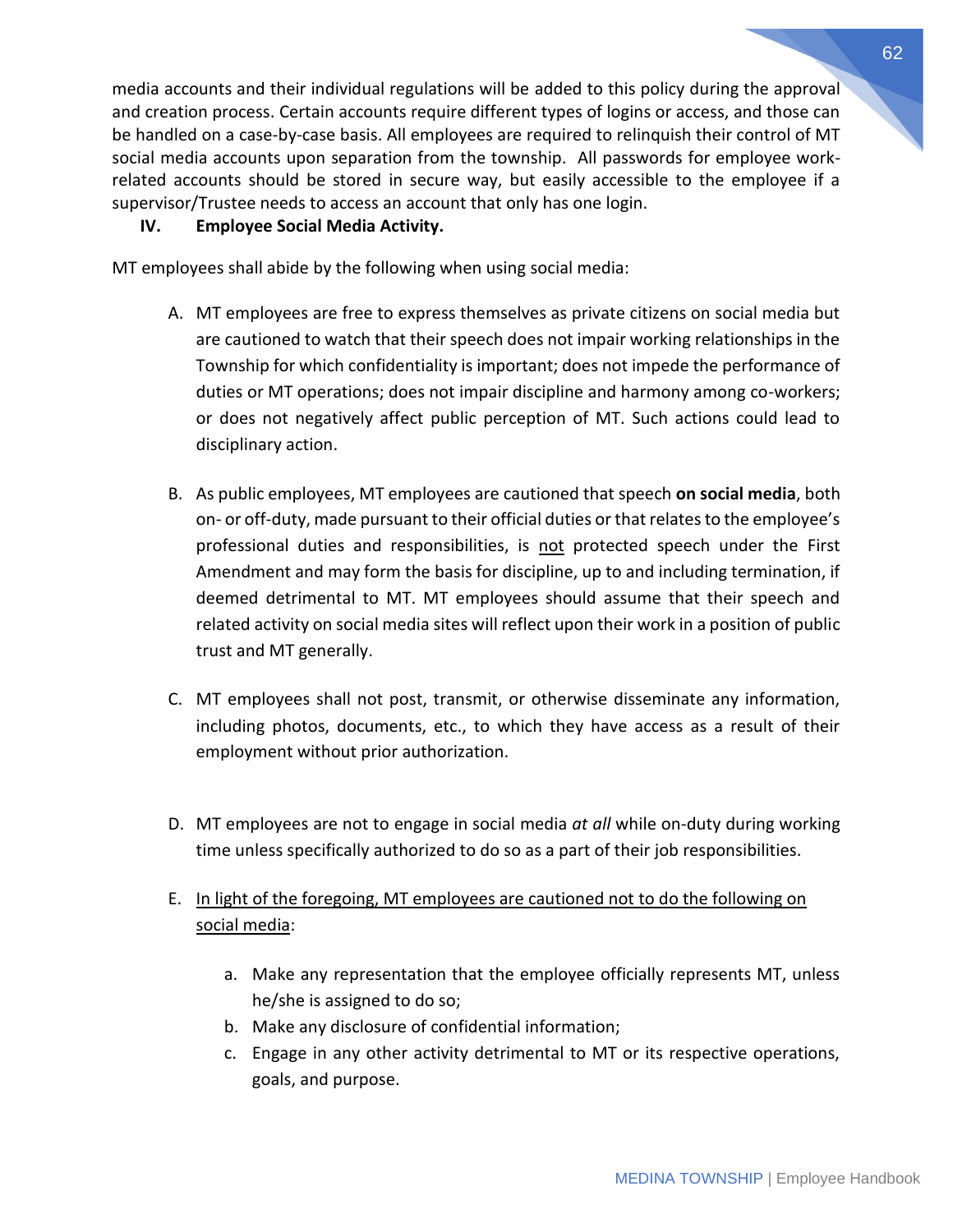Please keep in mind that these prohibitions apply regardless of whether the social media activity is done with the author's identifying personal information, under a pseudonym, or anonymously. Likewise, intentional or reckless actions by MT employees resulting in third party social media activity that would have been violative of these guidelines if the author were a MT employee are similarly subject to this policy.

F. When using social media, MT employees should be mindful that their speech becomes part of the worldwide electronic domain, even in the event that the author attempts to delete content after the fact. Therefore, MT employees should be mindful of, and are subject to discipline based upon, the standards imposed by applicable codes of conduct when engaging in any social media which could be construed as reflecting poorly on MT employees or MT.

> In particular, MT employees should be aware of the standards created by applicable codes of conduct with regard to the following:

> a. Speech containing obscene or sexually explicit language, images, or acts and statements or other forms of speech that ridicule, malign, disparage, or otherwise express bias against any race, gender, any religion, or any protected class of individuals; and

> b. Speech involving themselves or other MT employees reflecting behavior that would reasonably be considered reckless or irresponsible.

G. MT employees may not divulge information gained by reason of their authority; make any statements, speeches, appearances, and endorsements that could be construed as representing the official views or positions of MT; or publish materials that could reasonably be considered to represent the views or positions of the MT without approval from the Trustees. When it falls under their expertise, it is appropriate for Police and Fire Chiefs to make official statements to the media.

#### H. MT employees should be further aware that they may be subject to civil litigation for:

- a. Publishing or posting false information that harms the reputation of another person, group, or organization (defamation);
- b. Publishing or posting private facts and personal information about someone without their permission that has not been previously revealed to the public, is not of legitimate public concern, and would be offensive to a reasonable person;
- c. Using someone else's name, likeness, or other personal attributes without that person's permission for an exploitative purpose; or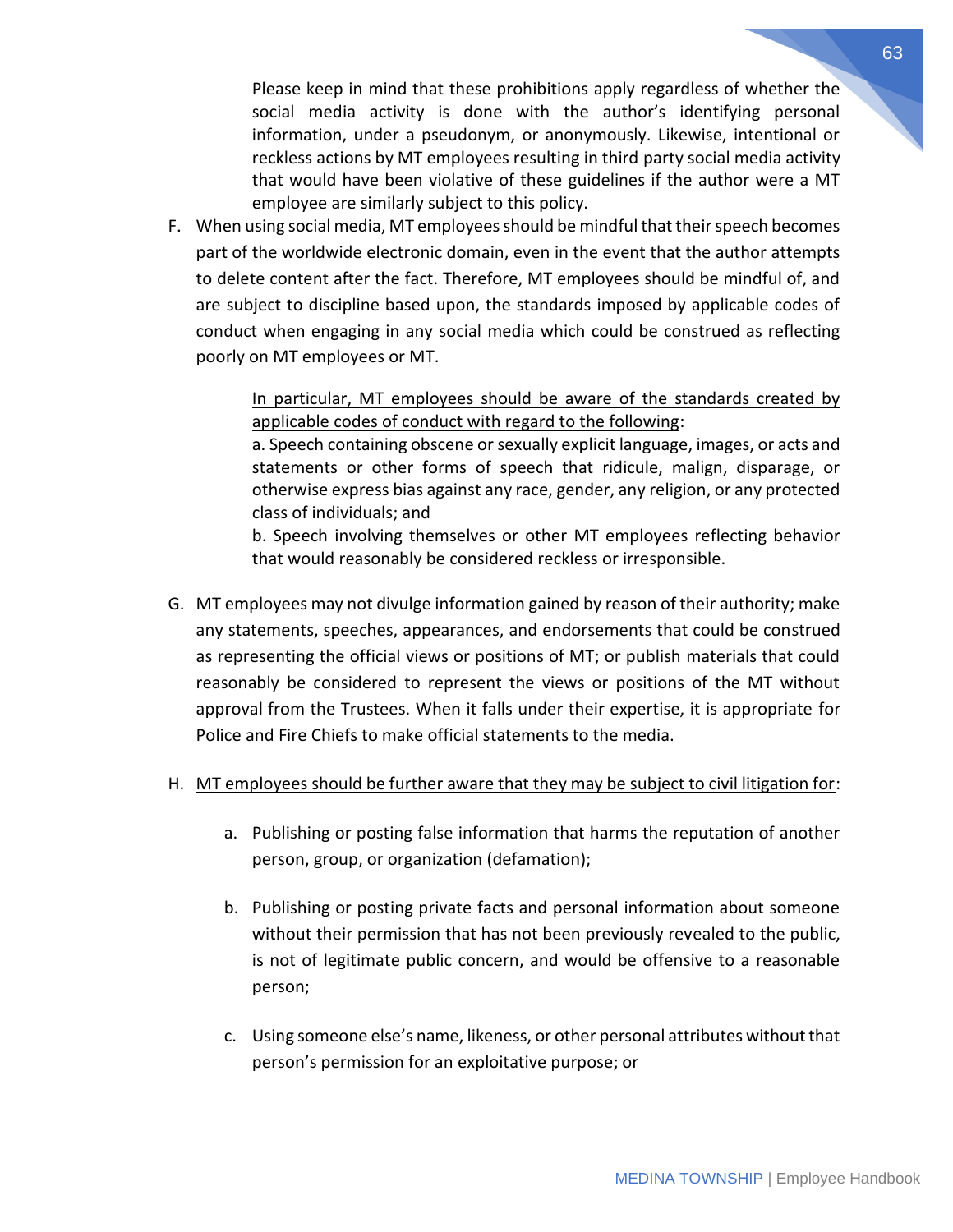- d. Publishing the creative work of another, trademarks, or certain confidential business information without the permission of the owner.
- I. Infractions or abuse of township social media accounts or this policy are subject to the township discipline policy as stated in the MT Employee Handbook.
- J. MT employees should be aware that privacy settings and terms of usage at social media sites are constantly in flux, and they should never assume that personal information posted on such sites is protected or private. MT employees should not use MT-provided e-mail addresses to register with any site or online service unless specifically authorized to do so.
- K. MT employees should expect that any information created, transmitted, downloaded, exchanged, or discussed in a public online forum may be accessed by MT at any time without prior notice.
- L. MT employees should also have no expectation of privacy as to social media activity conducted on MT electronic devices, including, without limitation, MT-provided smart phones, any MT-provided computers, or any MT-affiliated website.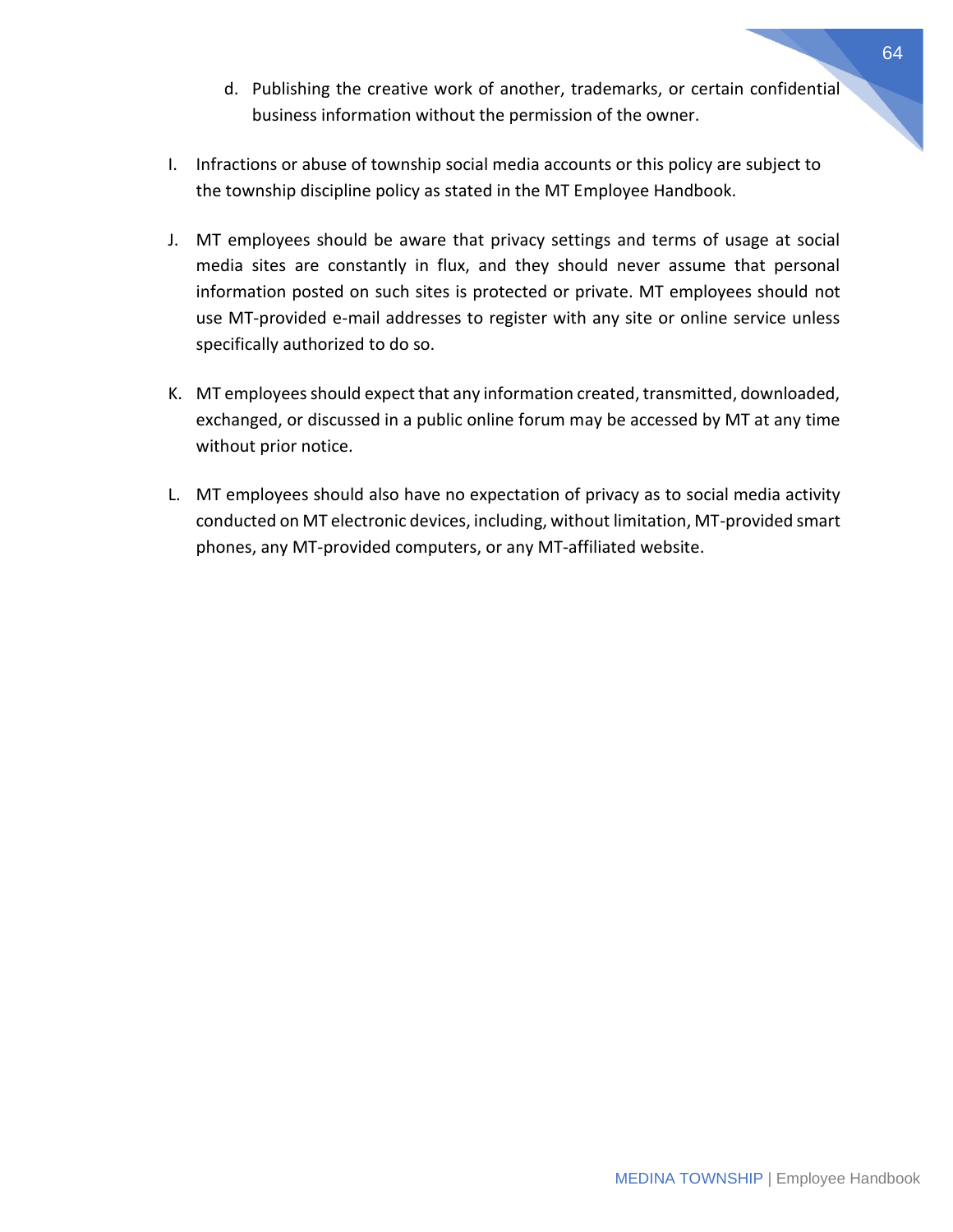# **MT & MTPD-FB Facebook Social Media Policy Guidelines For The Public User**

Welcome to the Medina Township (MT) and/or the Medina Township Police Department (MTPD-FB) Facebook Page! Please click LIKE to follow us and stay up-to-date on what's happening in and around our beautiful community!

Our social media policies are ever-developing. Below are the current guidelines for use of this page, which are always subject to change:

- 1) Medina Township and/or MTPD employees monitor this page, when possible, during DAYTIME hours on WEEKDAYS only, unless an emergency exists or we find it necessary to interact after hours. Monitoring is done intermittently and is not continuous during every moment of the day. If a problem arises on this page, one of our admins will correct it as soon as possible during regular business hours.
- 2) Please contact our staff and/or trustees directly if you have an inquiry or concern. This page is NOT intended to be a direct contact method between our officials/employees and our residents. In other words, if you have a question or concern, call or email us! All department contact information is located on our websites: Town Hall: [www.medinatownship.com](http://www.medinatownship.com/) or Police Department: [mtpd.medinatownship.com.](http://www.mtpd.medinatownship.com/)
- 3) Keep in mind that all comments and interactions that occur on, or in connection with, the MT and/or MTPD Facebook pages are considered to be public record, including deleted/hidden comments and interactions. Most web-based social media records can be obtained by simply visiting the page to view the record. Please note that it would be physically impossible for Medina Township to separately archive every single interaction that occurs on Facebook or the internet. In case of the need for extensive records, deleted comments, or more complicated social media records requests, the entity requesting the records must contact the social media platform itself in accordance with that specific platform's user agreement and records request policies. Contact Facebook directly for any in-depth Facebook records requests. Social media platforms, such as Facebook, frequently change their methods of archiving, storing, or deleting content, and Medina Township and/or MTPD has no power over the changes administered by Facebook directly.
- 4) Inappropriate conduct on our page will be not tolerated, and is subject to the reporting process as outlined in the Facebook user agreement, and further action if needed. The admins on this page, including current trustees and staff, have the authority to determine if any conduct is inappropriate for our audience, and reserves the right to hide or delete content that is deemed inappropriate for this page. This policy applies to both employees AND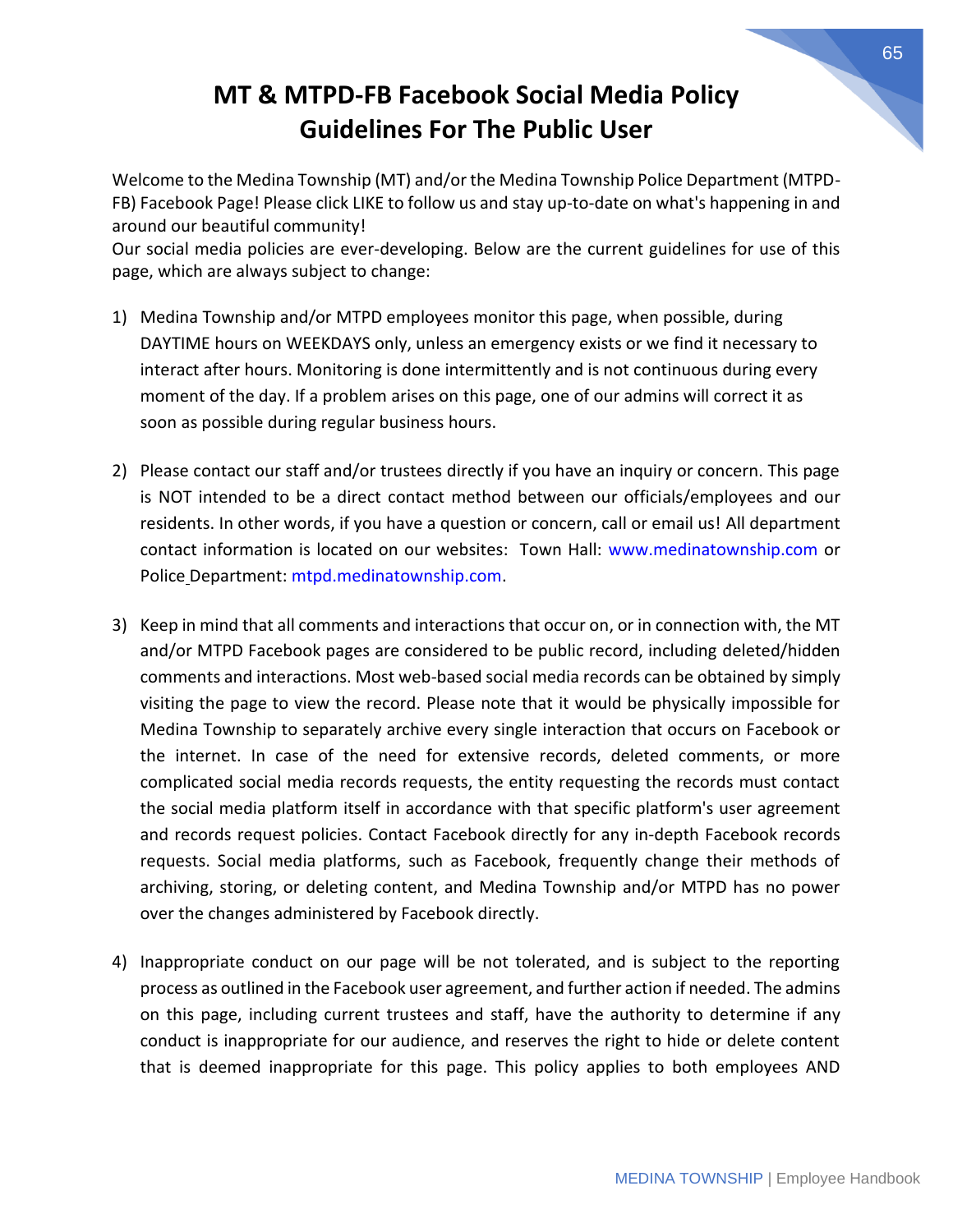Facebook users who interact on the Medina Township Facebook page. Inappropriate conduct and/or content includes, but is not limited to:

- Unauthorized displaying of confidential or private information
- Unauthorized use of copyrighted information
- Vulgar Content
- Sexual Content
- Violent Content
- Encouragement of illegal acts
- Threats of immediate bodily harm
- Promotion of commercial products/services
- Targeted, disparaging content aimed at any ethnic, racial, or religious group
- Political campaigning or campaign views
- Spam/Irrelevant content/clearly off-topic content
- Confidential Information (e.g. Social Security numbers)

MT and/or MTPD has the sole right to determine what constitutes "inappropriate conduct and/or content" and will exercise that right in a uniform, unbiased manner.

**Please Note**: The contents of the Facebook comment section on this page do not reflect the official opinions, positions, or views of Medina Township government or its officials in any way. Let's work together to interact in a kind, respectful way and enjoy our township! We appreciate our residents and we're always here to help.

Respectfully, - Medina Township and/or MTPD-FB Admins-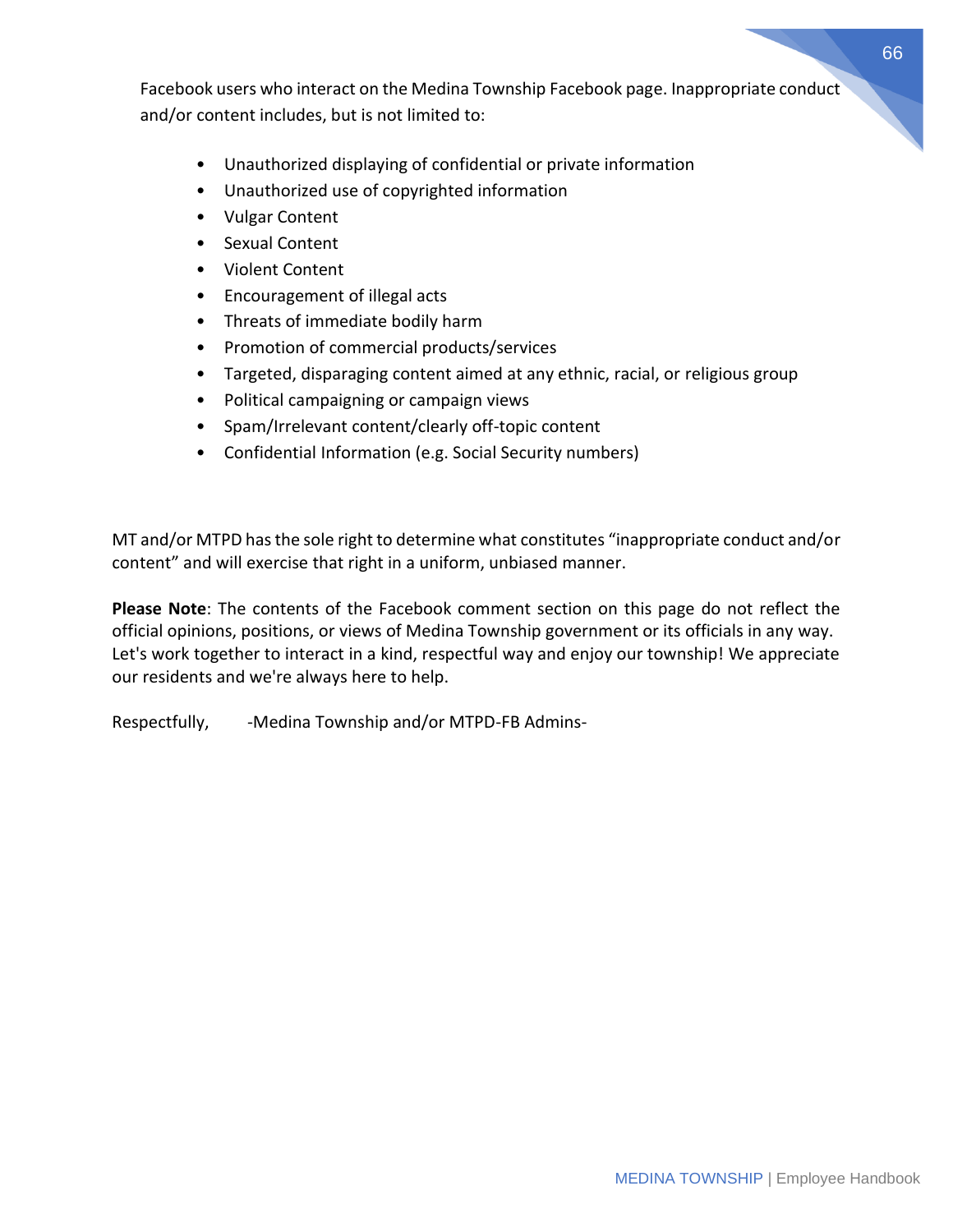# **MT YouTube Social Media Policy Guidelines For The Public User**

Welcome to the Medina Township YouTube Channel! Please click "subscribe" to follow us on YouTube. We intend to regularly post the link to our channel via the Medina Township Facebook page, as well as on our website, to make our residents aware of the ability to view our regular and special meetings via YouTube LiveStream. We believe that our live stream will be a positive addition to our previous social media accounts.

Our social media policies are ever-developing. We ask for your patience as we begin the process of building content for our channel. Below are the current guidelines for use of this YouTube channel, which are subject to change:

- 1. Medina Township employees monitor this channel, when possible, during DAYTIME hours on WEEKDAYS only, unless an emergency exists or we find it necessary to interact with our followers after hours. Monitoring is done intermittently and is not continuous during every moment of the day. If a problem arises on the page, one of our admins will correct it as soon as possible, during business hours.
- 2. Please contact our staff and/or trustees directly if you have an inquiry or concern. This channel is NOT intended to be a direct contact method between Township officials and employees and our residents. In other words, if you have a question or concern, call or email us! All department contact information is located on our website: [www.medinatownship.com](http://www.medinatownship.com/)
- 3. Keep in mind that all comments and interactions that occur on, or in connection with, the Medina Township YouTube channel are considered to be public record, including deleted/hidden comments and interactions. Most web-based social media records can be obtained by simply visiting this channel to view the record. One of the best features of YouTube is that it makes it possible to archive past live-stream sessions and other videos that have been posted by the township to the channel. Please note that it would be physically impossible for Medina Township to separately archive every single interaction that occurs on YouTube or the internet. In case of the need for extensive records, deleted comments, or more complicated social media records requests, the entity requesting the records must contact the social media platform itself in accordance with that specific platform's user agreement and records request policies. Contact YouTube directly for any in-depth YouTube records requests. Social media platforms, such as YouTube, frequently change their methods of archiving, storing, or deleting content, and Medina Township has no power over the changes administered by YouTube directly.
- 4. Inappropriate conduct on our channel will be not tolerated, and is subject to the reporting process as outlined in the YouTube user agreement, and further action if needed. The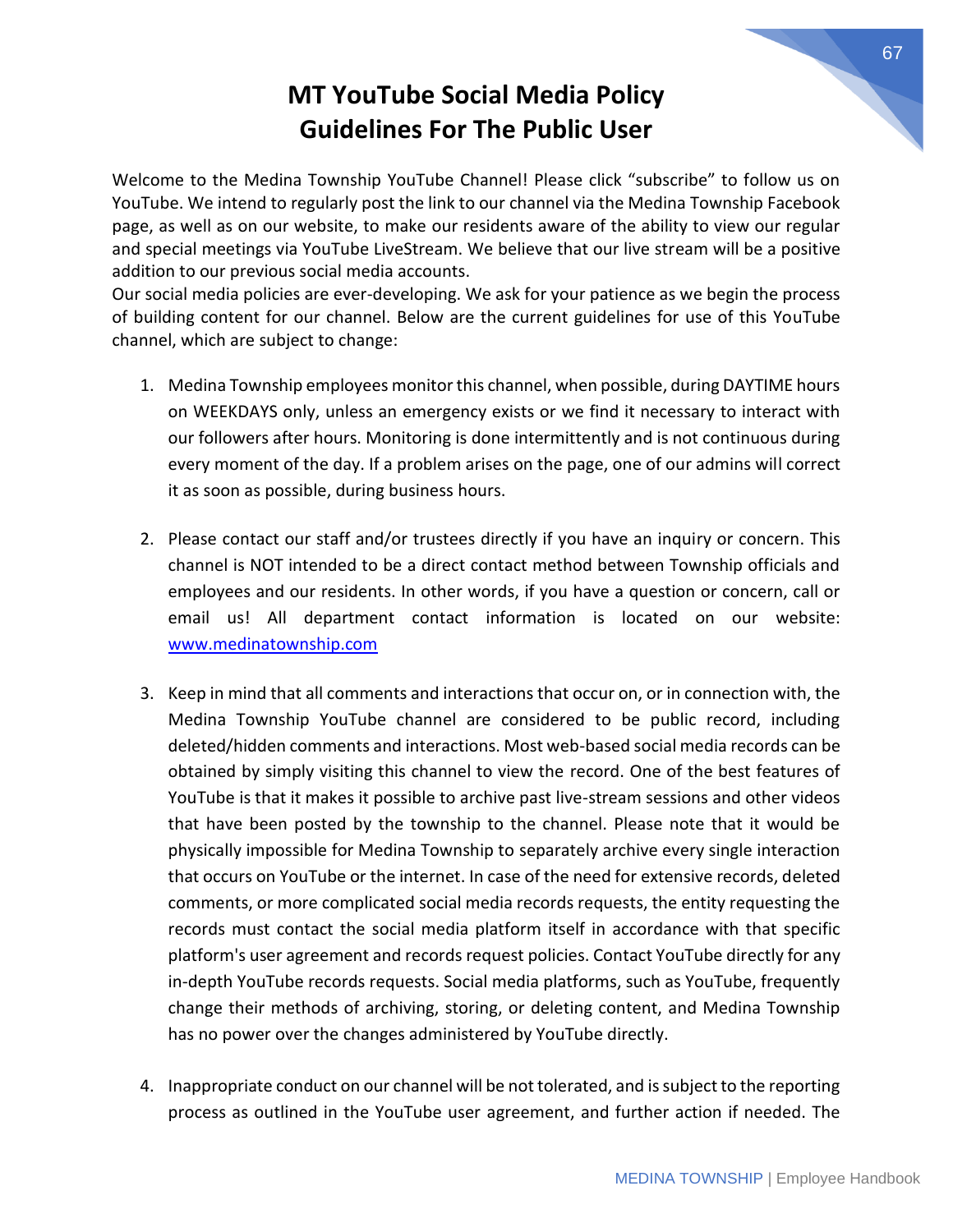admins on this channel have the authority to determine if any conduct is inappropriate for our audience, and reserves the right to hide or delete content that is deemed inappropriate for this page. This policy applies to both employees AND YouTube users who interact on the Medina Township YouTube channel. Inappropriate conduct and/or content includes, but is not limited to:

- Unauthorized displaying of confidential or private information
- Unauthorized use of copyrighted information
- Vulgar Content
- Sexual Content
- Violent Content
- Encouragement of illegal acts
- Threats of immediate bodily harm
- Promotion of commercial products/services
- Targeted, disparaging content aimed at any ethnic, racial, or religious group
- Political campaigning or campaign views
- Spam/Irrelevant content/clearly off-topic content
- Confidential information (e.g. Social Security numbers)

Medina Township has the sole right to determine what constitutes "inappropriate conduct and/or content" and will exercise that right in a uniform, unbiased manner.

- 5. Our Live Streaming and/or video recording will be a continuous recording of each meeting's proceedings, including the "blank" time that occurs when Trustees enter an executive session, recess, or break of any kind. The only instance where interruptions may occur would be during technical difficulties. Employees, residents, and the public are advised that their voices and the image of their physical presence is subject to being recorded. These recordings are subject to being stored and archived on the YouTube platform, and any other online platform to which they are shared publicly.
- 6. **Please Note**: The contents of the YouTube comment section on this page do not reflect the official opinions, positions, or views of Medina Township government or its officials in any way.

**Important Note: The Medina Township YouTube channel videos/live stream content is considered to be a secondary record, and is NOT intended to replace the traditional methods of recording meeting proceedings. The traditional methods include an open public setting, official note-taking, and an officially accepted recording device. These traditional procedures are currently in place at Medina Township Hall, and will continue to be considered the primary record. Our residents and the public are still encouraged to request and refer to our primary records, while also being able to access web-based records, as found on YouTube and Facebook.**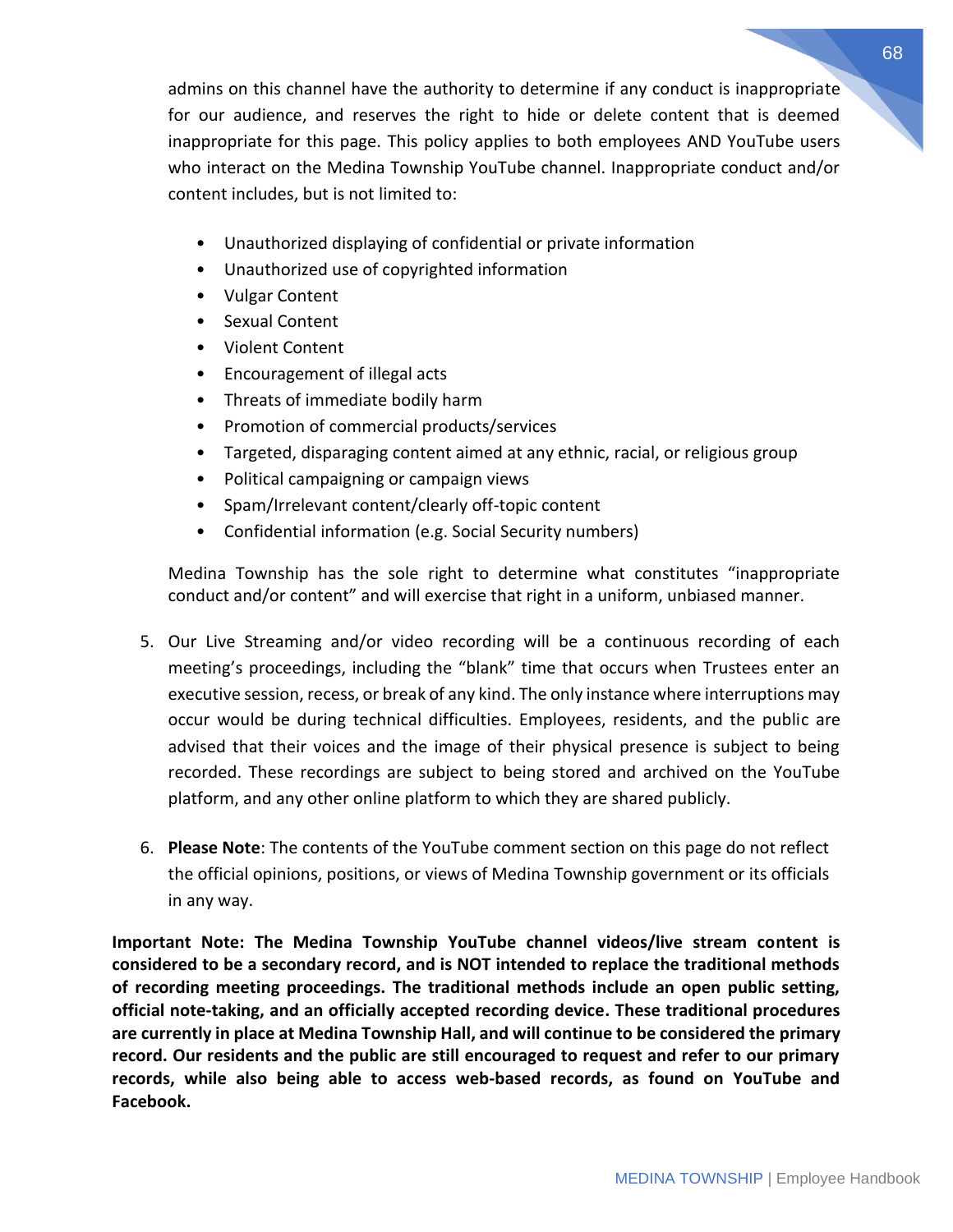Let's work together to interact in a kind, respectful way and enjoy our township! We appreciate our residents and we're always here to help.

#### **Respectfully, -Medina Township YouTube Admins**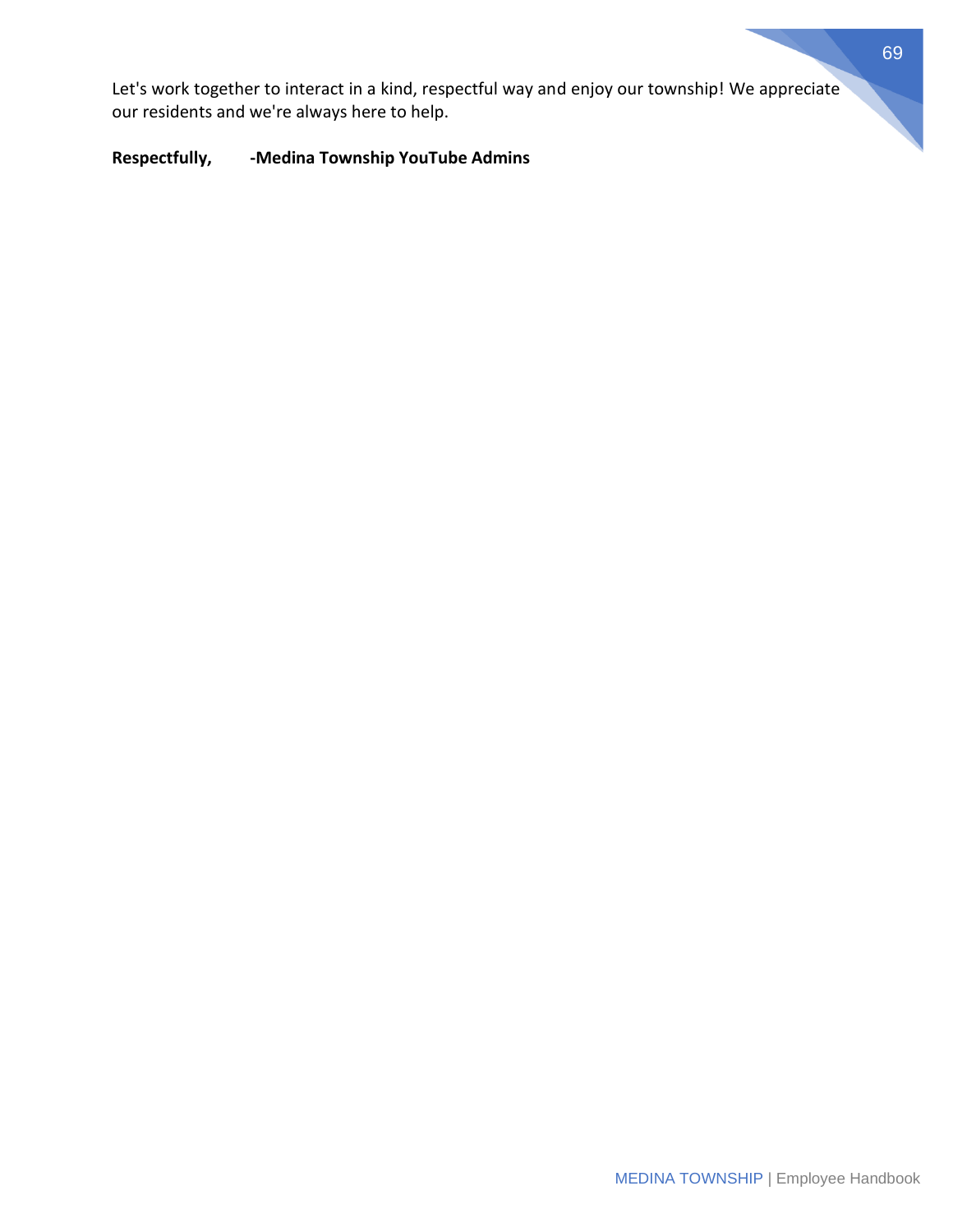# APPENDIX V

# **PURCHASING POLICY**

The Medina Township Board of Trustees sets a \$1,000 limit for the purchase of products or services on behalf of the Township without prior approval.

Purchases greater than **\$1,000** but less than **\$2,500** will require prior approval with a purchase order requisition. The department head will complete and sign a requisition form and submit it to the Fiscal Officer. The Fiscal Officer will then issue a purchase order and return a signed copy to the department head.

Purchases greater than **\$2,500** must have the prior approval of the Medina Township Board of Trustees. A requisition for purchases greater than **\$2,500** will be submitted to the Fiscal Officer who will present it for the Trustees' approval at their next scheduled meeting.

For repairs that arise from an **EMERGENCY SITUATION**, department heads may authorize the repair with the signature of the Trustee Liaison on a requisition form. Any emergency repairs that have been so authorized will subsequently be presented for approval to the Board of Trustees at their next scheduled meeting.

Requisition forms are not required for the following expenses, regardless of the amount: utilities, gasoline and diesel fuel, road salt and LST services.

The ability to make purchases against a blanket certificate will expire at the end of the fiscal year (December 31) with the authority to make payments against it legally continuing until all outstanding commitments have been paid.

ADOPTED JULY 12, 2007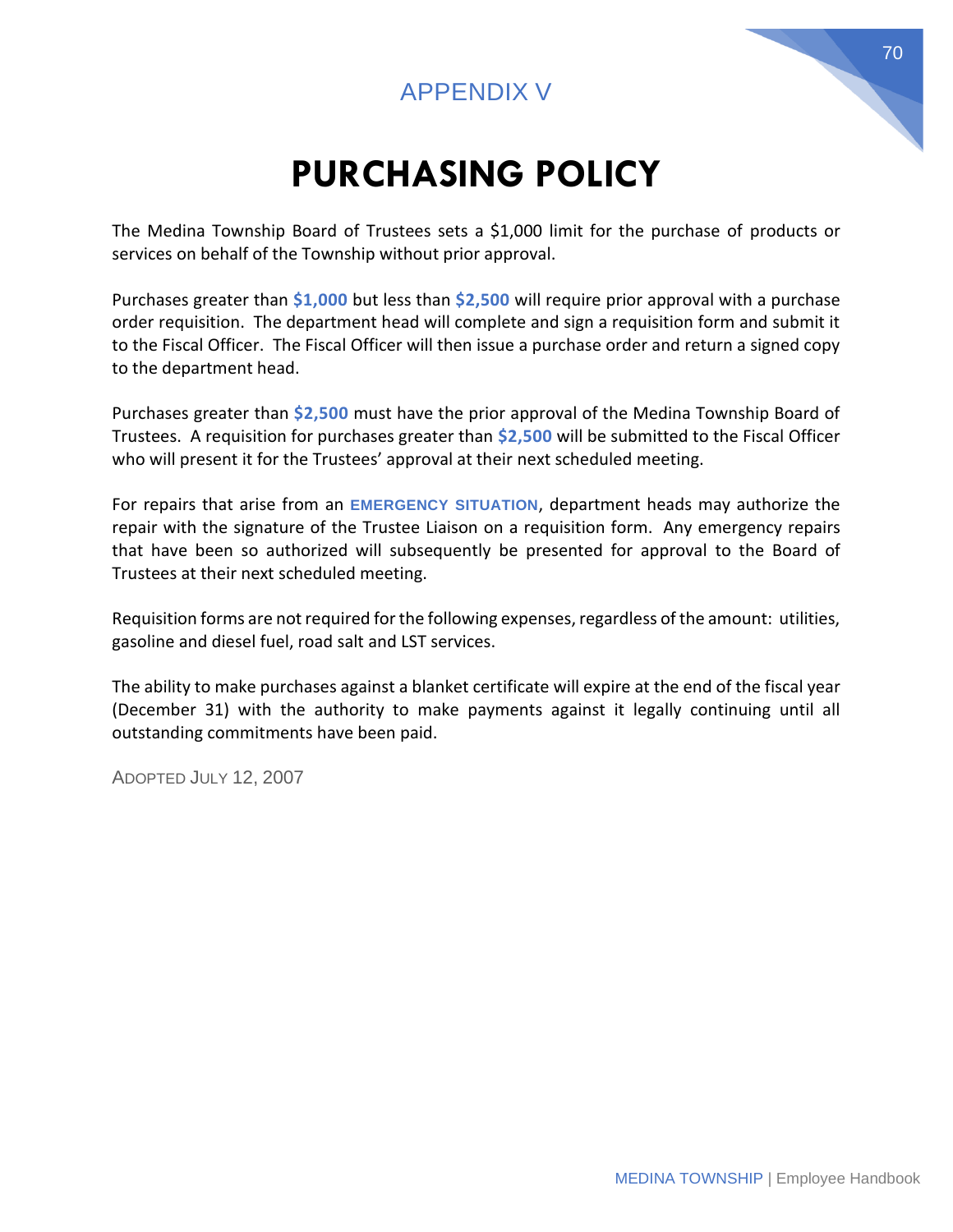# Acknowledgement of Receipt of the Medina Township Employee Handbook

I acknowledge that I have received a copy of the Medina Township Employee Handbook and Appendices I through V ("Handbook"). I understand that I am responsible for reading and abiding by all policies and procedures in this Handbook, as well as other policies and procedures of Medina Township that may not be included in this Handbook.

I also understand that the purpose of this Handbook is to inform me of Medina Township's policies and procedures, and it is not a contract of employment. Nothing in this Handbook provides any entitlement to me or to any Township employee. I also understand that the Township has the right to change any provision of this Handbook at any time and that I will be bound by any such changes.

\_\_\_\_\_\_\_\_\_\_\_\_\_\_\_\_\_\_\_\_\_\_\_\_\_\_\_\_\_\_\_\_\_\_\_\_\_\_\_ \_\_\_\_\_\_\_\_\_\_\_\_\_\_\_\_\_\_\_\_\_\_\_

Signature Date Date Communications and Date Date Date

Print Full Name

\_\_\_\_\_\_\_\_\_\_\_\_\_\_\_\_\_\_\_\_\_\_\_\_\_\_\_\_\_\_\_\_\_\_\_\_\_\_\_